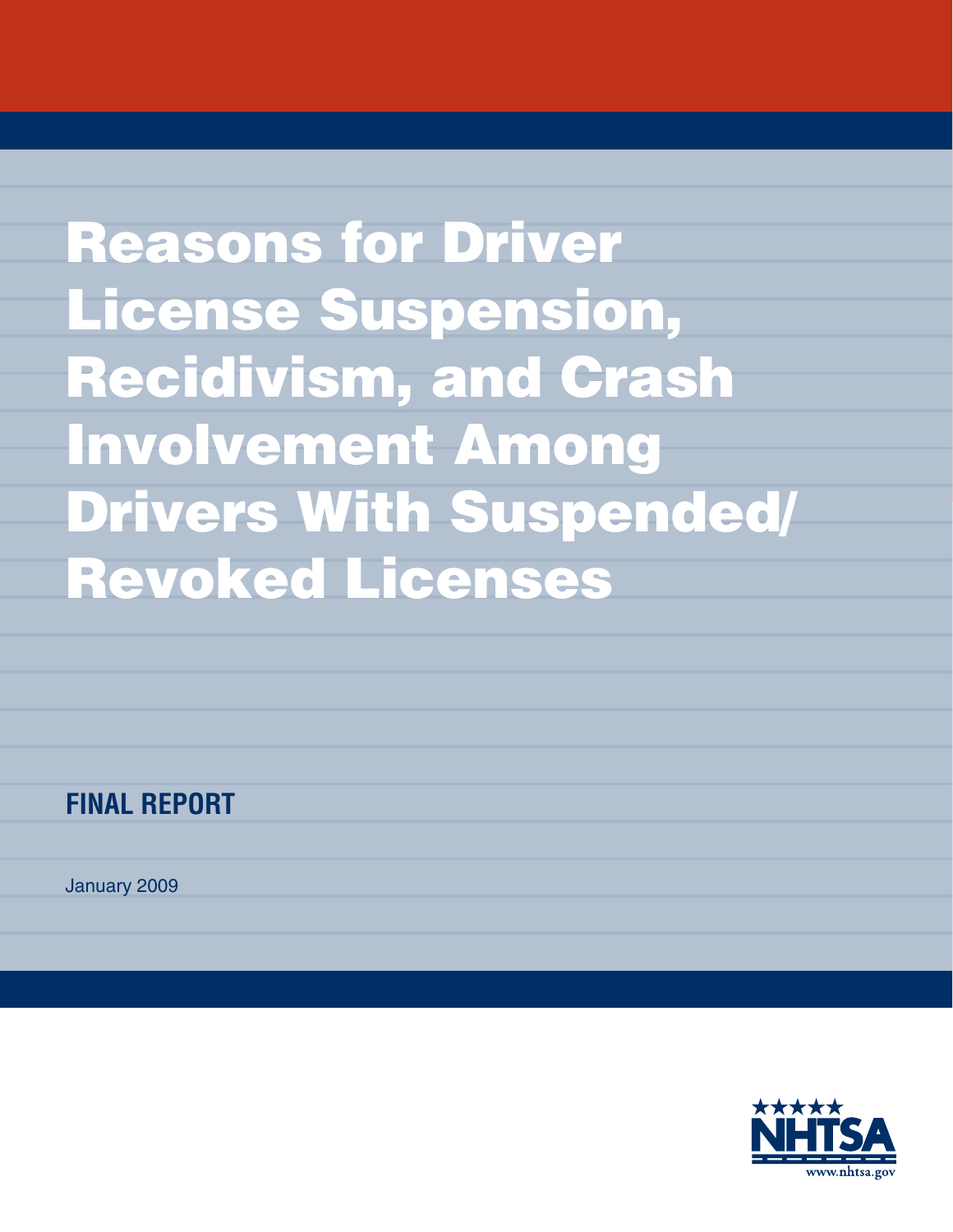#### **DISCLAIMER**

This publication is distributed by the U.S. Department of Transportation, National Highway Traffic Safety Administration, in the interest of information exchange. The opinions, findings and conclusions expressed in this publication are those of the author(s) and not necessarily those of the Department of Transportation or the National Highway Traffic Safety Administration. The United States Government assumes no liability for its content or use thereof. If trade or manufacturers' names or products are mentioned, it is because they are considered essential to the object of the publication and should not be construed as an endorsement. The United States Government does not endorse products or manufacturers.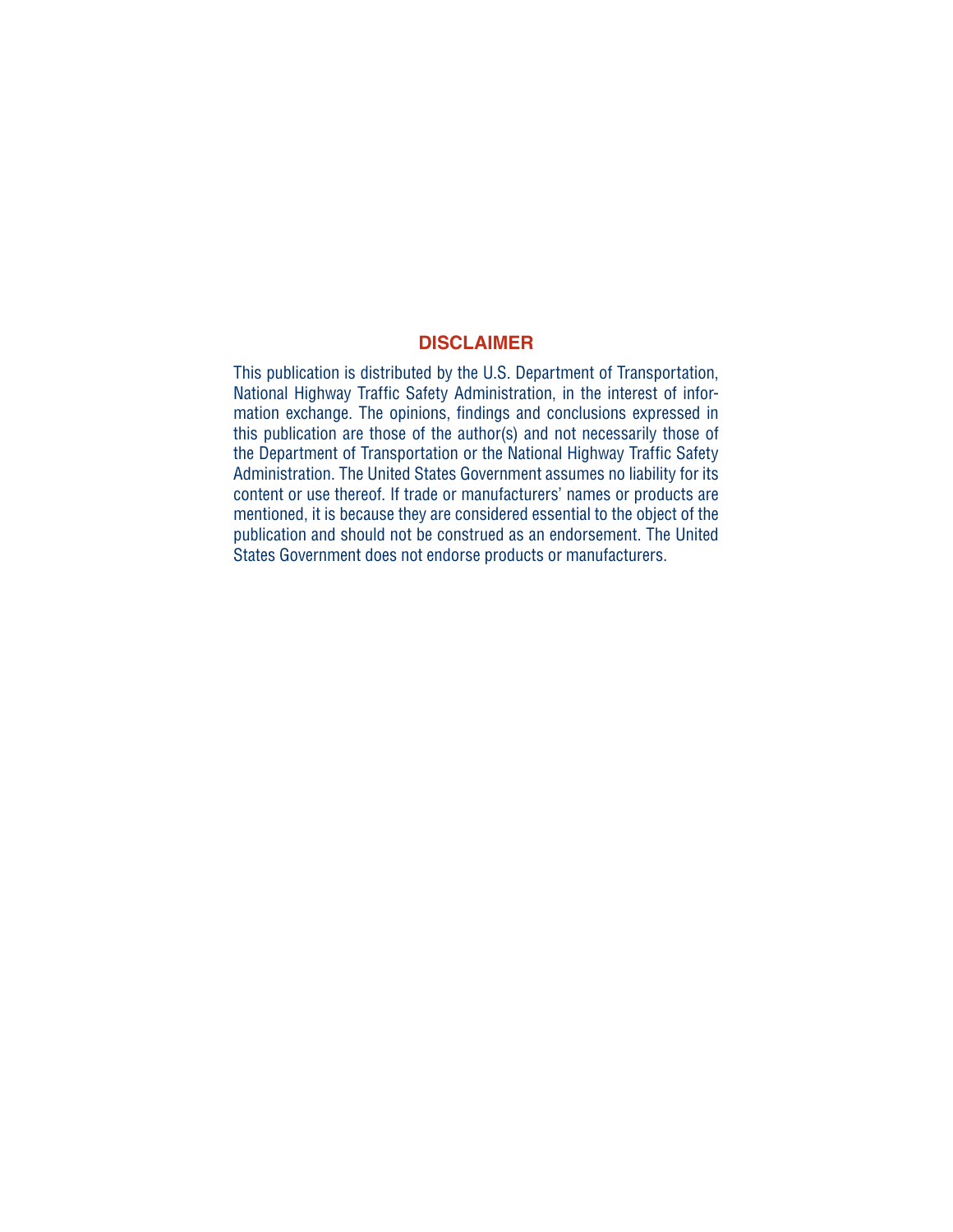| 1. Report No.                                      | 2. Government Accession No.                                                               | 3. Recipient's Catalog No.            |  |  |  |  |  |
|----------------------------------------------------|-------------------------------------------------------------------------------------------|---------------------------------------|--|--|--|--|--|
| <b>DOT HS 811 092</b>                              |                                                                                           |                                       |  |  |  |  |  |
| 4. Title and Subtitle                              |                                                                                           | 5. Report Date                        |  |  |  |  |  |
|                                                    | <b>Reasons for Drivers License Suspension, Recidivism and Crash</b>                       | <b>Lepwet</b> { 2009                  |  |  |  |  |  |
| <b>Involvement among Suspended/Revoked Drivers</b> |                                                                                           | 6. Performing Organization Code       |  |  |  |  |  |
| 7. Authors                                         |                                                                                           | 8. Performing Organization Report No. |  |  |  |  |  |
| Jon A. Carnegie and Robert J. Eger, III, Ph.D.     |                                                                                           |                                       |  |  |  |  |  |
| 9. Performing Organization Name and Address        |                                                                                           | 10. Work Unit No. (TRAIS)             |  |  |  |  |  |
|                                                    | American Association of Motor Vehicle Administrators (AAMVA)                              |                                       |  |  |  |  |  |
| 4301 Wilson Boulevard, Suite 400                   |                                                                                           | 11. Contract or Grant No.             |  |  |  |  |  |
| Arlington, VA 22203                                |                                                                                           | DTNH22-05-D-15043                     |  |  |  |  |  |
| 12. Sponsoring Agency Name and Address             |                                                                                           | 13. Type of Report and Period Covered |  |  |  |  |  |
| U.S. Department of Transportation / NHTSA          |                                                                                           | <b>Final Report</b>                   |  |  |  |  |  |
| <b>Enforcement and Justice Services Division</b>   |                                                                                           |                                       |  |  |  |  |  |
| 1200 New Jersey Ave. SE                            |                                                                                           | 14. Sponsoring Agency Code            |  |  |  |  |  |
| <b>NTI-122</b>                                     |                                                                                           |                                       |  |  |  |  |  |
| Washington, DC 20590                               |                                                                                           |                                       |  |  |  |  |  |
| 15. Supplementary Notes                            |                                                                                           |                                       |  |  |  |  |  |
|                                                    | The Contracting Officer's Technical Representative for this project was Keith D. Williams |                                       |  |  |  |  |  |
|                                                    |                                                                                           |                                       |  |  |  |  |  |

16. Abstract

In February 2005, AAMVA convened a working group comprised of motor vehicle agency representatives, law enforcement professionals, judges, prosecutors, researchers and highway safety professionals from NHTSA, FHWA and FMCSA to develop a needs assessment to address the problem of driving while suspended. The working group determined that not enough was known about the depth and breadth of the issue and that research was needed to more fully understand the changing relationship between license suspension, reasons for suspension and highway safety outcomes. This study was commissioned in response to the working group's call for additional research. The research objectives defined for this study included, determining the number of drivers that are suspended/revoked under state laws that allow a driver's license to be suspended/revoked for non-driving offenses; determining the number of those drivers that are subsequently cited for driving while suspended, determining the extent of crash involvement by those drivers; and exploring the relationship between driving behavior and violations of those laws. The analysis conducted for this study provides a baseline for further discussion by the AAMVA suspended/revoked driver working group. The research results point to differences between the two groups when considering driving behavior. Overall, the analysis provides information to administrators and safety experts indicating the two groups of suspend drivers differ on multiple dimensions.

| 17. Key Words                          |                                      | 18. Distribution Statement                       |                                               |           |  |  |  |  |
|----------------------------------------|--------------------------------------|--------------------------------------------------|-----------------------------------------------|-----------|--|--|--|--|
| Suspended and Revoked Drivers          |                                      | Document is available through the                |                                               |           |  |  |  |  |
| Driver's License                       |                                      |                                                  | <b>National Technical Information Service</b> |           |  |  |  |  |
| Crash involvement                      |                                      | Springfield, VA 22161 and free of charge at www. |                                               |           |  |  |  |  |
| Suspended and Revoked Working Group    |                                      | nhtsa.dot.gov.                                   |                                               |           |  |  |  |  |
|                                        |                                      |                                                  |                                               |           |  |  |  |  |
| 19. Security Classif. (of this report) | 20. Security Classif. (of this page) |                                                  | 21. No. of Pages                              | 22. Price |  |  |  |  |
| Unclassified                           | Unclassified                         |                                                  | 40                                            |           |  |  |  |  |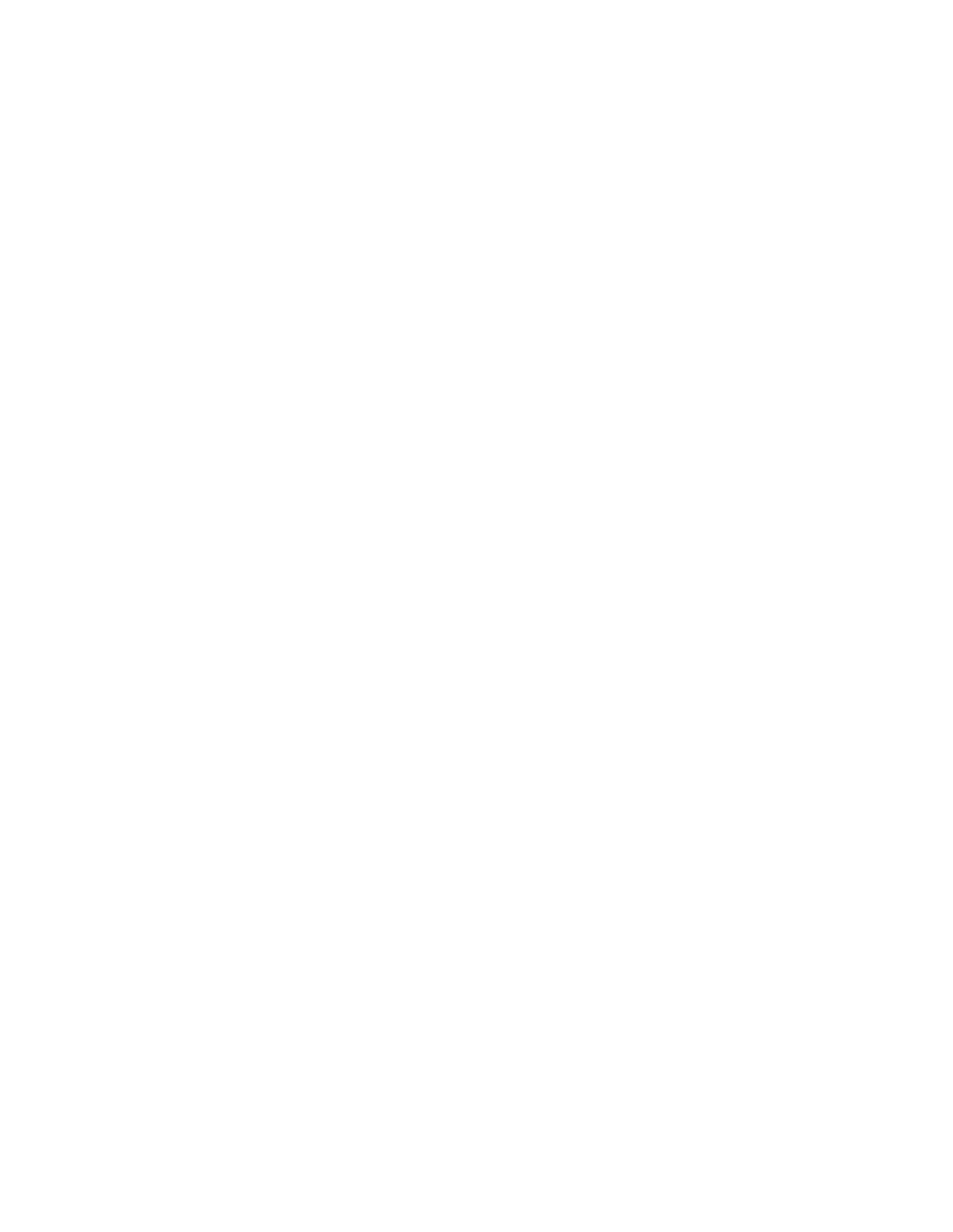## **TABLE OF CONTENTS**

| Violation Recidivism, Survival Analysis, and Crash Involvement 18 |
|-------------------------------------------------------------------|
|                                                                   |
|                                                                   |
|                                                                   |

## **LIST OF TABLES**

| Table 8: Reasons for driver's license suspension in the case study jurisdictions15                   |
|------------------------------------------------------------------------------------------------------|
|                                                                                                      |
| Table 10: Average number of times suspended drivers observed during period of suspension 18          |
| Table 11: Days to event occurrence among drivers suspended for non-driving versus driving reasons 19 |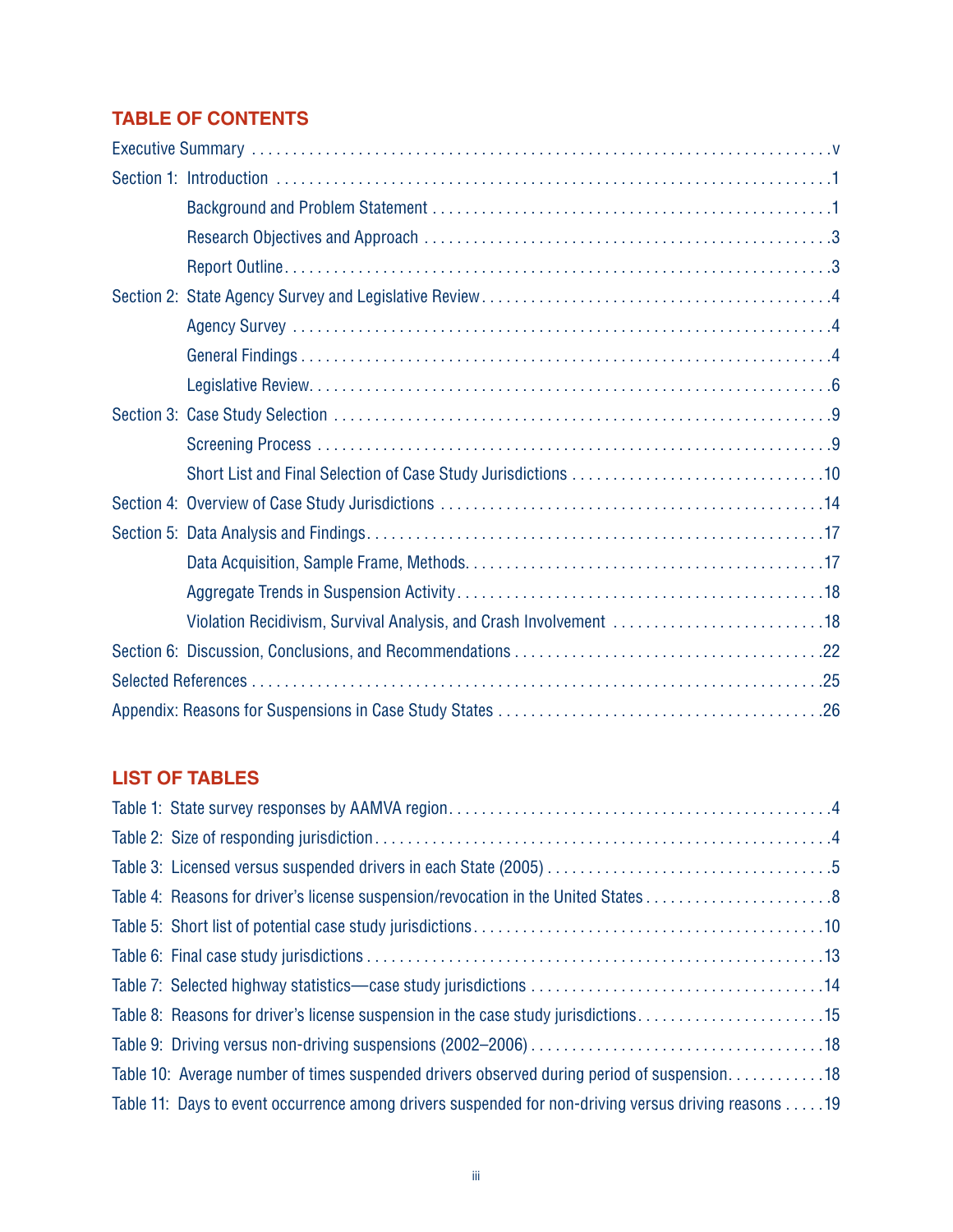| Table 12: Drivers subsequently convicted of an event during their suspension period 19 |  |
|----------------------------------------------------------------------------------------|--|
|                                                                                        |  |
|                                                                                        |  |

## **LIST OF FIGURES**

|  |  | Figure 1: Survival graph for recidivism of all types of violations and crashes 20 |
|--|--|-----------------------------------------------------------------------------------|
|  |  |                                                                                   |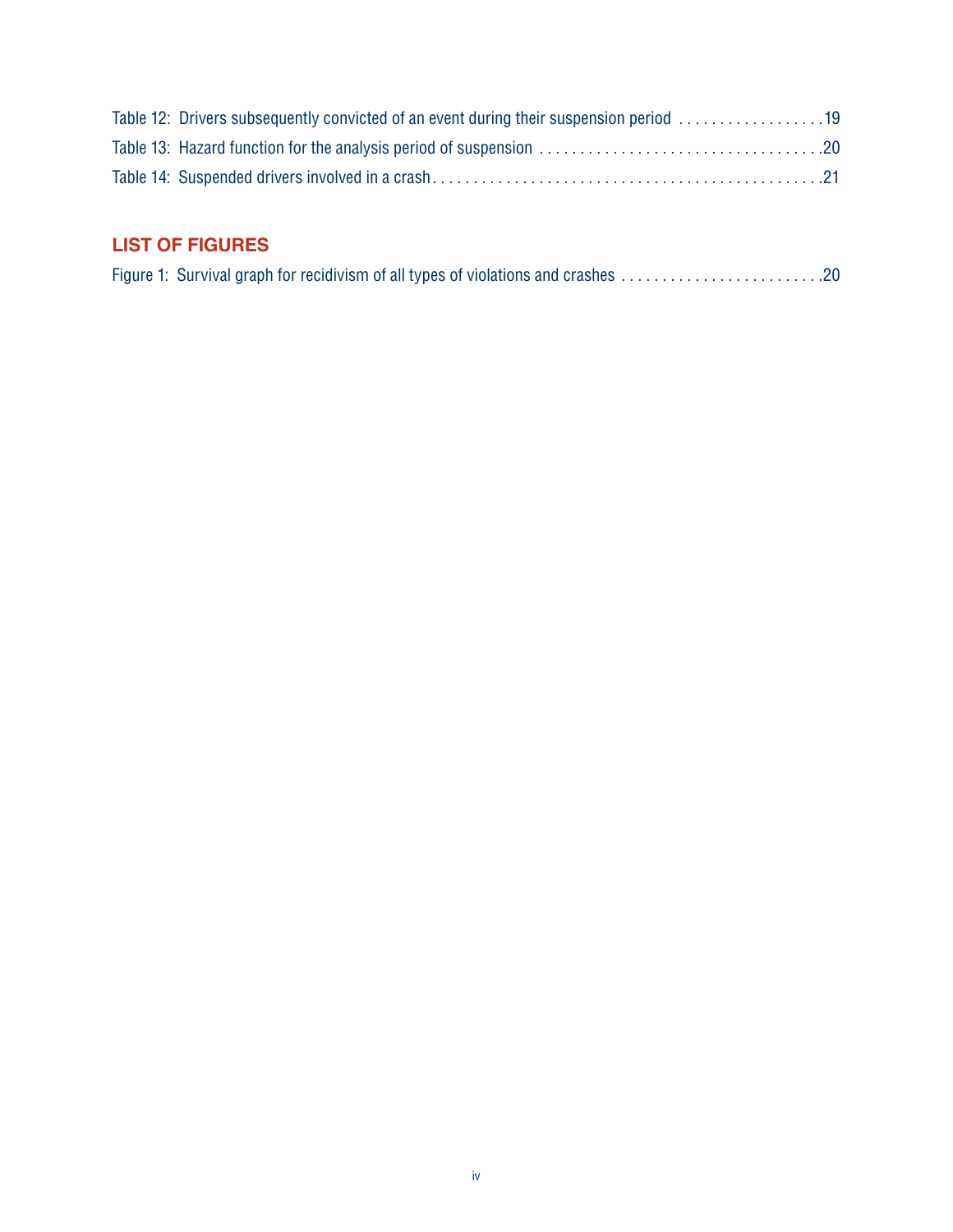# ExEcutivE Summary

There is a commonly held belief among motor vehicle administrators, law enforcement, and the courts that suspended drivers pose a significant traffic safety risk when they continue to drive. As such, driving with a suspended or revoked license is considered a serious driving offense in most jurisdictions. There is some research to support this assessment. For example, in 2000, the AAA Foundation conducted a study entitled *Unlicensed to Kill* and a follow-up study, *Unlicensed to Kill, the Sequel*. These studies evaluated data from 1993 through 1999 on fatal crashes involving suspended and/or revoked and unlicensed drivers. Researchers found that "of the 278,078 drivers involved in fatal crashes in the United States...3.7 percent were unlicensed, 7.4 percent were driving on an invalid (e.g., suspended, revoked, denied/cancelled) license, and 2.7 percent were of unknown license status" (Griffin & DeLaZerda, 2000). However, other research has found that crash rates vary widely based on the reason for suspension/revocation and that drivers suspended for non-driving reasons posed the lowest traffic safety risk among the suspended-license groups with a risk comparable to those of the validly licensed drivers (Gebers & DeYoung, 2002).

In February 2005, AAMVA convened a working group comprised of motor vehicle agency representatives, law enforcement professionals, judges, prosecutors, researchers, and highway safety professionals from the National Highway Traffic Safety Administration (NHTSA), the Federal Highway Administration (FHWA), and the Federal Motor Carrier Safety Administration (FMCSA) to discuss and map-out what needs to be done to address the problem of driving with a suspended license. The working group determined that not enough was known about the depth and breadth of the issue and that research was needed to more fully understand the changing relationship between license suspension, reasons for suspension, and highway safety outcomes. This study was commissioned in response to the working group's call for additional research.

The research objectives defined for this study include the following:

- 1. Determine the number of drivers with licenses that are suspended/revoked under State laws that allow a driver's license to be suspended/revoked for non-driving offenses;
- 2. Determine the number of those drivers who are subsequently cited for driving while suspended;
- 3. Determine the extent of crash involvement by those drivers; and
- 4. Explore the relationship between driving behavior and violations of those laws.

To achieve these objectives, the research team developed a phased work program that included a nationwide survey of motor vehicle agencies to document current driver monitoring, license suspension/revocation, and driver history data archive and retrieval practices; a review of State laws governing license suspension; and a detailed analysis of suspended driver history data for six representative case study jurisdictions. It should be noted that the study did not address unlicensed drivers.

Key findings include:

- All 50 States and the District of Columbia have laws that permit the State motor vehicle agency and/or the courts to withdraw driving privileges for at least some non-driving reasons. The most common non-driving reasons for suspension include:
	- $\bullet$  Failure to comply with a child support order (47 jurisdictions or 92%);
	- $\bullet$  Failure to maintain proper insurance (45 jurisdictions or 88%);
	- $\bullet$  Failure to appear in court to satisfy a summons for a moving violation (43 jurisdictions or 84%);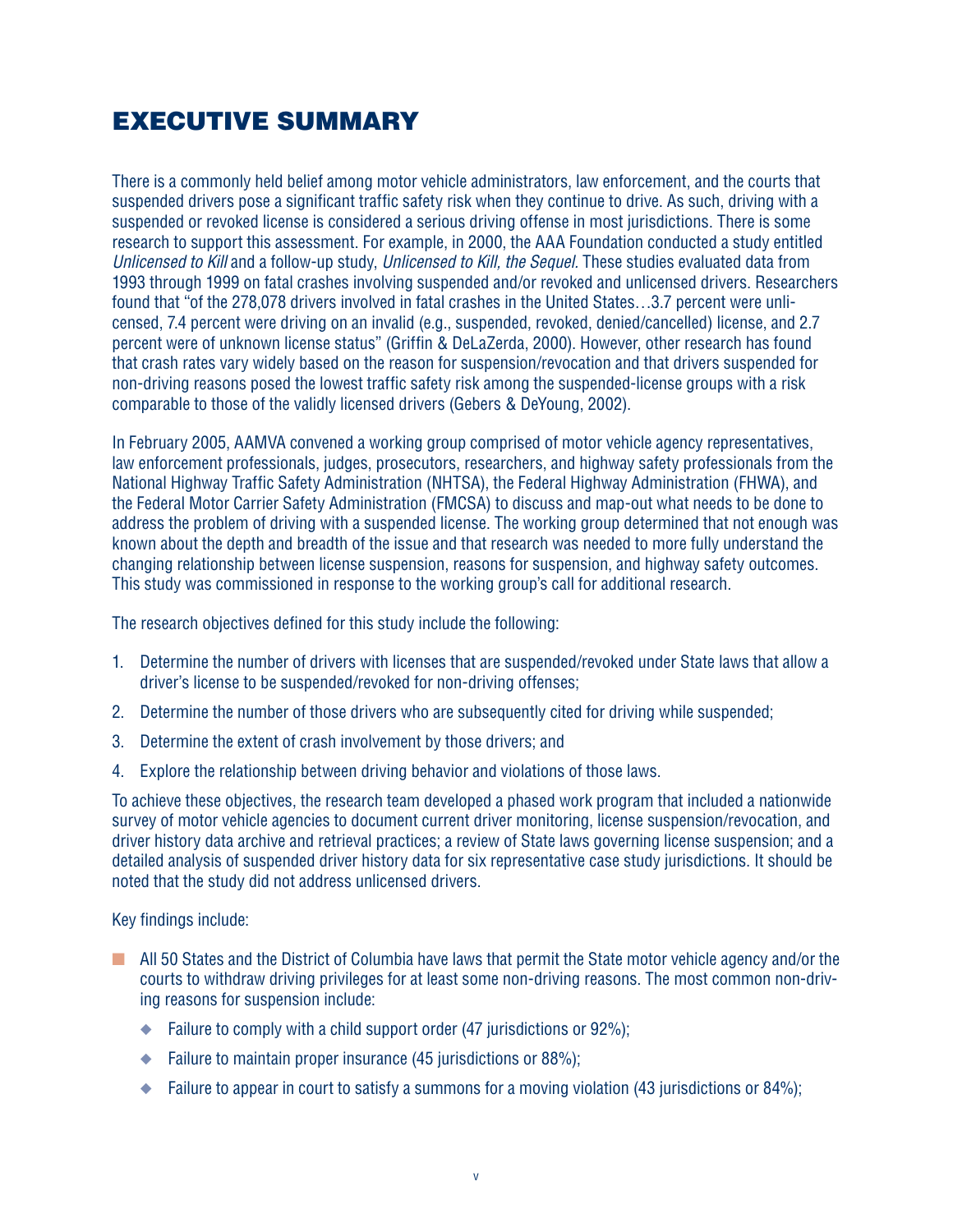- ◆ Fraudulent application for driver's license or vehicle registration documents (40 jurisdictions or 78%);
- $\blacklozenge$  Altered or unlawful use of a driver's license (39 jurisdictions or 76%);
- $\blacklozenge$  Alcohol and drug-related offenses by minors, other than DUI (38 jurisdictions or 75%);
- $\bullet$  Convictions for drug-related offenses, other than DUI (34 jurisdictions or 67%); and
- $\bullet$  Failure to pay a motor vehicle and/or court fines, fees, and surcharges (31 jurisdictions or 61%).

Other less common non-driving reasons for suspension include:

- $\blacklozenge$  Truancy (15 jurisdictions or 29%);
- $\blacklozenge$  Fuel theft (14 jurisdictions or 27%);
- $\bullet$  Delinquent conduct by a minor (13 jurisdictions or 25%);
- $\blacklozenge$  Use of fictitious license plates, registration, or inspection sticker (13 jurisdictions or 25%);
- $\bullet$  Failure to appear in court to satisfy a parking ticket (8 jurisdictions or 16%);
- $\blacklozenge$  Making terrorist threats (NY and PA);
- $\triangleleft$  Graffiti (CO);
- ◆ Failure to register as a sex offender (MA); and
- $\blacklozenge$  Attempt to purchase tobacco by a minor (OR).
- Our data show an overall decrease of 26 percent in the total number of suspended drivers over the analysis period. Concurrent with this overall reduction in the number of suspended drivers, we find an increase of drivers suspended for non-driving reasons. Drivers suspended for non-driving reasons rises from 27 percent of all suspended drivers in 2002 to 36 percent of all suspended drivers by 2005 in our database.
- $\blacksquare$  Our analysis separates drivers with suspended licenses into two groups., suspended for driving reasons and suspended for non-driving reasons.
	- $\blacklozenge$  Suspended for driving reasons: our database consists of 53,875 drivers suspended for driving reasons, of which about 42 percent (22,424) are subsequently convicted of a violation while their driving privileges are suspended; and
	- ◆ Suspended for non-driving reasons: Our database consists of 24,248 drivers suspended for nondriving reasons of which about 38 percent (9,288) are subsequently convicted of a violation while their driving privileges are suspended.
- **Approximately 30 percent of drivers suspended for driving reasons (15,850 of 53,875) commit a moving violation while under suspension compared to approximately 15 percent of drivers suspended for non-driving reasons (3,613 of 24,248).**
- **Approximately 3.4 percent of drivers suspended for driving reasons (1,832 of 53,875) are convicted of driving while suspended compared to 2.7 percent of drivers suspended for non-driving reasons (656 of 24,288).**
- Less than 1 percent (0.09%) of drivers suspended for non-driving reasons (218 of 24,248) are **involved in a crash while their driver's license is suspended. This compares to over 3 percent (3.4%) of drivers suspended for driving reasons (1,835 of 53,875) who are involved in a crash while their driver's license is suspended.**

The analysis conducted for this study provides a baseline for further discussion by the AAMVA suspended/ revoked driver working group. The research results point to differences between the two groups when con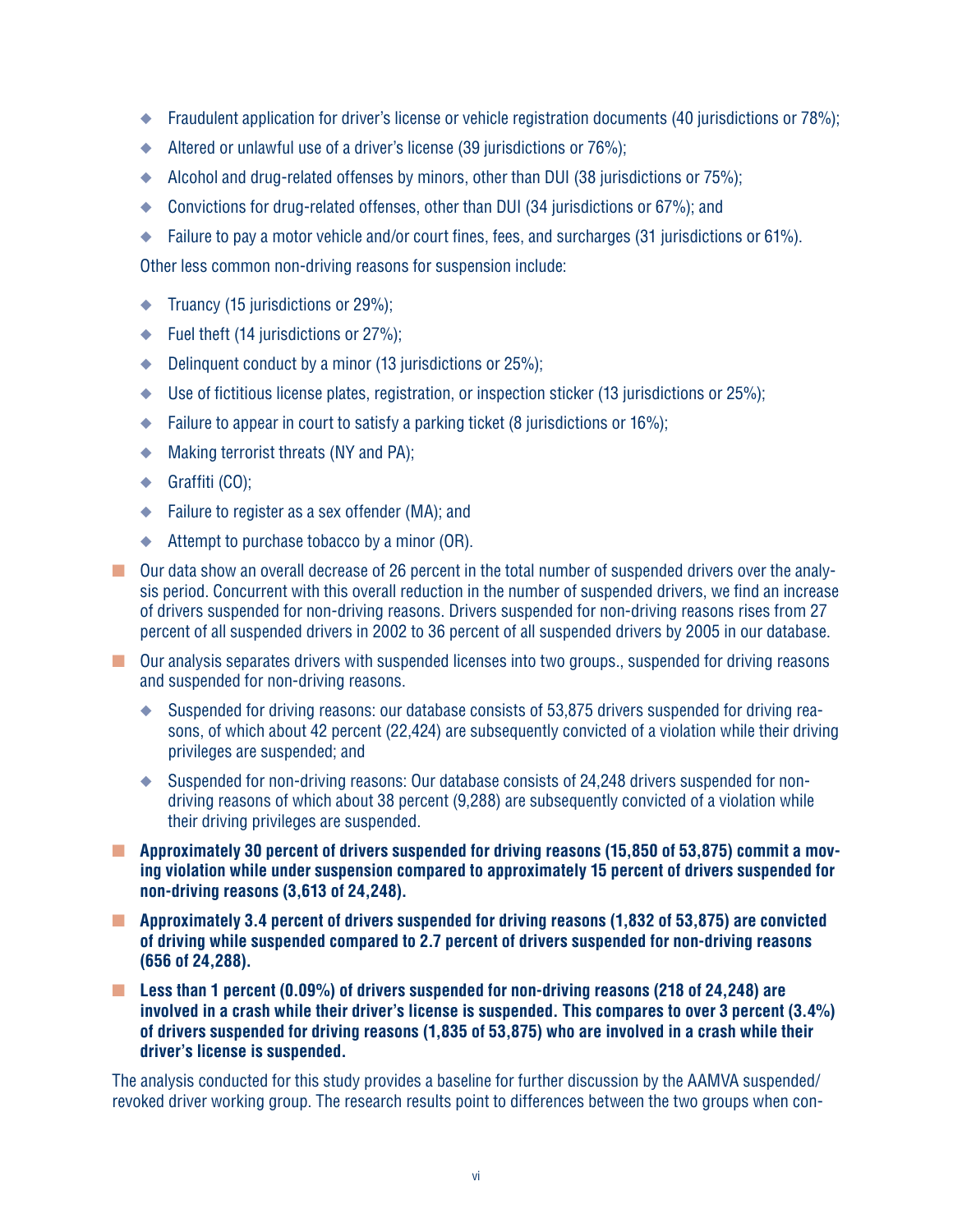sidering driving behavior. Overall, the analysis provides information to administrators and safety experts indicating the two groups of suspend drivers differ on multiple dimensions.

From a policy prospective, the findings appear to support the conclusion that not all suspended drivers behave the same and therefore can and perhaps should be treated differently by motor vehicle agencies, law enforcement, and the courts. This is not to say that suspensions of drivers for non-driving reasons is unfounded; on the contrary, we make no statement about the use of suspensions regardless of the reasons. What we find is that when comparing the two groups, those who are suspended for driving reasons versus those suspended for non-driving reasons, our findings suggest that these two groups are not homogeneous in behavior and therefore may need differing policy actions. This presents a dilemma for policymakers in the context of current drver control and management systems and a multtude of Federal and State laws already in place.

A potential option might be to consider a new licensure status that differentiates between drivers suspended for bad driving and those suspended for financial or compliance reasons. In fact, in many jurisdictions there is already a dual status system in place for withdrawing driving privileges that could be used as the basis of a new licensure status. The existing distinction is between license suspension and revocation. Suspensions most often represent a temporary withdrawal while revocations are a more severe and sometimes permanent sanction.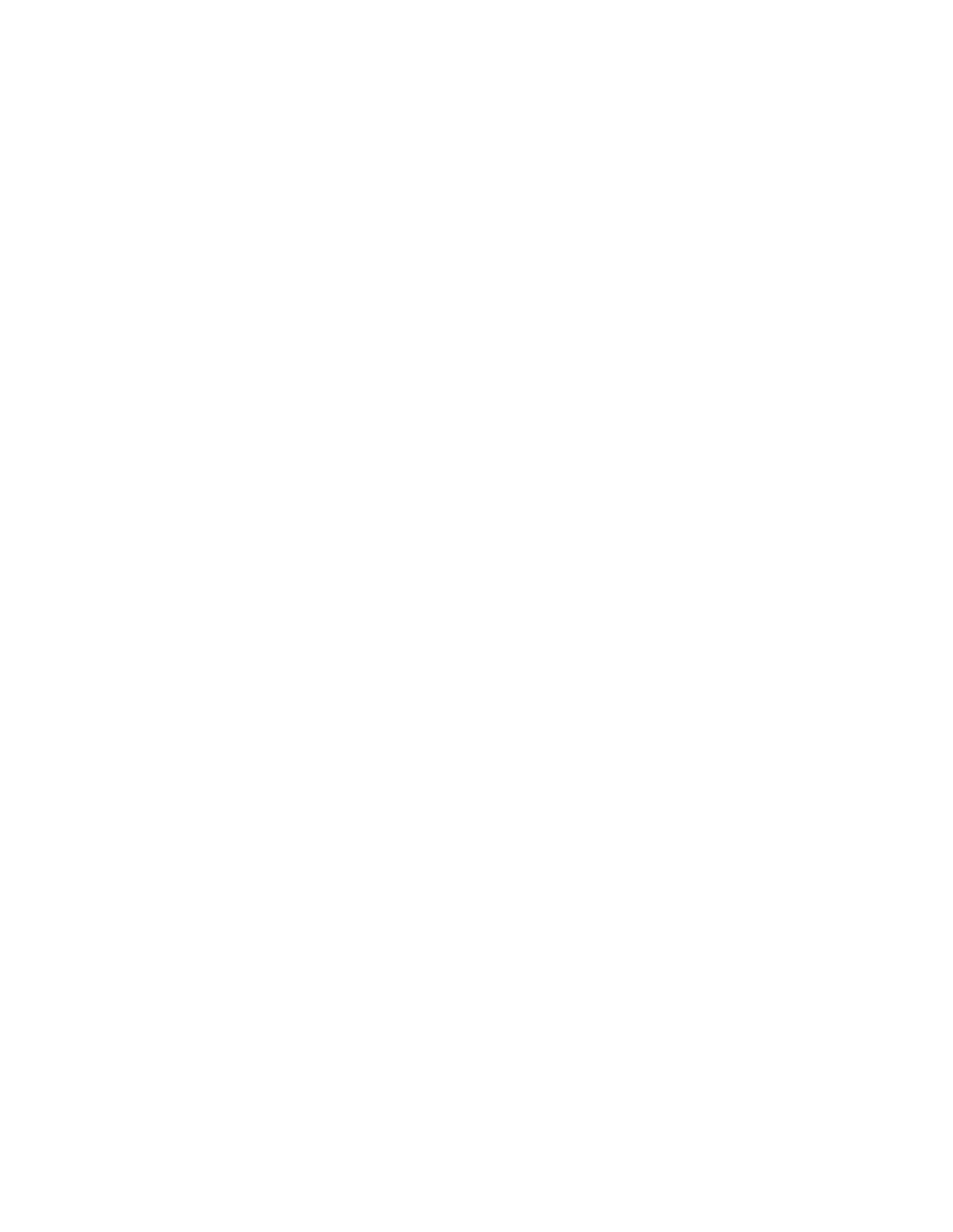# SECTION 1: **INTRODUCTION**

#### **Background and Problem Statement**

Although originally intended as a sanction to address poor driving behavior in the United States, driver's license suspension is now commonly used as a means to punish individuals engaged in criminal and/or otherwise socially undesirable behavior unrelated to the operation of a motor vehicle. Suspension is also used as a means to compel compliance with administrative requirements such as appearing in court to answer a summons and payment of fines, fees, and surcharges. Laws permitting driver's license suspension for nondriving reasons are now on the books in all 50 States and the District of Columbia. Common non-driving reasons for suspension include, but are not limited to, failure to appear in court, controlled substance convictions, failure to pay fines/fees, failure to maintain proper insurance, and failure to pay child support (Carnegie, 2007). Furthermore, several recent studies have found that suspensions for non-driving reasons outnumber suspensions ordered to punish habitual bad driving in some jurisdictions (Carnegie, 2007; Joerger, 2002; Gebers & DeYoung, 2002) .

Studies also indicate that many suspended/revoked drivers continue to drive after their suspension. For example, recent studies conducted in New Jersey and Oregon found that approximately 25 percent of suspended drivers are subsequently convicted of driving while suspended (Carnegie, 2002; Joerger, 2002). Other studies in California and Wisconsin documented similarly significant rates of driving while suspended (Gebers & DeYoung, 2002; McCartt et al., 2002). One study even found that in Michigan 30 to 70 percent of drivers whose licenses have been suspended or revoked for driving under the influence of drugs or alcohol continue to drive during the suspension period (Eby et al., 2002)

There is a commonly held belief among motor vehicle administrators, law enforcement, and the courts that suspended drivers pose a significant traffic safety risk when they continue to drive. As such, driving with a suspended or revoked license is considered a serious driving offense in most jurisdictions. There is some research to support this assessment. For example, in 2000, the AAA Foundation conducted a study entitled *Unlicensed to Kill* and a follow-up study, *Unlicensed to Kill, the Sequel.* These studes, evaluated data from 1993 through 1999 on fatal crashes involving suspended and/or revoked and unlicensed drivers. Researchers found that "of the 278,078 drivers involved in fatal crashes in the United States...3.7 percent were unlicensed, 7.4 percent were driving on an invalid (e.g., suspended, revoked, denied/cancelled) license, and 2.7 percent were of unknown license status" (Griffin & DeLaZerda, 2000).

It is important to note that the AAA Foundation studies did not examine the underlying reason for suspension to differentiate document crash incidence among drivers suspended for driving reasons versus non-driving reasons. This is important because there is also some evidence that crash patterns may be different between these two groups. For example, a 2002 study conducted by Michael A. Gebers and David J. DeYoung for the California Department of Motor Vehicles concluded that suspended/revoked drivers are a heterogeneous group, both demographically and with regard to their driving behavior. The research found all suspended driver groups have higher crash and conviction rates compared to validly licensed drivers, but the rates vary widely based on the reason for suspension/revocation. They further found that drivers suspended for non-driving reasons (failure to pay child support) posed the lowest traffic safety risks among the suspended driver groups with a risk not much higher than validly licensed drivers (31).

The top priority of the Secretary of the U.S. Department of Transportation (DOT) is to improve the safety of the Nation's transportation system. President Bush challenged DOT to develop creative ways to reduce the number of fatalities on the Nation's highways. The DOT Secretary accepted this challenge and established a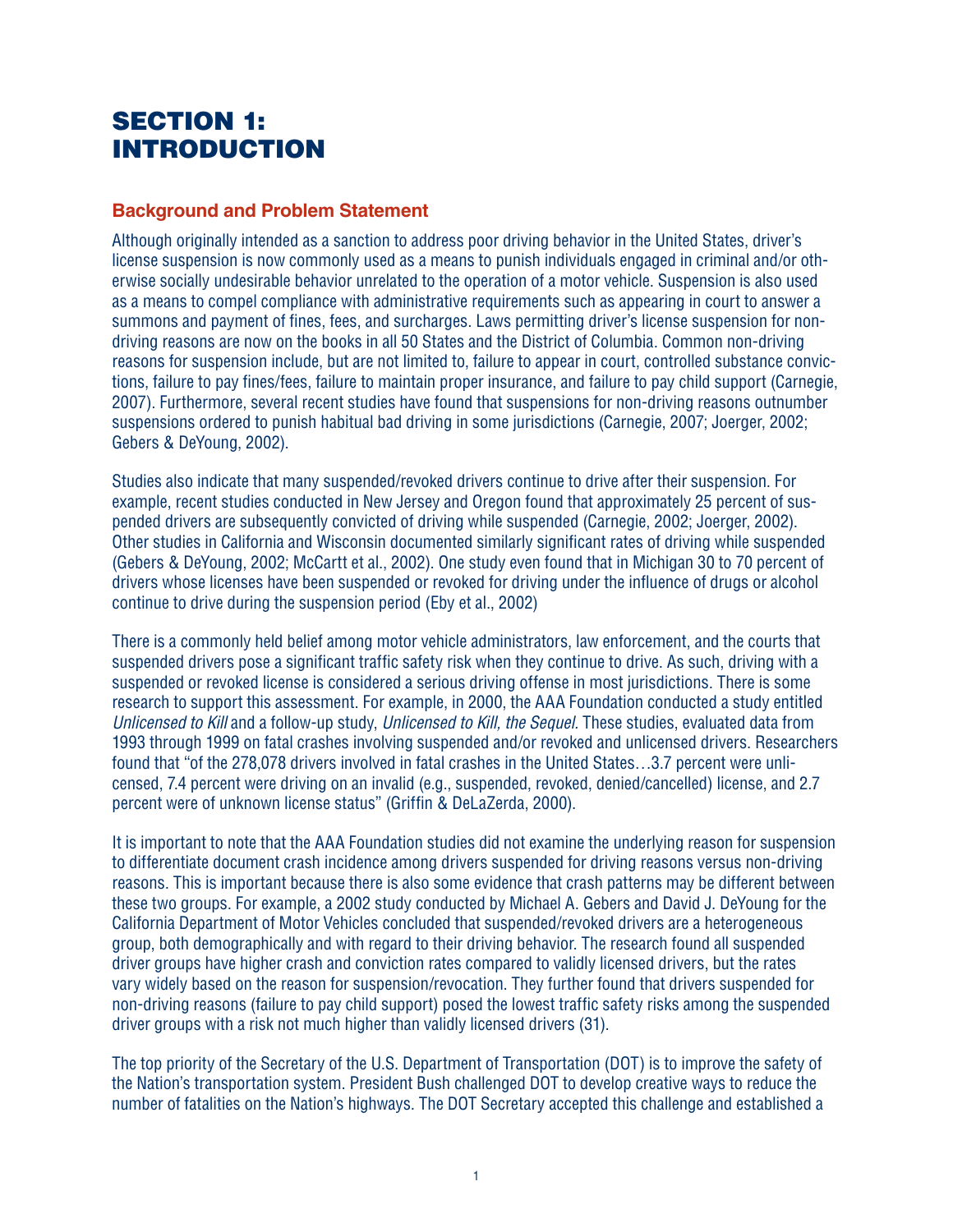goal to reduce the highway fatality rate to not more than 1.0 per 100 million vehicle miles traveled (VMT) by 2008, down from 1.7 per 100 million VMT in 1996. The Secretary reached out to all organizations involved in promoting highway safety to support this goal. Addressing the problem of suspended/revoked drivers more effectively could be an important part of a successful strategy.

More research is needed to define the full scope of the suspended and revoked driver problem nationwide to better understand the comparative highway safety risk of drivers suspended for driving reasons versus non-driving reasons and to better understand the effectiveness of various interventions used to address the problem of driving while suspended. The issue of driving while suspended has been a key area of focus for the American Association of Motor Vehicle Administrators (AAMVA) Law Enforcement Committee for several years.

In February 2005, AAMVA convened a working group comprised of motor vehicle agency representatives, law enforcement professionals, judges, prosecutors, researchers, and highway safety professionals from NHTSA, FHWA, and FMCSA to discuss and map-out what needs to be done to address the problem. Organizations represented on the *Suspended and Revoked Driver Working Group* nclude:

- AAMVA Driver's License & Control Committee (DL&C)
- AAMVA Financial Responsibility and Insurance Committee (FR&I)
- AAMVA Law Enforcement Committee (LE)
- American Association of State Highway Transportation Officials (AASHTO)
- Federal Highway Administration (FHWA)
- Federal Motor Carrier Safety Administration (FMCSA)
- Governors Highway Safety Association (GHSA)
- International Association of Chiefs of Police (IACP)
- National Center for State Courts (NSCS)
- National Council for State Legislators (NCSL)
- National Cooperative Highway Research Program (NCHRP)
- National Highway Traffic Safety Administration (NHTSA)
- National Sheriffs Association (NSA)
- National Traffic Law Center (NTLC)
- Rutgers University, Alan M. Voorhees Transportation Center
- Transportation Research Board (TRB)

The first meeting of the working group was held February 8–9, 2005, in Albuquerque, New Mexico. As a result of this meeting, AAMVA published a "white paper" framing the driving while suspended problem from various perspectives–law enforcement, courts, prosecutors, etc. and broadly defining next steps to address the problem. A research subcommittee of the group met again July 19-20, 2005, at the National Center for State Courts to define preliminary research steps necessary to investigate the incidence of driving while suspended and crash involvement for suspended/revoked drivers. This research study is the first step toward advancing the research agenda outlined by the working group.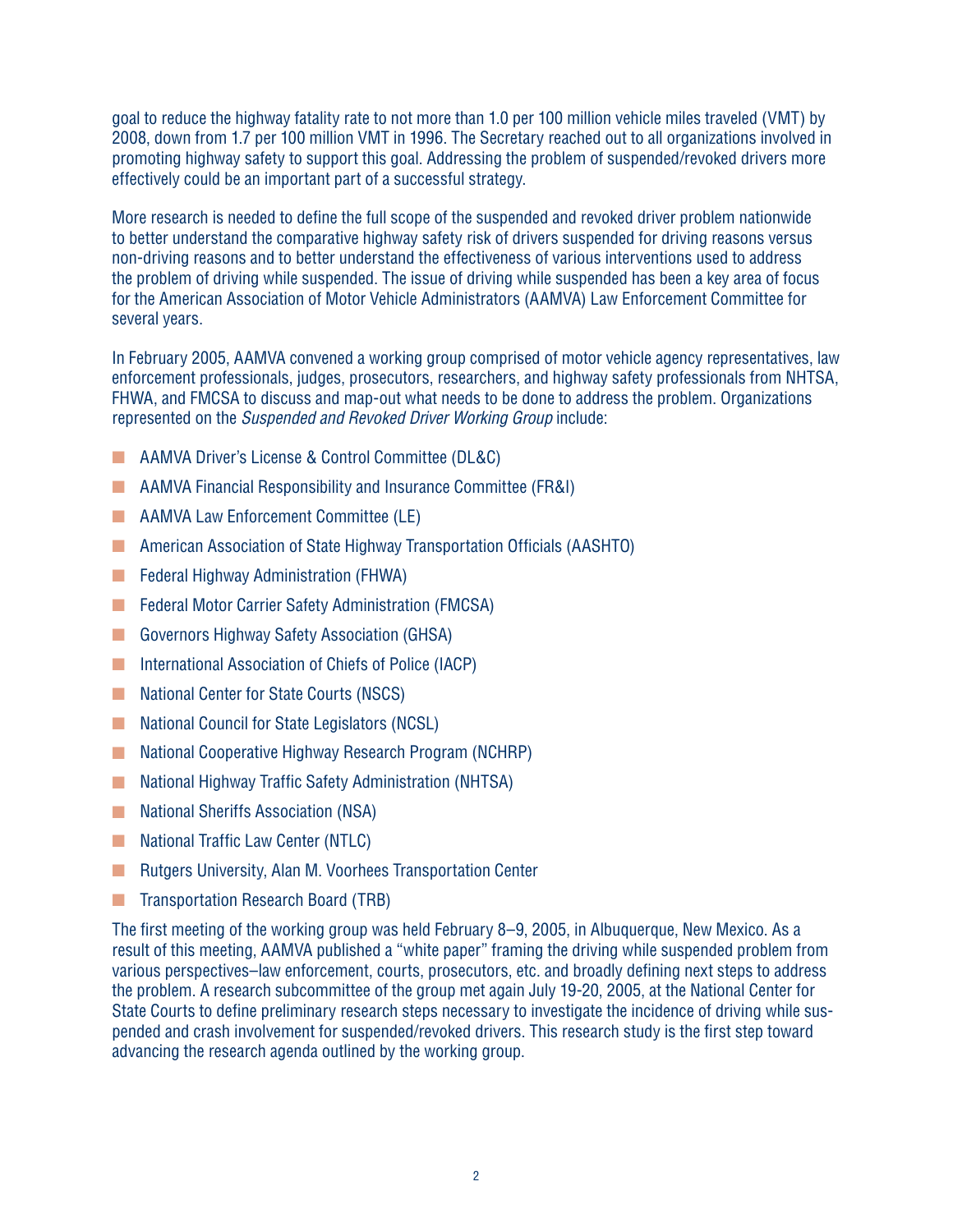## **Research Objectives and Approach**

The research objectives defined for this study were developed with input from the Suspended and Revoked Driver Working Group and included the following:

- 1. Determine the number of drivers who have suspended/revoked licenses under State laws that allow a driver's license to be suspended/revoked for non-driving offenses;
- 2. Determine the number of those drivers who are subsequently cited for driving while on a suspended or revoked license:
- 3. Determine the extent of crash involvement by those drivers; and
- 4. Explore the relationship between driving behavior and violations of those laws.

To achieve these objectives, the research team developed a phased work program that included a nationwide survey of motor vehicle agencies to document current driver monitoring. license suspension/revocation, and driver history data archive and retrieval practices: a review of State laws governing license suspension; and a detailed analysis of suspended/revoked driver history data for four representative case study jurisdictions. It should be noted that the study did not address unlicensed drivers.

#### **Report Outline**

The remainder of this report summarizes the results of the research. Section two describes the results of the motor vehicle agency survey and presents a broad legislative review of license suspension laws in the 50 States and the District of Columbia. Section three summarizes the process used to select the case-study jurisdictions profiled as part of the suspended driver data analysis. Section four describes data acquisition and analysis methods; presents the results of the analysis; and describes suspension patterns, including: the incidence of subsequent conviction for driving while suspended and crash involvement among suspended/ revoked drivers in four case study jurisdictions. Finally, section five presents a discussion of the study's key findings and recommendations for future research.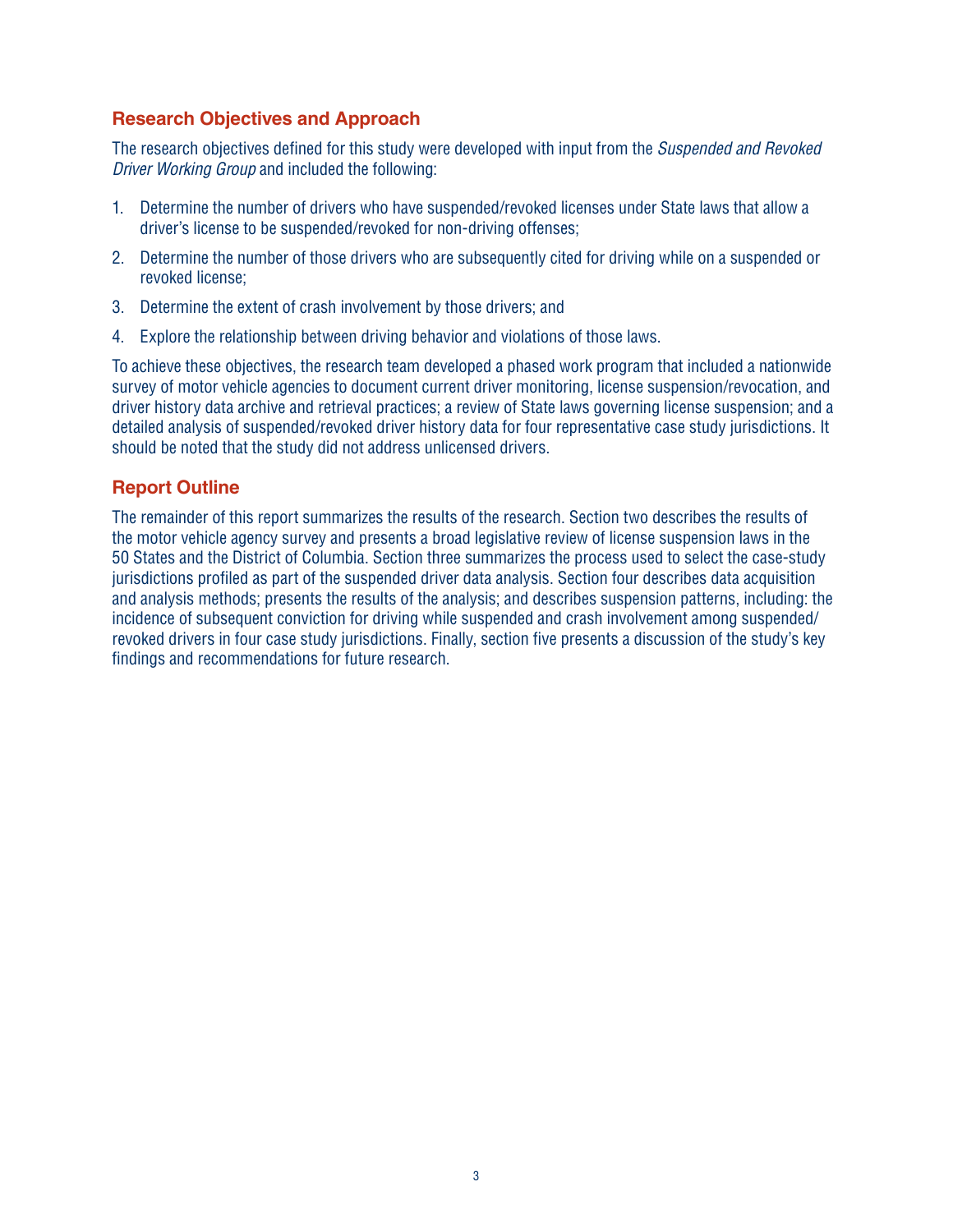# **SECTION 2: STATE AGENCY SURVEY AND LEGISLATIVE REVIEW**

As described briefly above, phase one research involved conducting a survey of State motor vehicle agencies and a review of State laws governing driver's license suspension in the United States. This section describes survey methods and results and summarizes suspension laws and policies in the 50 States and the District of Columbia.

## **Agency Survey**

In July and August 2006, the research team conducted a survey of U.S. State motor vehicle agencies to document current driver monitoring, license suspension/revocation, and driver history data archive and retrieval practices. The survey was designed with input and assistance of AAMVA research staff and conducted using AAMVA's Websurveyer Internet survey instrument. The survey contained 17 multiple-choice and open-ended questions.

Survey respondents were recruited via various AAMVA listsery and e-newsletter publications. In addition, efforts were made to increase survey response rates by contacting AAMVA region managers and with targeted e-mail and phone contacts to ensure appropriate geographic participation within each AAMVA service region. Survey responses were compiled electronically via Websurveyer and exported for use in Microsoft Excel. Data analysis was conducted by researchers at the Voorhees Transportation Center.

## **General Findings**

A total of 36 jurisdictions responded to the survey. Complete responses were received from the following jurisdictions, organized by AAMVA service region:

| <b>Region I</b>      | <b>Region II</b>      | <b>Region III</b> | <b>Region IV</b> |  |  |  |  |
|----------------------|-----------------------|-------------------|------------------|--|--|--|--|
| Connecticut          | Alabama               | Indiana           | Arizona          |  |  |  |  |
| <b>Delaware</b>      | <b>Arkansas</b>       | <b>Kansas</b>     | Colorado         |  |  |  |  |
| District of Columbia | <b>Florida</b>        | Michigan          |                  |  |  |  |  |
| Maine                | Kentucky              | <b>Minnesota</b>  | Montana          |  |  |  |  |
| Maryland             | <b>North Carolina</b> | <b>Missouri</b>   | Oregon           |  |  |  |  |
| <b>Massachusetts</b> | South Carolina        | <b>Nebraska</b>   | Utah             |  |  |  |  |
| New York             | Tennessee             | North Dakota      | Washington       |  |  |  |  |
| Pennsylvania         | Virginia              | <b>Ohio</b>       | Wyoming          |  |  |  |  |
| Rhode Island         |                       | South Dakota      |                  |  |  |  |  |
| Vermont              |                       | Wisconsin         |                  |  |  |  |  |

#### Table 1: State survey responses by AAMVA region

For comparative purposes, the responding jurisdictions were categorized by size of jurisdiction in terms of number of licensed drivers in each State. Table 2 provides a breakdown of jurisdictions responding to the survey by size of jurisdiction.

#### **Table 2: Size of responding jurisdiction**

| Size of Jurisdiction (number of licensed drivers) | <b>Number of Respondents</b> | <b>Percent</b> |
|---------------------------------------------------|------------------------------|----------------|
| Large (more than 5 million)                       |                              | 25%            |
| Medium (1,000,001 to 5 million)                   |                              | 47%            |
| Small (1 million or less)                         | 10                           | 28%            |
| <b>Total</b>                                      | 36                           | 100%           |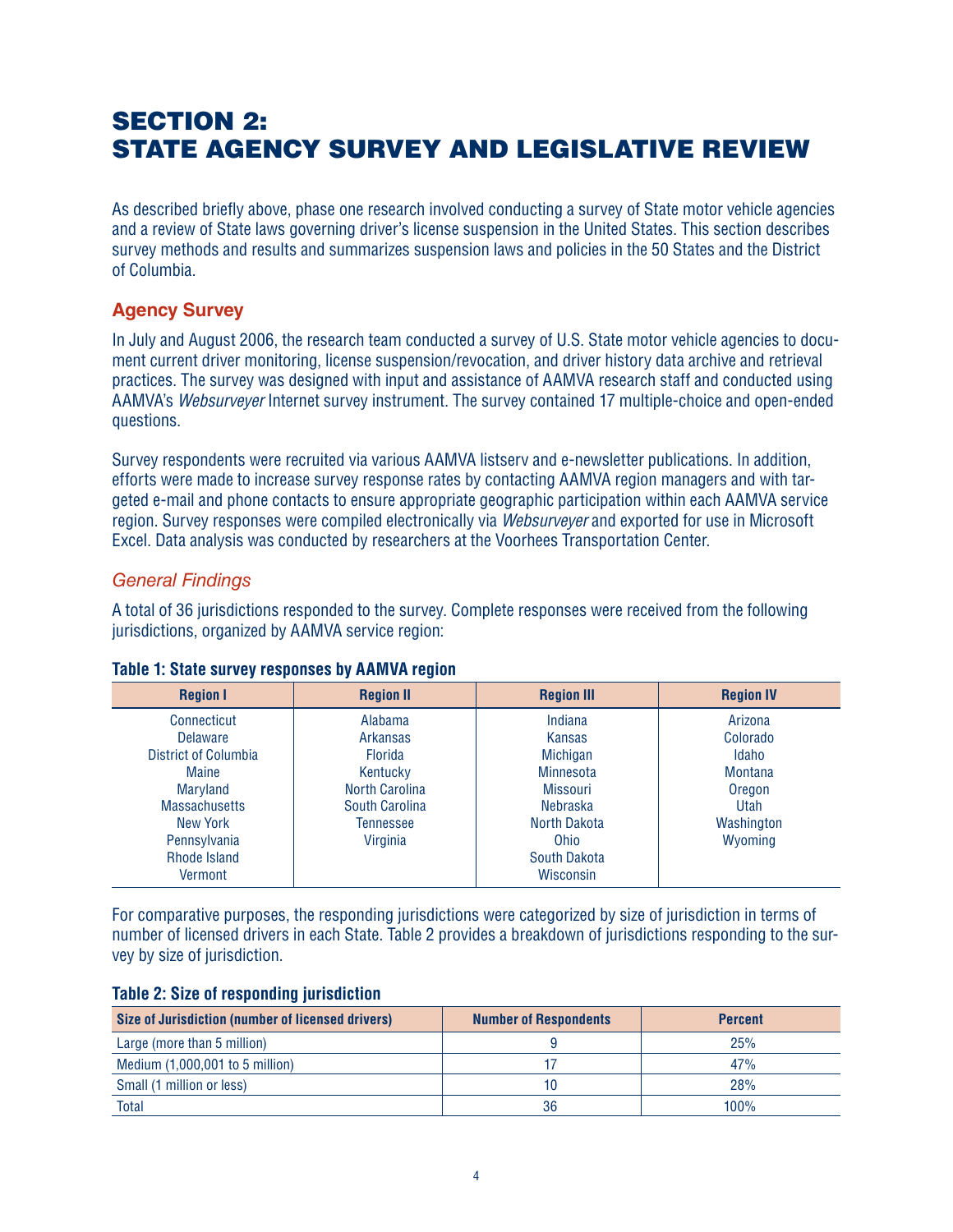| <b>State</b>   | <b>Number of Licensed Drivers</b> | <b>Number of Suspended Drivers</b> | <b>Percent Suspended</b> |
|----------------|-----------------------------------|------------------------------------|--------------------------|
| AK             | 2,035,490                         | 90,000                             | 4.4%                     |
| <b>AL</b>      | 3,668,028                         | 156,824                            | 4.3%                     |
| <b>AR</b>      | 2,035,490                         | 90,000                             | 4.4%                     |
| AZ             | 4,701,960                         | 194,260                            | 4.1%                     |
| CO             | 4,477,556                         | 400,000                            | 8.9%                     |
| CT             | 2,700,000                         | 100,000                            | 3.7%                     |
| DC             | 340,000                           | 9,000                              | 2.6%                     |
| DE             | 619,878                           | 106,501                            | 17.2%                    |
| FL             | 10,000,000                        | 1,000,000                          | 10.0%                    |
| ID             | 1,000,000                         | 65,000                             | 6.5%                     |
| IN             | 5,500,000                         | 200,000                            | 3.6%                     |
| <b>KY</b>      | 3,000,000                         | 100,000                            | 3.3%                     |
| <b>MA</b>      | 5,000,000                         | 54,000                             | 1.1%                     |
| <b>MD</b>      | 3,846,425                         | 129,976                            | 3.4%                     |
| <b>ME</b>      | 1,000,000                         | 23,000                             | 2.3%                     |
| <b>MN</b>      | 3,000,000                         | 300,000                            | 10.0%                    |
| M <sub>0</sub> | 4,100,000                         | 325,000                            | 7.9%                     |
| <b>MT</b>      | 733,679                           | 40,000                             | 5.5%                     |
| <b>ND</b>      | 450,000                           | 25,000                             | 5.6%                     |
| <b>NE</b>      | 1,300,000                         | 60,000                             | 4.6%                     |
| <b>NY</b>      | 10,000,000                        | 400,000                            | 4.0%                     |
| <b>OH</b>      | 8,000,000                         | 75,000                             | 0.9%                     |
| 0R             | 2,700,000                         | 300,000                            | 11.1%                    |
| R <sub>l</sub> | 750,000                           | 71,955                             | 9.6%                     |
| <b>SD</b>      | 550,000                           | 22,000                             | 4.0%                     |
| <b>TN</b>      | 4,400,000                         | 600,000                            | 13.6%                    |
| UT             | 1,800,000                         | 230,000                            | 12.8%                    |
| VA             | 5,200,000                         | 1,700,000                          | 32.7%                    |
| VT             | 588,194                           | 143,365                            | 24.4%                    |
| <b>WA</b>      | 5,000,000                         | 181,000                            | 3.6%                     |
| WI             | 3,930,000                         | 119,430                            | 3.0%                     |
| <b>WY</b>      | 450,000                           | 16,000                             | 3.6%                     |

**Table 3: Licensed versus suspended drivers in each State (2005)**

As part of the survey, participants were asked to estimate (on average) how many drivers were suspended and/or revoked at any given time in their jurisdiction. Responses were received from 32 jurisdictions. According to the data provided, the average rate of suspension among those jurisdictions participating in the survey was 7.4 percent. Suspension rates ranged from a low of approximately 1 percent in Massachusetts to a high of nearly 33 percent in Virginia. A similar survey conducted by the research team in 2004 found similar rates of suspension (Carnegie, 2007). Table 3 provides a breakdown of the number of suspended drivers as a proportion to the total licensed driver population in each State.

Twenty-two jurisdictions responding to the survey (61%) use a point-based system to monitor driver behavior. Seven jurisdictions (19%) use an occurrence-based system, and another seven jurisdictions (19%) monitor driving behavior using some combination of both point- and occurrence-based monitoring. All 36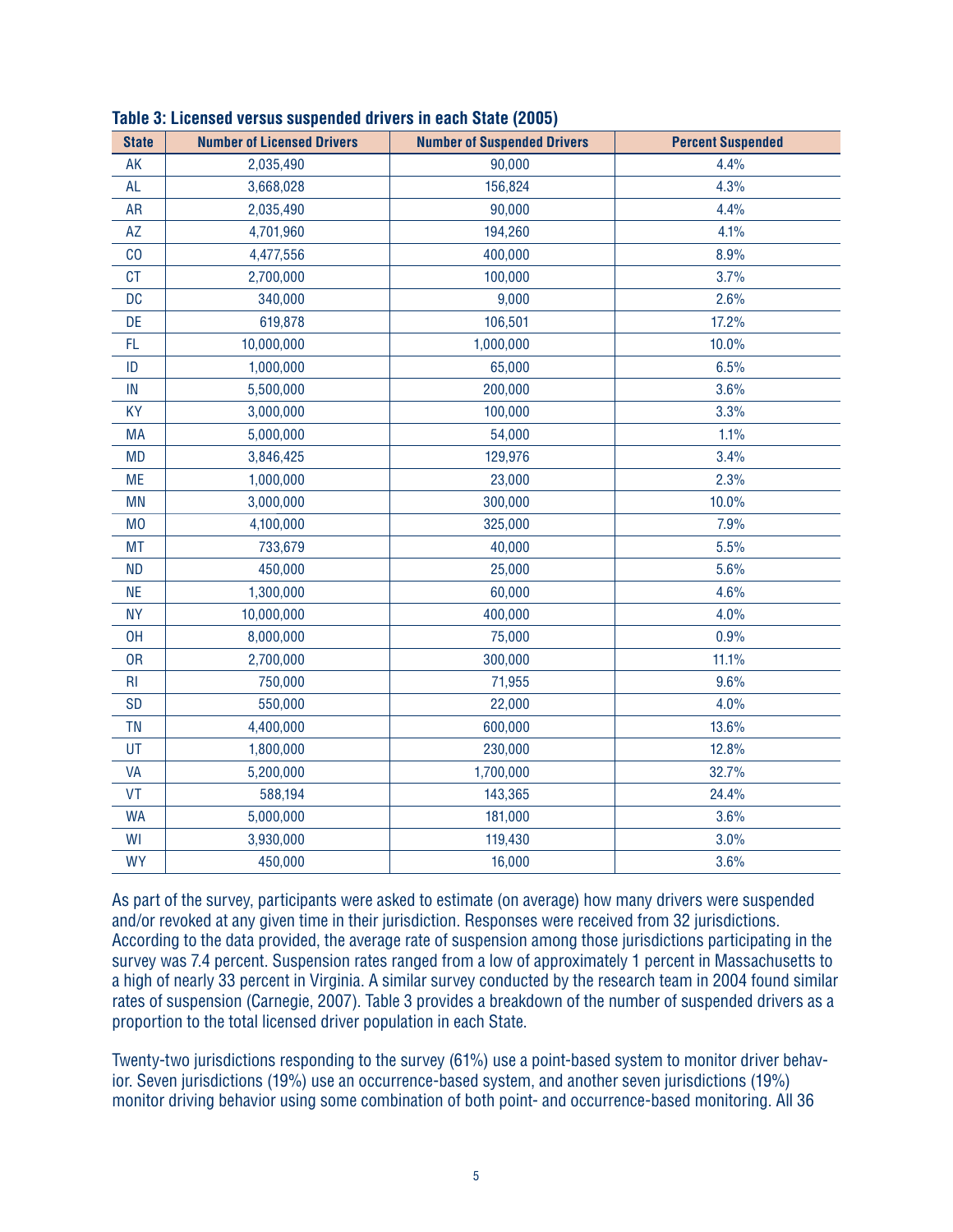jurisdictions responding to the survey reported suspending and/or revoking driving privileges for non-driving reasons.

#### Driver history data archiving and retrieval practices

**Data archival practices** vary significantly by jurisdiction. Approximately one third of the survey respondents (11 jurisdictions) reported archiving driver history data and records indefinitely. One third (11 jurisdiction) reported archiving data for more than 10 years but not indefinitely; and 10 jurisdictions (30%) reported saving driver history data between 5 and 10 years. Three jurisdictions (Connecticut, Maryland, & North Dakota) reported purging some data after as little as three years.

**Data storage platforms** also varied by jurisdiction and ranged from mainframe data management systems such as IBM VSAM, IMS, and CICS to scaleable server databases such as Oracle, to smaller-scale database management programs such as Microsoft SQL and IBM DB2. Sixteen of the jurisdictions responding to the survey (44%) reported maintaining their driver history data using mainframe computer systems. Four (11%) reported using an Oracle system and 11 jurisdictions (31%) reported using smaller-scale systems run on local servers. Respondents from five jurisdictions provided no answer or were unsure of what data platform was used in their jurisdictions. A cross-reference of jurisdiction size with selected database platform revealed no relationship between the size of the jurisdiction and the platform used. Most, but not all, jurisdictions responding to the survey (83%) reported maintaining a data coding index or single-source data dictionary for driver history data entry purposes.

Twenty-three jurisdictions (64%) responding to the survey reported entering *data related to crash involvement* as part of driver histories. The level of crash data detail varied by jurisdiction and ranged from very basic data (e.g., crash date and whether the crash involved a fatality) to very detailed data (e.g., crash date, type of crash, number of vehicles involved, fatality involvement, amount of property damage, and crash location). In 26 jurisdictions, complete crash records are maintained by agencies other than the motor vehicle licensing agency.

Thirty-one of the 36 survey respondents provided a brief summary of how data is retrieved for statistical analysis. All 31 respondents providing an answer to this question reported that *data requests* beyond standard statistical reports must be made in writing and require some level of programming based on the query criteria specified. The typical timeframe for receiving data ranged from 1-14 days (11 jurisdictions), to 15-30 days, (6 jurisdictions) to an unknown period of time (15 jurisdictions). Those reporting an unknown period of time indicated that the timeframe depends largely on the extent and nature of the data request. All 31 jurisdictions that responded to this question also provided contact information for the individuals in their agencies to whom a request for data can be submitted.

## **Legislative Review**

The reasons for driver's license suspension are diverse, complex, and sometimes interrelated. Reasons include those that are driving-related (e.g., DUI, habitual bad driving, reckless driving, and driving while suspended); those that are not driving-related (e.g., failure to pay child support or failure to appear in court for a non-driving offense and suspensions imposed for drug-related offenses not involving the operation of a motor vehicle); and those that are for compliance reasons indirectly related to driving behavior or motor vehicle use (e.g., failing to appear in court to pay/satisfy a parking ticket or moving violation; failing to maintain proper auto insurance; and failing to pay court/agency fines and fees that stem from a driving-related infraction) (Carnegie, 2007).

As part of this study, the research team conducted a review of State laws governing driver's license suspension in the 50 States and the District of Columbia. The primary purpose of the review was to determine the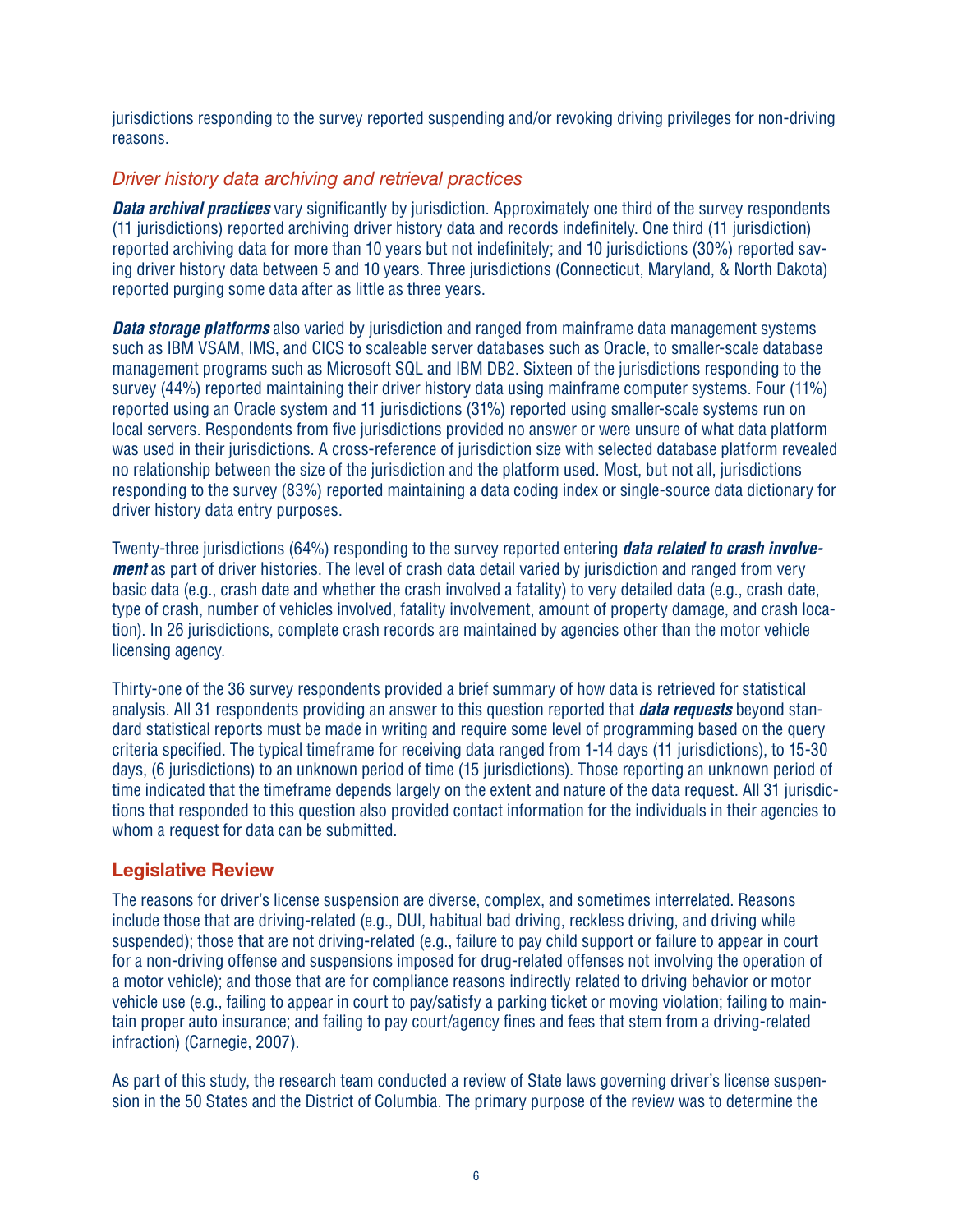extent to which various jurisdictions currently withdraw driving privileges for non-driving reasons. The review drew upon information and data from three primary sources: (1) the nationwide survey of motor vehicle agencies described earlier in this section (36 jurisdictions responded to the survey); (2) a 2004 survey of motor vehicle agencies conducted for the New Jersey Motor Vehicle Commission (Carnegie, 2007); and (3) a review of State driver's licensing documents and statutes accessed via the Internet.

Currently, all 50 States and the District of Columbia have laws that permit the State motor vehicle agency and/ or the courts to withdraw driving privileges for at least some non-driving reasons. The most common nondriving reasons for suspension include the following:

- **E** Failure to comply with a child support order  $(47$  jurisdictions or  $92\%$ ;
- Failure to maintain proper insurance  $(45$  jurisdictions or 88%);
- **Example 1** Failure to appear in court to satisfy a summons for a moving violation (43 jurisdictions or 84%);
- Fraudulent application for a driver's license or vehicle registration documents (40 jurisdictions or 78%);
- **E** Altered or unlawful use of a driver's license (39 jurisdictions or  $76\%$ );
- **E** Alcohol and drug-related offenses by minors, other than DUI (38 jurisdictions or 75%);
- Convictions for drug-related offenses, other than DUI (34 jurisdictions or 67%); and
- Failure to pay motor vehicle and/or court fines, fees, and surcharges (31 jurisdictions or 61%).

Other less common reasons for suspension include the following:

- **The Truancy (15 jurisdictions or 29%);**
- $\blacksquare$  Fuel theft (14 jurisdictions or 27%);
- **Delinquent conduct by a minor (13 jurisdictions or 25%);**
- **■** Use of fictitious license plate, registration, or inspection sticker (13 jurisdictions or 25%);
- **EXECUTE:** Failure to appear in court to satisfy a parking ticket (8 jurisdictions or 16%);
- Making terrorist threats (New York and Pennsylvania);
- $\Box$  Graffiti (Colorado);
- Failure to register as a sex offender (Massachusetts); and
- Attempt to purchase tobacco by a minor (Oregon).

Table 4 summarizes the reasons for suspension in each jurisdiction.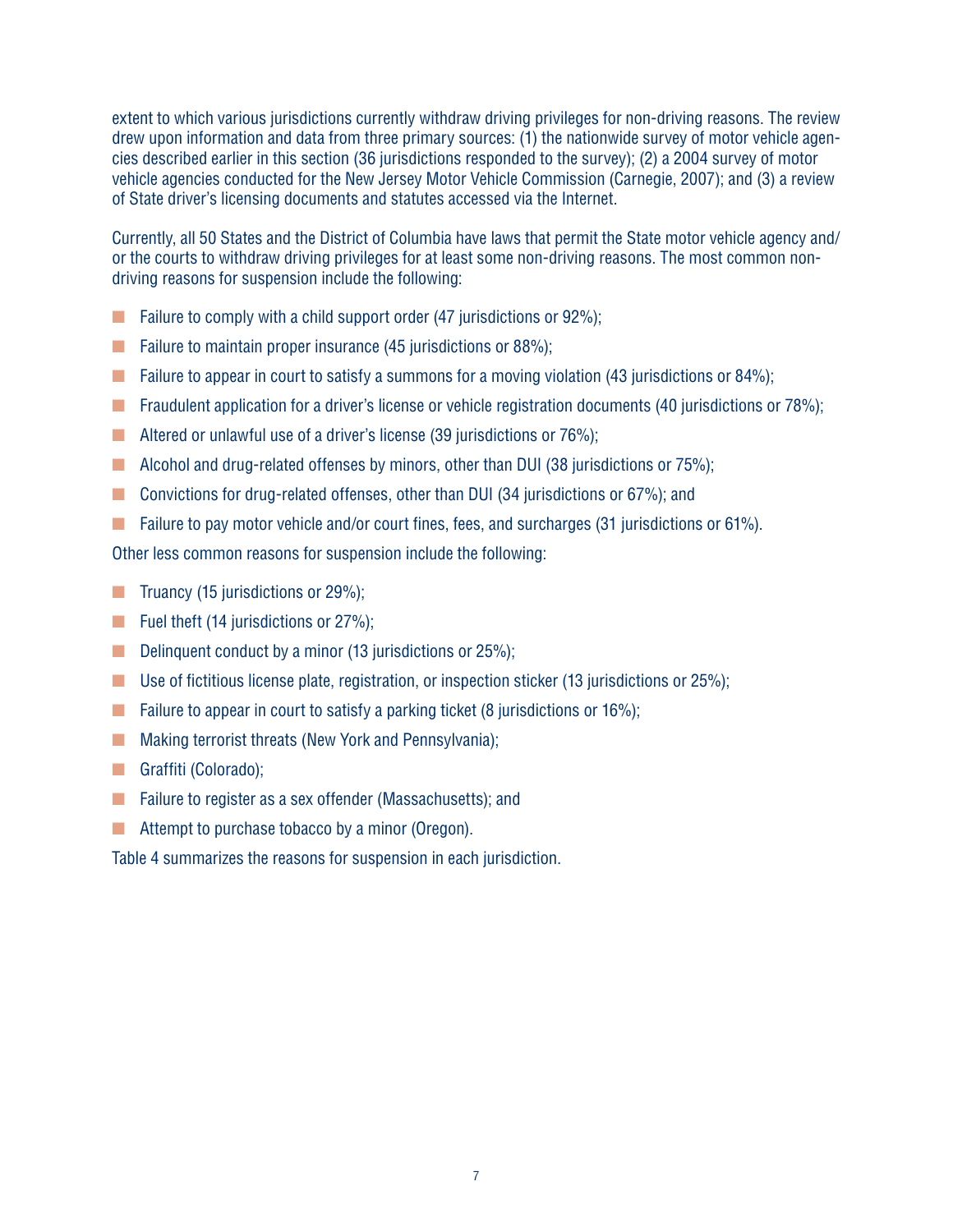|                                                                               |                  | AL AK*   AZ   AR   CA*   CO   CT   DE   DC   FL   GA*   HI*   ID   IL*   IN   IA*   KS   KY   LA*   ME   MD   MA   MI   MN   MS*   MO |                             |                  |                             |                             |                             |                             |                             |                             |                             |                             |                          |                             |                             |                                                                                                                     |                          |                             |                             |                             |                             |                  |                             |                             |                             |                             |
|-------------------------------------------------------------------------------|------------------|---------------------------------------------------------------------------------------------------------------------------------------|-----------------------------|------------------|-----------------------------|-----------------------------|-----------------------------|-----------------------------|-----------------------------|-----------------------------|-----------------------------|-----------------------------|--------------------------|-----------------------------|-----------------------------|---------------------------------------------------------------------------------------------------------------------|--------------------------|-----------------------------|-----------------------------|-----------------------------|-----------------------------|------------------|-----------------------------|-----------------------------|-----------------------------|-----------------------------|
| DRIVING-RELATED REASON FOR SUSPENSION                                         |                  |                                                                                                                                       |                             |                  |                             |                             |                             |                             |                             |                             |                             |                             |                          |                             |                             |                                                                                                                     |                          |                             |                             |                             |                             |                  |                             |                             |                             |                             |
| Driving while intoxicated or under the influence of drugs                     | п                | П                                                                                                                                     | п                           |                  | п                           |                             | п                           |                             | П                           | п                           | П                           |                             | п                        | П                           | п                           | П                                                                                                                   |                          | П                           | П                           | П                           |                             |                  |                             | п                           | п                           | п                           |
| Driving while suspended or revoked                                            | <b>The State</b> | $\sim$                                                                                                                                | $\sim$                      |                  |                             | $\mathcal{L}_{\mathcal{A}}$ | <b>T</b>                    | п                           | <b>CO</b>                   | $\mathcal{L}_{\mathcal{A}}$ | $\sim$                      | п                           | п                        |                             | $\mathcal{L}_{\mathcal{A}}$ |                                                                                                                     | п                        | $\mathcal{L}_{\mathcal{A}}$ | <b>T</b>                    | $\mathcal{L}_{\mathcal{A}}$ | $\blacksquare$              | <b>The State</b> | <b>The State</b>            | $\mathcal{L}_{\mathcal{A}}$ |                             | п                           |
| Reckless driving                                                              |                  |                                                                                                                                       | п                           |                  | п                           |                             | п                           |                             | п                           |                             |                             | п                           | п                        |                             | п                           | п                                                                                                                   | п                        |                             | п                           | п                           |                             | п                |                             | п                           | п                           |                             |
| <b>Careless driving</b>                                                       |                  |                                                                                                                                       |                             |                  |                             |                             |                             |                             |                             |                             |                             |                             |                          |                             |                             |                                                                                                                     |                          |                             |                             | <b>Tale</b>                 |                             | п                |                             | <b>COL</b>                  |                             |                             |
| Leaving the scene of an accident                                              | П                |                                                                                                                                       | П                           | П                | п                           | ▪                           | п                           | п                           | п                           | п                           | п                           |                             | п                        | п                           | п                           | п                                                                                                                   | п                        | п                           | п                           | п                           | п                           | п                | п                           | П                           | ■                           | П                           |
| Accumulation of points or "countable" violations/crashes                      | п                | $\mathcal{L}_{\mathcal{A}}$                                                                                                           | $\mathcal{L}_{\rm{eff}}$    | п                | <b>The State</b>            | $\mathcal{L}_{\mathcal{A}}$ | <b>T</b>                    | п                           | п                           | п                           | П                           | п                           | п                        | п                           | п                           | п                                                                                                                   | п                        | п                           | т                           | П                           | п                           | т                | п                           | п                           | п                           | т                           |
| NON-DRIVING REASONS FOR SUSPENSION                                            |                  |                                                                                                                                       |                             |                  |                             |                             |                             |                             |                             |                             |                             |                             |                          |                             |                             |                                                                                                                     |                          |                             |                             |                             |                             |                  |                             |                             |                             |                             |
| Failure to appear in court to satisfy a summons for a moving violation        | П                |                                                                                                                                       |                             | П                | $\mathcal{L}_{\mathcal{A}}$ | П                           | <b>The State</b>            | П                           | T.                          | $\mathcal{L}_{\mathcal{A}}$ | П                           |                             |                          | $\mathcal{L}_{\mathcal{A}}$ | п                           |                                                                                                                     | П                        | П                           | п                           | П                           | п                           | П                | <b>The</b>                  | п                           | П                           | т                           |
| Failure to appear in court to satisfy a parking ticket                        |                  |                                                                                                                                       | п                           |                  |                             |                             |                             | п                           |                             | п                           |                             |                             |                          | ▪                           |                             |                                                                                                                     |                          |                             |                             |                             |                             | п                |                             | П                           |                             |                             |
| Failure to pay a motor vehicle fine, surcharge or fee                         | ш                |                                                                                                                                       |                             | П                |                             |                             | <b>The State</b>            | <b>COL</b>                  | П                           | п                           |                             | <b>The State</b>            | <b>The State</b>         |                             | <b>COL</b>                  |                                                                                                                     | П                        | п                           |                             | <b>The State</b>            | $\mathcal{L}_{\mathcal{A}}$ | <b>The State</b> | <b>The State</b>            |                             |                             |                             |
| Failure to pay court fines, fees or surcharges                                | П                |                                                                                                                                       |                             | П                | п                           |                             |                             |                             | п                           | П                           |                             |                             |                          |                             | п                           | п                                                                                                                   | п                        | П                           |                             | П                           |                             |                  |                             | п                           | п                           | п                           |
| Failure to comply with a child support order                                  | п                | $\mathcal{L}_{\mathcal{A}}$                                                                                                           | $\mathcal{L}_{\mathcal{A}}$ | <b>The</b>       | П                           | <b>Tale</b>                 | $\mathcal{L}_{\mathcal{A}}$ | $\mathcal{C}^{\mathcal{A}}$ | п                           | п                           | $\sim$                      | $\mathcal{L}_{\mathcal{A}}$ | <b>The State</b>         | $\mathcal{L}_{\mathcal{A}}$ | т                           | п                                                                                                                   | $\overline{\phantom{a}}$ | п                           | $\mathcal{L}_{\mathcal{A}}$ | <b>The State</b>            | $\mathcal{L}_{\mathcal{A}}$ | <b>T</b>         | <b>The State</b>            | $\mathbf{r}$                | п                           | $\sim$                      |
| Conviction for a drug-related offense other than DUI                          | п                |                                                                                                                                       |                             | П                | П                           |                             |                             | п                           | П                           | П                           | П                           |                             |                          |                             | П                           | П                                                                                                                   | п                        | П                           |                             | п                           |                             | П                | п                           |                             | П                           | п                           |
| Failure to maintain proper insurance                                          |                  | $\mathcal{L}_{\mathcal{A}}$                                                                                                           | T.                          |                  | П                           | $\mathcal{L}_{\mathcal{A}}$ | $\mathcal{L}_{\mathcal{A}}$ | П                           |                             | п                           | П                           | $\overline{\phantom{a}}$    | <b>The State</b>         | $\overline{\phantom{a}}$    | $\mathcal{L}_{\mathcal{A}}$ | $\blacksquare$                                                                                                      | П                        | п                           | п                           | п                           | $\mathcal{L}_{\mathcal{A}}$ | п                |                             | п                           | $\blacksquare$              | <b>CO</b>                   |
| Altered or unlawful use of a driver's license                                 | П                | П                                                                                                                                     |                             | п                |                             | П                           | п                           | П                           |                             | П                           |                             |                             |                          |                             | П                           | п                                                                                                                   |                          | ■                           | п                           | П                           | п                           | П                | п                           | П                           |                             |                             |
| Ficticious license plates, registration, inspection etc.                      |                  |                                                                                                                                       |                             |                  |                             |                             | <b>COL</b>                  | <b>The</b>                  |                             | п                           |                             |                             |                          |                             |                             |                                                                                                                     |                          |                             |                             |                             | п                           | <b>The State</b> | <b>The State</b>            |                             |                             |                             |
| Fraudulent application for driver's license or vehicle registration documents | п                |                                                                                                                                       | п                           | п                |                             | п                           | п                           | п                           |                             | П                           | п                           |                             |                          | п                           | п                           | п                                                                                                                   | п                        | п                           |                             | п                           | п                           | п                | п                           | п                           | п                           | п                           |
| Alcohol and drug related offenses by minors other than DUI                    | т                | $\mathcal{L}_{\mathcal{A}}$                                                                                                           | т                           | П                | <b>The State</b>            | п                           | $\mathcal{L}_{\mathcal{A}}$ | т                           |                             | п                           | $\mathcal{L}_{\mathcal{A}}$ | $\mathcal{L}_{\mathcal{A}}$ |                          | $\mathcal{L}_{\mathcal{A}}$ | п                           | т                                                                                                                   | т                        |                             |                             |                             | $\mathcal{L}_{\mathcal{A}}$ | <b>The State</b> | <b>The State</b>            | п                           | $\mathcal{L}_{\mathcal{A}}$ | $\sim$                      |
| <b>Truancy</b>                                                                | п                |                                                                                                                                       | П                           | п                | п                           |                             |                             |                             |                             | П                           |                             |                             |                          |                             | п                           | п                                                                                                                   |                          |                             |                             |                             |                             |                  |                             | п                           |                             |                             |
| Delinquent conduct by a minor                                                 |                  |                                                                                                                                       | m.                          |                  | П                           | $\mathcal{L}_{\mathcal{A}}$ |                             |                             |                             | П                           |                             |                             |                          |                             |                             | п                                                                                                                   | <b>The State</b>         |                             |                             |                             |                             |                  | <b>The</b>                  |                             |                             |                             |
|                                                                               |                  |                                                                                                                                       |                             |                  |                             |                             |                             |                             |                             |                             |                             |                             |                          |                             |                             |                                                                                                                     |                          |                             |                             |                             |                             |                  |                             |                             |                             |                             |
|                                                                               |                  |                                                                                                                                       |                             |                  |                             |                             |                             |                             |                             |                             |                             |                             |                          |                             |                             |                                                                                                                     |                          |                             |                             |                             |                             |                  |                             |                             |                             |                             |
|                                                                               |                  |                                                                                                                                       |                             |                  |                             |                             |                             |                             |                             |                             |                             |                             |                          |                             |                             | MT   NE  NV* NH* NJ* NM*  NY   NC   ND   OH  OK*  OR   PA   RI   SC   SD   TN  TX*  UT   VT   VA   WA  WV*  WI   WY |                          |                             |                             |                             |                             |                  |                             |                             |                             |                             |
| <b>DRIVING-RELATED REASON FOR SUSPENSION</b>                                  |                  |                                                                                                                                       |                             |                  |                             |                             |                             |                             |                             |                             |                             |                             |                          |                             |                             |                                                                                                                     |                          |                             |                             |                             |                             |                  |                             |                             |                             |                             |
| Driving while intoxicated or under the influence of drugs                     |                  |                                                                                                                                       |                             |                  | П                           | ٠                           | п                           |                             |                             | П                           | ■                           |                             | П                        |                             | п                           |                                                                                                                     |                          |                             |                             |                             |                             |                  |                             | п                           |                             |                             |
| Driving while suspended or revoked                                            |                  | П                                                                                                                                     | $\mathcal{L}_{\rm{eff}}$    | т                | П                           | п                           |                             | П                           | п                           | т                           | т                           | п                           |                          | $\mathcal{L}_{\mathcal{A}}$ | П                           | П                                                                                                                   | т                        | п                           | <b>T</b>                    | т                           | т                           | т                | <b>The State</b>            | п                           | п                           |                             |
| <b>Reckless driving</b>                                                       |                  |                                                                                                                                       | п                           |                  |                             | п                           |                             |                             | ▪                           |                             | п                           |                             | п                        | п                           | п                           | п                                                                                                                   |                          | П                           | п                           |                             | п                           |                  |                             | п                           | п                           | П                           |
| <b>Careless driving</b>                                                       |                  |                                                                                                                                       |                             |                  |                             | m.                          |                             |                             |                             |                             |                             |                             |                          | п                           |                             |                                                                                                                     |                          |                             |                             |                             | п                           |                  |                             |                             |                             |                             |
| Leaving the scene of an accident                                              |                  |                                                                                                                                       | ▪                           | п                |                             |                             | п                           | п                           |                             | п                           |                             | п                           | п                        | п                           | П                           | п                                                                                                                   | п                        | п                           | п                           | П                           | п                           |                  |                             | П                           |                             | П                           |
| Accumulation of points or "countable" violations/crashes                      |                  | <b>The State</b>                                                                                                                      | $\mathcal{L}_{\mathcal{A}}$ | <b>The State</b> | $\mathcal{L}_{\mathcal{A}}$ | $\mathcal{L}_{\mathcal{A}}$ | $\mathcal{L}_{\mathcal{A}}$ | m.                          | $\mathcal{L}_{\mathcal{A}}$ | <b>T</b>                    | $\sim$                      | $\mathcal{L}_{\mathcal{A}}$ | <b>The State</b>         | <b>T</b>                    | $\mathcal{L}_{\mathcal{A}}$ | $\mathbf{r}$                                                                                                        | T.                       | <b>COL</b>                  | <b>T</b>                    | <b>T</b>                    | $\blacksquare$              | <b>The State</b> | $\mathcal{L}_{\mathcal{A}}$ | $\mathcal{L}_{\mathcal{A}}$ | <b>T</b>                    | $\mathcal{L}_{\mathcal{A}}$ |
| <b>NON-DRIVING REASONS FOR SUSPENSION</b>                                     |                  |                                                                                                                                       |                             |                  |                             |                             |                             |                             |                             |                             |                             |                             |                          |                             |                             |                                                                                                                     |                          |                             |                             |                             |                             |                  |                             |                             |                             |                             |
| Failure to appear in court to satisfy a summons for a moving violation        |                  | $\sim$                                                                                                                                | m.                          | п                | $\sim$                      | п                           |                             | П                           | T.                          | п                           | п                           |                             | п                        | <b>The State</b>            | п                           | п                                                                                                                   | $\blacksquare$           | $\mathcal{L}_{\mathcal{A}}$ |                             | п                           | п                           | п                | <b>The State</b>            | $\blacksquare$              |                             | п                           |
| Failure to appear in court to satisfy a parking ticket                        |                  |                                                                                                                                       |                             |                  |                             | п                           |                             |                             |                             |                             |                             |                             |                          |                             | п                           |                                                                                                                     |                          |                             |                             |                             |                             |                  |                             |                             |                             |                             |
| Failure to pay a motor vehicle fine, surcharge or fee                         |                  | <b>The State</b>                                                                                                                      | m.                          | <b>The State</b> | П                           | $\mathcal{L}_{\mathcal{A}}$ |                             | П                           | п                           |                             | П                           |                             | <b>The State</b>         | <b>The State</b>            | п                           |                                                                                                                     |                          | $\mathcal{L}_{\mathcal{A}}$ |                             |                             | <b>COL</b>                  | <b>The State</b> | <b>In</b>                   |                             | $\mathcal{L}_{\mathcal{A}}$ |                             |
| Failure to pay court fines, fees or surcharges                                |                  | П                                                                                                                                     | п                           |                  | п                           | П                           |                             |                             |                             |                             |                             | п                           | п                        | п                           | П                           | п                                                                                                                   | п                        | П                           |                             | п                           |                             | п                |                             |                             | П                           |                             |
| Failure to comply with a child support order                                  |                  | $\mathcal{L}_{\mathcal{A}}$                                                                                                           | <b>COL</b>                  | <b>T</b>         |                             | m.                          |                             | m.                          |                             | <b>The State</b>            | <b>The State</b>            | m.                          | <b>The State</b>         | $\mathcal{L}_{\mathcal{A}}$ | $\mathcal{L}_{\mathcal{A}}$ | <b>COL</b>                                                                                                          |                          | п                           | <b>The State</b>            | $\mathcal{L}_{\mathcal{A}}$ | $\mathcal{L}_{\mathcal{A}}$ | <b>The State</b> | <b>The State</b>            | $\mathcal{L}_{\mathcal{A}}$ | <b>The State</b>            | $\sim$                      |
| Conviction for a drug-related offense other than DUI                          |                  | П                                                                                                                                     |                             |                  | п                           | П                           |                             | п                           |                             |                             | п                           | п                           | п                        | п                           | П                           | П                                                                                                                   |                          | П                           | П                           | п                           |                             | п                | п                           |                             | п                           |                             |
| Failure to maintain proper insurance                                          |                  | П                                                                                                                                     | $\mathcal{L}_{\mathcal{A}}$ | $\blacksquare$   | П                           | п                           | $\mathcal{L}_{\mathcal{A}}$ | п                           |                             | $\mathcal{L}_{\mathcal{A}}$ | $\overline{\phantom{a}}$    | $\overline{\phantom{a}}$    | $\overline{\phantom{a}}$ | $\mathcal{L}_{\mathcal{A}}$ | п                           | $\blacksquare$                                                                                                      | $\mathbb{R}^n$           | $\mathcal{L}_{\mathcal{A}}$ | п                           | $\overline{\phantom{a}}$    | $\mathcal{L}_{\mathcal{A}}$ | п                | $\sim$                      | п                           |                             | п                           |
| Altered or unlawful use of a driver's license                                 |                  |                                                                                                                                       |                             |                  | п                           |                             |                             | п                           |                             | п                           | п                           |                             | п                        |                             | п                           |                                                                                                                     | п                        | п                           | п                           |                             |                             | п                |                             | п                           |                             | In                          |
| Ficticious license plates, registration, inspection etc.                      |                  |                                                                                                                                       |                             |                  |                             | п                           |                             |                             |                             |                             | П                           |                             | ш                        | $\overline{\phantom{a}}$    | П                           |                                                                                                                     |                          |                             | п                           |                             | $\mathcal{L}_{\mathcal{A}}$ |                  |                             |                             |                             |                             |
| Fraudulent application for driver's license or vehicle registration documents |                  | п                                                                                                                                     | п                           |                  |                             | П                           | П                           | п                           |                             |                             | ▪                           | п                           | п                        | п                           | П                           | п                                                                                                                   | п                        | п                           | п                           | П                           | П                           | п                | П                           |                             |                             | П                           |
| Alcohol and drug related offenses by minors other than DUI                    |                  | <b>The State</b>                                                                                                                      |                             | п                | $\overline{\phantom{a}}$    | п                           |                             | п                           |                             |                             |                             |                             | п                        | п                           | п                           | п                                                                                                                   | п                        | п                           | п                           |                             | п                           | п                | $\mathbf{r}$                | $\blacksquare$              | п                           |                             |
| <b>Truancy</b><br>Delinquent conduct by a minor                               |                  |                                                                                                                                       |                             | п                |                             |                             |                             |                             |                             |                             |                             |                             | п                        |                             | ▪                           |                                                                                                                     |                          | П                           |                             |                             |                             |                  |                             | п                           | п                           |                             |

#### **Table 4: Reasons for driver's license suspension/revocation in the United States**

Notes: The data presented in this table was primarily derived from a 2005 survey of motor vehicle agencies (31 responses were received). The survey data was supplemented with a review of on-line material. Information for those states marked with an \* was compiled from motor vehicle licensing documents and statues available via the internet.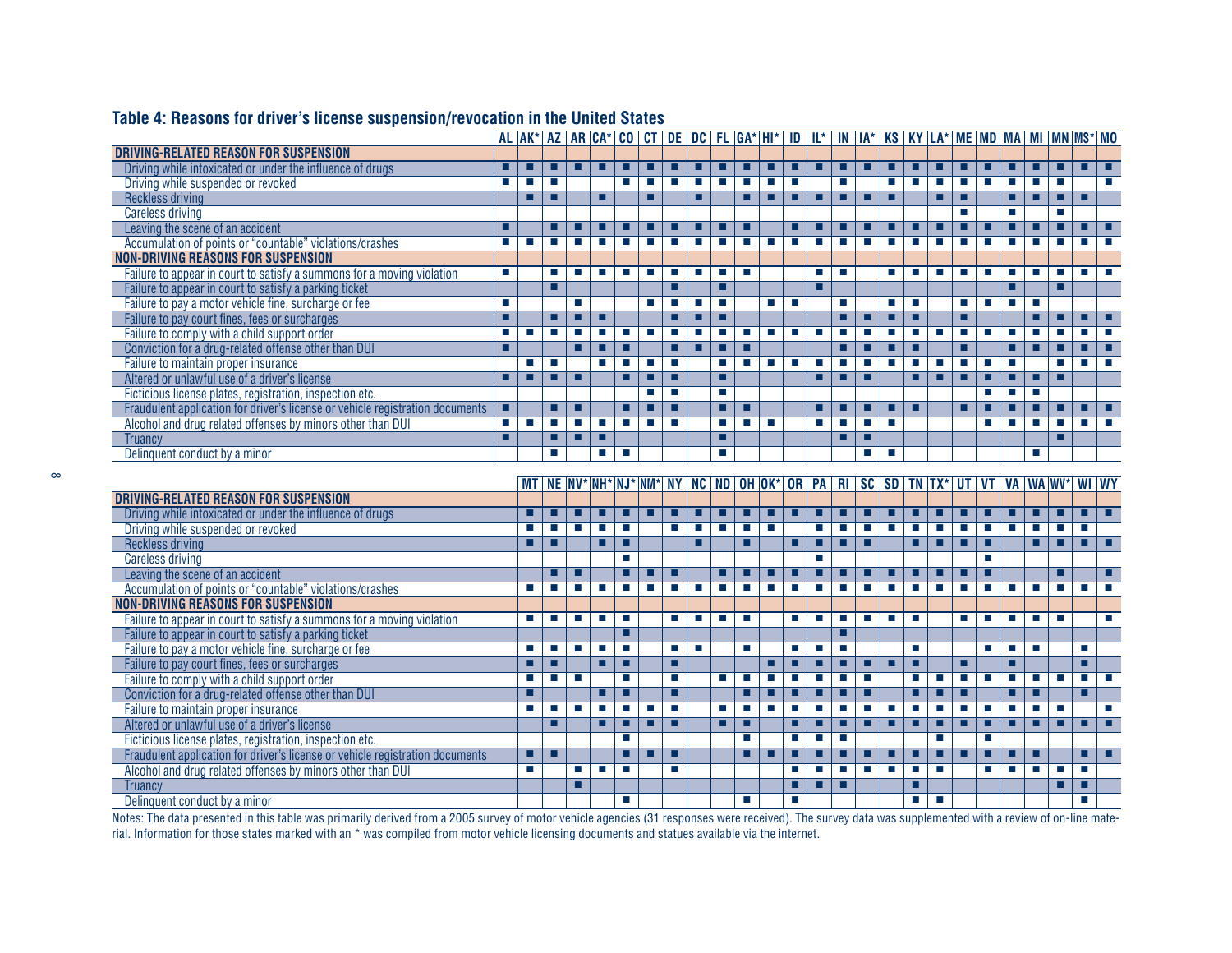## **SECTION 3:** caSE Study SELEction

As stated earlier, one of the primary research objectives for this study was to document the incidence of convictions for driving while suspended and crash involvement among suspended/revoked drivers. As noted above, the purpose of the agency survey was to provide baseline information regarding current State practices related to driver monitoring, license suspension, and driver history data archive and retrieval practices. This baseline data, which was summarized in Section two, provided a foundation for selecting case study jurisdictions for detailed driver history data analysis in six representative jurisdictions.

#### **Screening Process**

The universe of potential case study locations was limited to the 36 jurisdictions responding to the survey. Each jurisdiction responding to the survey was then ranked based on survey responses according to a set of five primary criteria. This ranking resulted in a short list of 11 jurisdictions for further consideration. Step two involved consultation with representatives from AAMVA and NHTSA and consideration of a variety of secondary factors. The primary screening criteria and secondary factors are described below.

## Primary Screening Criteria

The following are the primary screening criteria used to rank potential case study jurisdictions:

- 1. **Suspend for a variety of driving and non-driving reasons—Given that one of the study's research objec**tives is to examine the incidence of crash involvement among drivers suspended for different reasons (both driving and non-driving), the selected case study jurisdictions should suspend drivers for non-driving reasons. As noted earlier, all of the jurisdictions that responded to the survey reported suspending driving privileges for non-driving reasons *(Suspend for non-driving reasons = 1 point)*
- 2. **One-stop access to crash data—**The selected case study jurisdictions should record at least basic crash data as part of driver history data archives. Detailed crash data regarding at-fault crashes, type of crash, and severity of crash is preferred. Those jurisdictions that do not record at least basic crash data as part of driver histories should not be considered for this study. *(Basic data = 1 point, limited data = 2 points, detailed data = 3 points)*
- 3. **Period of time data is archived—**The selected case study jurisdictions should maintain driver history data for a minimum of five years. A period of 10 years is preferred. *(5-10 years = 1 point, More tan 10 years = 2 points)*
- 4. **Reasonable opportunity for successful data retrieval—**The selected case study jurisdictions should provide a reasonable opportunity for success in terms of data access and retrieval. This should include consderatons related to data request processes and estmated tme for data retreval . *(High—reasonable data request procedure and short turnaround time [two weeks or less] to fulfill data request = 3 points; Medium—reasonable data request procedure and turnaround time was less than 30 days or unspecified depending on request = 2 points; Low—somewhat difficult data request procedure and/or long turnaround time to fulfill data request = 1 point; Limited or no information provided regarding data request procedures = 0 points)*
- 5. **Data "index" available—**The selected case study jurisdictions should maintain a comprehensive data codng ndex that can be made avalable to the research team . *(1 point)*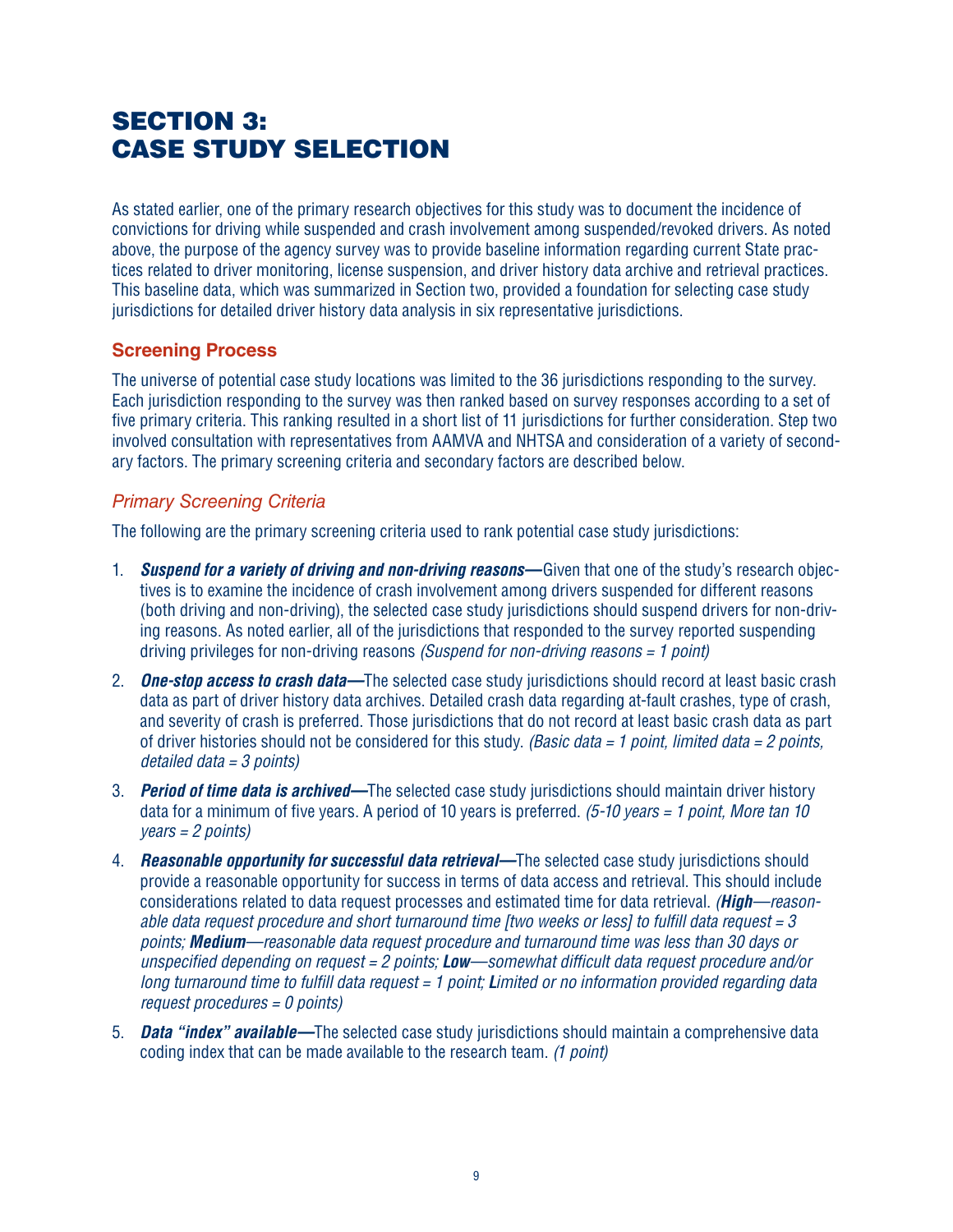## Secondary Considerations

The following secondary factors were considered prior to selecting the final list of case study jurisdictions.

- A. **Geographic diversity—**The selected case study jurisdictions should represent a diversity of geographic locations. Toward this end, at least one case study jurisdiction should be selected from each of AAMVA's four service regions.
- B. **Size diversity—**The selected case study jurisdictions should represent a range of jurisdictions in terms of size of licensed driver population.
- C. **Size of suspended driver population—**The selected case study jurisdictions should have a large enough pool of suspended drivers to support valid sample selection.

## **Short List and Final Selection of Case Study Jurisdictions**

Based on the data and information provided in response to the survey, 11 jurisdictions were selected for short listing (see Table 5). Each jurisdiction met most or all of the selection criteria described above. In addition, the 11 jurisdictions provided a diversity of geographic and size representation.

| <b>Region I</b>                                                  | <b>Region II</b>                                           | <b>Region III</b>                                           | <b>Region IV</b>                     |
|------------------------------------------------------------------|------------------------------------------------------------|-------------------------------------------------------------|--------------------------------------|
| New Jersey * (large)<br>New York (large)<br>Pennsylvania (large) | Arkansas (medium)<br>Florida (large)<br>Tennessee (medium) | Kansas (medium)<br>Michigan (large)<br>South Dakota (small) | Colorado (medium)<br>Oregon (medium) |

#### **Table 5: Short list of potential case study jurisdictions**

\* New Jersey did not formally respond to the survey and was therefore not included in the survey data analysis. However, New Jersey was included in the short list screening process. The information and data used for this purpose was provided by members of the research team familiar with New Jersey driver license policies and driver history data archive and retrieval practices.

Eleven **AAMVA Region I** jurisdictions responded to the agency survey. Of those, three scored eight or more points based on the criteria outlined above.

- 1. **New York** received a total screening score of 8 out of 10 and did not meet any of the exclusion criteria. It is a large jurisdiction with approximately 10 million licensed drivers. Approximately four percent or 400.000 licensed drivers have their driving privileges suspended. In New York, driving behavior is monitored using a combination of both point- and occurrence-based monitoring. Driver history data includes data related to violations and suspensions as well as detailed crash involvement data, including: event date, property damage, personal injury, fatality indicator, and reference number for cross-checking data with other data sets. Driver history data was last purged 14 years ago in 1992. Data is maintained on an Oracle database system. The process for retrieving data varies but most often involves some level of programming. The timeframe for data delivery is dependent on the information that is being requested. New York maintains a comprehensive data coding "index."
- 2. **Pennsylvania** also received a total screening score of 8 out of 10 and did not meet any of the exclusion criteria. Similar to New York, it is a large jurisdiction with approximately 8.4 million licensed drivers. Pennsylvania did not provide data regarding the number of suspended drivers when responding to this survey. However, previous research conducted by the research team indicates that in 2004, the State had approximately 600,000 suspended drivers. At the time, this represented approximately seven percent of all licensed drivers in the State. In Pennsylvania, driving behavior is monitored using a point-based system. Driver history data includes data related to violations and suspensions as well as limited crash involvement data, including: event date, accident severity, and reference number for cross-checking data with other data sets. Driver history data is maintained indefinitely using a mainframe IBM CICS database system. The process for retrieving data varies but most often involves some level of programming.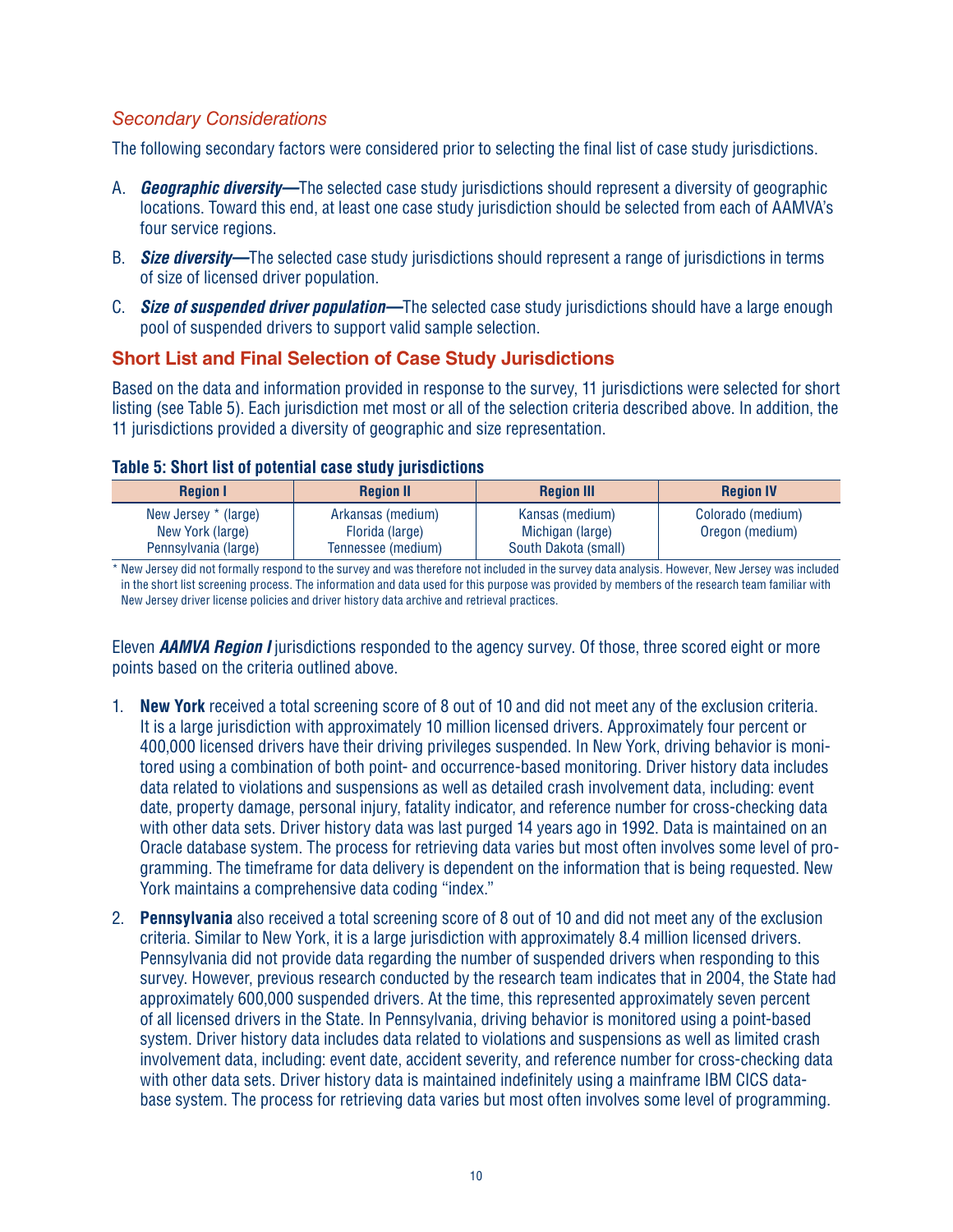Data requests must be made in writing specifying the data elements required and a detailed explanation on how the data will be used. The timeframe for data retrieval and delivery depends on available PennDOT resources and the complexity of the request. Pennsylvania maintains a comprehensive data coding "index."

3. **New Jersey** is the third region 1 jurisdiction to receive a total screening score of 8 out of 10 and did not meet any of the exclusion criteria. Similar to New York and Pennsylvania, New Jersey is a large jurisdiction. The State has approximately 6 million licensed drivers and approximately 300,000 suspended drivers at any given time. This represents about five percent of the licensed driver population. New Jersey monitors driving behavior using a point-based system. Driver history data includes data related to violations, suspensions, as well as, basic crash involvement data (event date and fatality indicator). Driver history data is maintained indefinitely using a mainframe Legacy database system. The process for retrieving data involves a multi-staged request and varying levels of programming depending on the complexity of the data requested. Data requests must be made in writing specifying the data elements required and a detailed explanation on how the data will be used. The request must first be made to the New Jersey MVC driver control unit which then forwards it to the State Office of Information Technology for programming and data retrieval. The timeframe for data retrieval and delivery depends on available resources, the complexity of the request and competing priorities. New Jersey maintains a comprehensive data coding "index." **Special Note:** The research team has extensive experience working with New Jersey MVC data and currently has a data request pending which should satisfy the needs of this study. If NJ is selected as a case study location, permission to use the data for this study must be obtained prior to using the data.

Eight **AAMVA Region II** jurisdictions responded to the agency survey. Of those, three scored eight or more points based on the criteria outlined above.

- 1. **Arkansas** received a total screening score of 8 out of 10 and did not meet any of the exclusion criteria. It is a medium-size jurisdiction with approximately 2 million licensed drivers. Approximately four percent or 90,000 licensed drivers have their driving privileges suspended. In Arkansas, driving behavior is monitored using a point-based system. Driver history data includes data related to violations and suspensions as well as limited crash involvement data, including: event date, fatality indicator, and type of vehicle. Only at-fault crashes are recorded. Driver history data is maintained for 15 years on a mainframe IBM IMS database system. The process for retrieving data varies but most often involves some level of programming. The timeframe for data delivery is dependent on the information that is being requested. Arkansas maintains a comprehensive data coding "index."
- 2. **Florida** received a total screening score of 8 out of 10 and did not meet any of the exclusion criteria. It is a large jurisdiction with approximately 10 million licensed drivers. According to data from previous studies, approximately 10 percent or 1 million licensed drivers have their driving privileges suspended. In Florida, driving behavior is monitored using an occurrence-based system. Driver history data includes data related to violations and suspensions as well as basic crash involvement data (event date, fatality indicator, and at-fault indicator). Driver history data is maintained for 10-75 years depending on the offense; and "warehoused" using IBM DB2 software on a local server network. The process for retrieving data varies but most often involves some level of programming. The timeframe for data delivery is dependent on the information requested and the size of the sample. According to the individual responding to the survey, most requests for data can be fulfilled in "a few days." Florida maintains a comprehensive data coding "index."
- 3. **Tennessee** received a total screening score of 10 out of 10 and did not meet any of the exclusion criteria. It is a medium-size jurisdiction with approximately 4.4 million licensed drivers. Approximately 14 percent or 600,000 licensed drivers have their driving privileges suspended. Tennessee uses a point-based system to monitor driving behavior. Driver history data includes data related to violations and suspensions as well as detailed crash involvement data, including: event date, type of crash, fatality indicator, bodily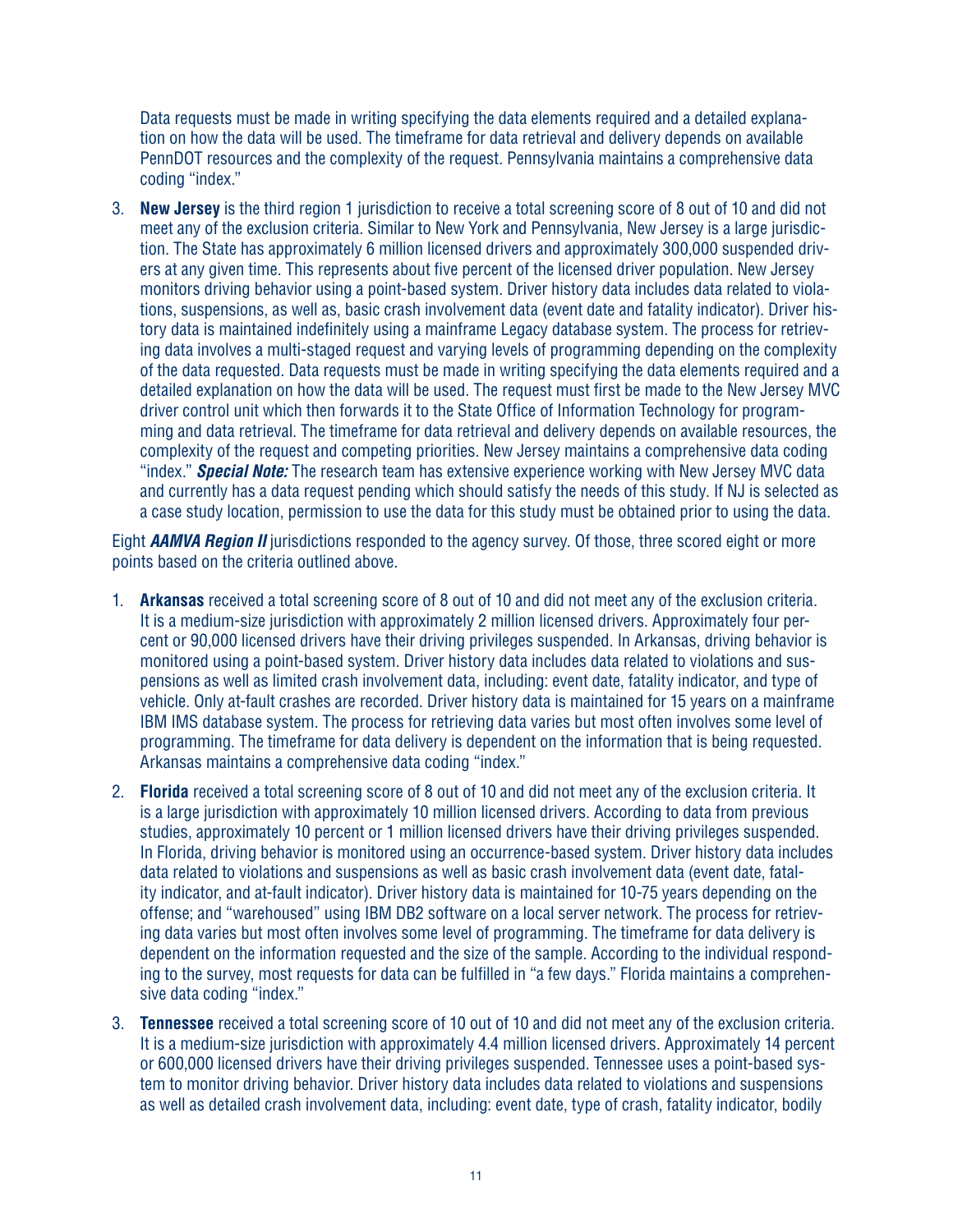injury indicator, property damage amount, at-fault, and type of vehicle. Driver history data is maintained for 10 years for most offenses and indefinitely for DUI and active suspensions and revocations. Data is stored on a mainframe IBM database system. Data must be requested in writing and the process for retrieving data varies but most often involves some level of programming. The timeframe for data delivery is dependent on the information requested, but most requests can be fulfilled within two to three days. Tennessee maintains a comprehensive data coding "index."

Ten **AAMVA Region III** jurisdictions responded to the agency survey. Of those, three scored eight or more points based on the criteria outlined above.

- 1. Kansas received a total screening score of 9 out of 10 and did not meet any of the exclusion criteria. It is a medium-size jurisdiction with approximately 2 million licensed drivers. Kansas did not provide data regarding the number of suspended drivers when responding to this survey. However, previous research conducted by the research team indicates that in 2004, the State had approximately 100,000 suspended drivers (Carnegie, 2007). At the time, this represented approximately five percent of all licensed drivers in the State. In Kansas, driving behavior is monitored using an occurrence-based system. Driver history data includes data related to violations and suspensions as well as limited crash involvement data, including: event date, crash severity, and type of vehicle. Driver history data is maintained for 10 years for most offenses and indefinitely for some. Data is archived using IBM DB2 software on a local server network. Special requests for data must be made in writing. The process for retrieving data varies but most often involves some level of programming. The timeframe for data delivery is dependent on the complexity of the information requested. Kansas maintains a comprehensive data coding "index."
- 2. Michigan received a total screening score of 8 out of 10 and did not meet any of the exclusion criteria. It is a large jurisdiction with approximately 7.2 million licensed drivers. Michigan did not provide data regarding the number of suspended drivers when responding to this survey. Driver behavior in Michigan is monitored using a combination of both point- and occurrence-based monitoring. Driver history data includes data related to violations and suspensions as well as detailed crash involvement data, including: event date, number of vehicles involved, fatality indicator, bodily injury indicator, negligence code, alcohol/drug use indicator, and reference number for cross-checking data with other data sets. Driver history data is maintained for 7-10 years. Data is stored on a mainframe IBM DB2 database system. Data must be requested in writing, and the process for retrieving data varies but most often involves some level of programming. The timeframe for data delivery is dependent on the information requested, but most requests can be fulfilled within 7-10 days. Michigan maintains a comprehensive data coding "index."
- 3. South Dakota received a total screening score of 9 out of 10 and did not meet any of the exclusion criteria. It is a small jurisdiction with approximately 550,000 licensed drivers. Approximately 4 percent or 22,000 licensed drivers have their driving privileges suspended. South Dakota uses a point-based system to monitor driving behavior. Driver history data includes data related to violations and suspensions as well as limited crash involvement data, including: event date, vehicle type, crash number, and fatality indicator. Driver history data for standard license holders is maintained for 10 years. Data for CDL drivers is saved indefinitely. Data is maintained on an Oracle database system. The process for retrieving data varies but most often involves some level of programming. The timeframe for data delivery is dependent on the information that is being requested and programmer workload. South Dakota maintains a comprehensive data coding "index."

Eight **AAMVA Region VI** jurisdictions responded to the agency survey. Of those, two scored eight or more points based on the criteria outlined above. These included:

1. Colorado received a total screening score of 8 out of 10 and did not meet any of the exclusion criteria. It is a medium-size jurisdiction with approximately 4.5 million licensed drivers. Approximately 9 percent or 400,000 licensed drivers have their driving privileges suspended. Colorado uses a point-based system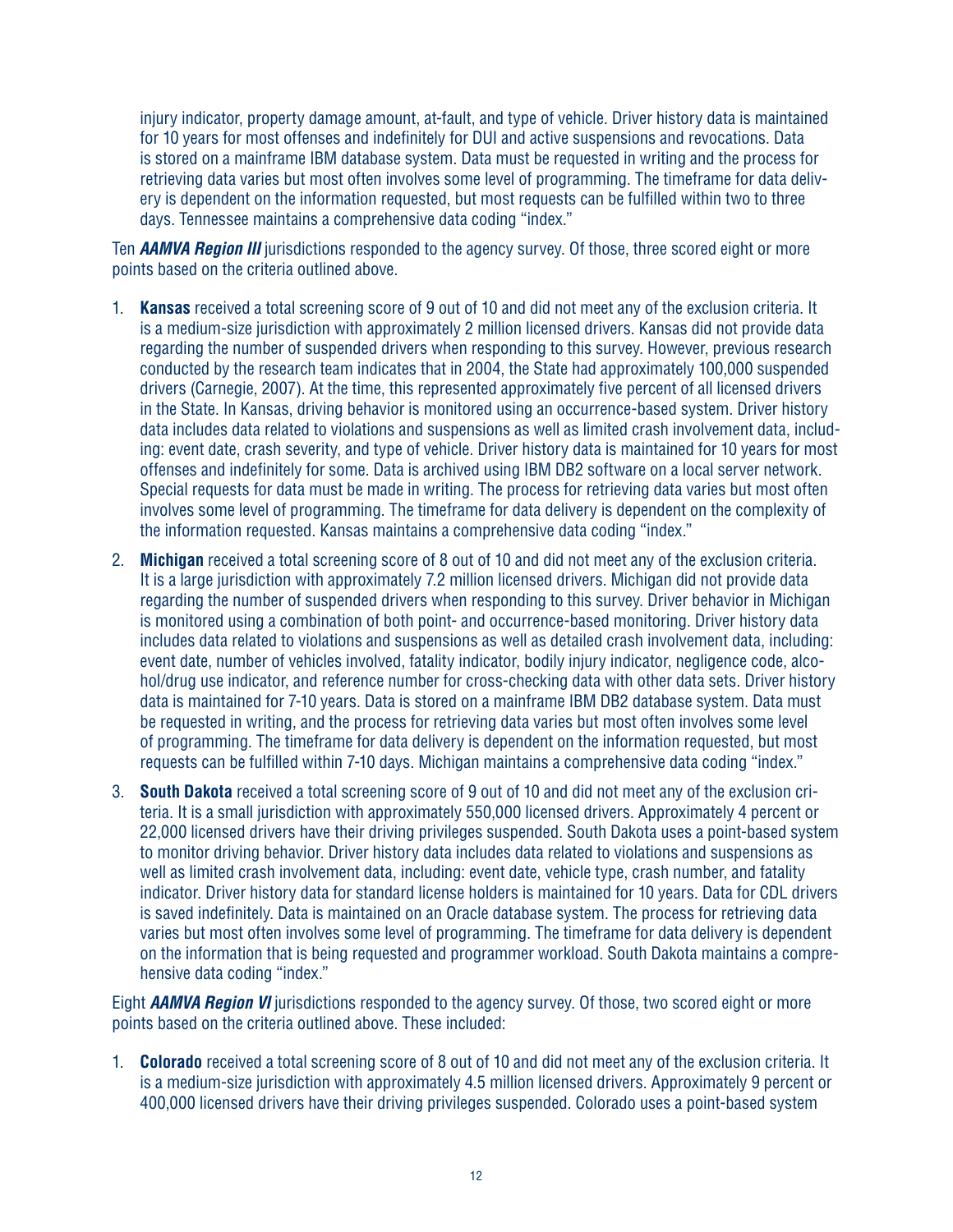to monitor driving behavior. Driver history data includes data related to violations and suspensions as well as limited crash involvement data, including: event date, persons involved, and other unspecified "statistical" information. Driver history data is maintained indefinitely. Requests for data must be made in writing and most often involve some level of programming. The timeframe for data delivery is dependent on the complexity of the information requested and programmer workload. Most requests can be fulfilled within two weeks. Colorado maintains a comprehensive data coding "index."

2. **Oregon** received a total screening score of 8 out of 10 and did not meet any of the exclusion criteria. It is a medium-size jurisdiction with approximately 2.7 million licensed drivers. Approximately 11 percent or 300,000 licensed drivers have their driving privileges suspended. Oregon uses an occurrence-based system to monitor driving behavior. Driver history data includes data related to violations and suspensions as well as detailed crash involvement data, including: event date, type of accident, fatality involvement, employment indicator, and reference number for cross-checking data with other data sets. The length of time driver history data is maintained depends on the type of event and ranges from five years to indefinitely. Data is stored and access using Microsoft SQL database management software. Requests for data must be made in writing and most often involve some level of query programming. The timeframe for data delivery is dependent on the complexity of the information requested but most often requests can be fulfilled within two to three weeks. Oregon maintains a comprehensive data coding "index."

The final selection of case-study jurisdictions was made after consulting with representatives from AAMVA and NHTSA regarding the short list and a series of follow-up telephone interviews with the principal points of contact responsible for data retrieval requests within each agency. Based on these interviews, the short list was narrowed to six jurisdictions for subsequent data collection and analysis (see Table 6).

| <b>Region I</b>    | <b>Region II</b>   | <b>Region III</b>    | <b>Region IV</b>  |  |  |  |
|--------------------|--------------------|----------------------|-------------------|--|--|--|
| New Jersey (large) | Florida (large)    | Kansas (medium)      | Colorado (medium) |  |  |  |
|                    | Tennessee (medium) | South Dakota (small) |                   |  |  |  |

#### **Table 6: Final case study jurisdictions**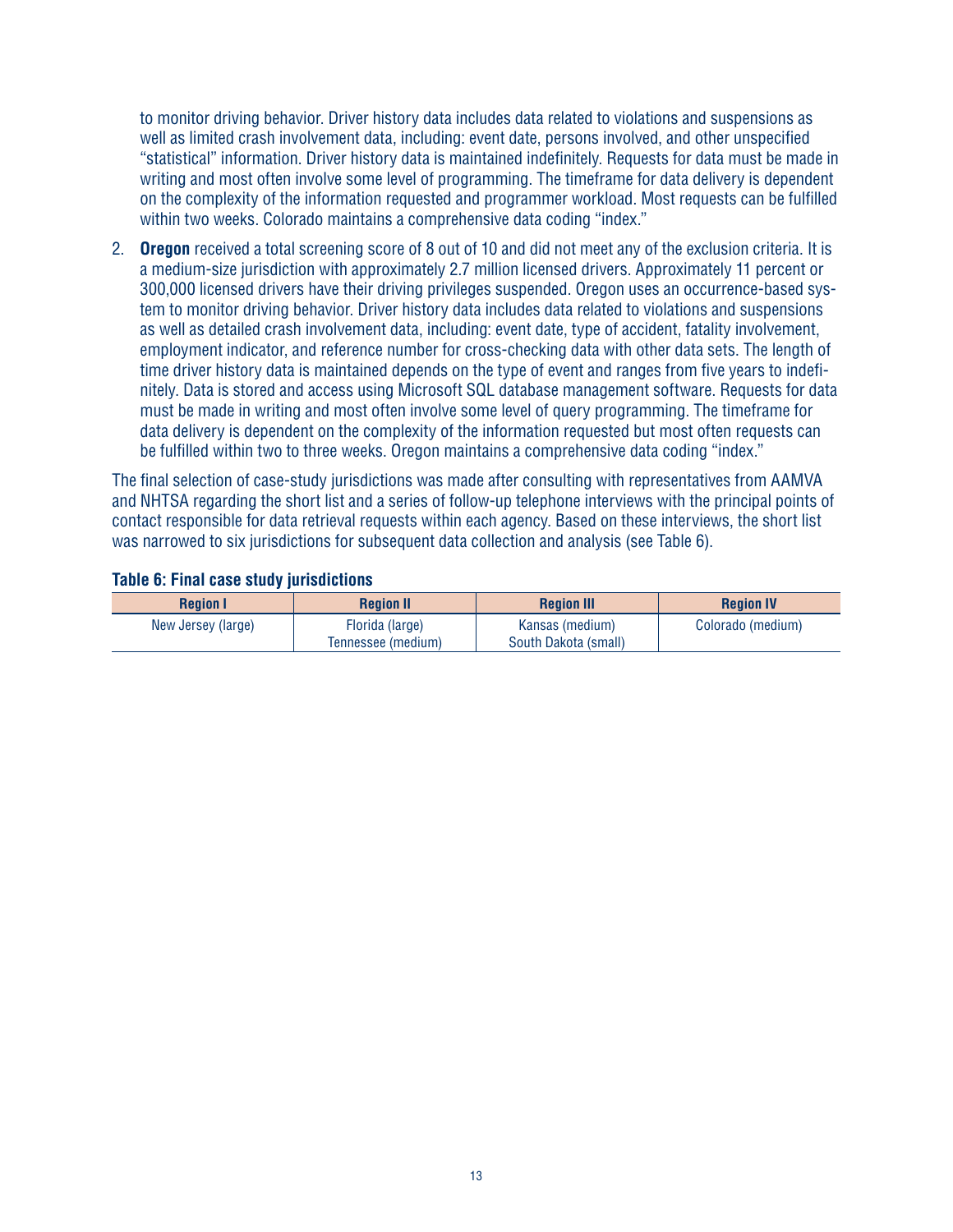# **SECTION 4:** ovErviEw of caSE Study juriSdictionS

As noted in the previous section, the research team contacted each of the 11 short list jurisdictions via telephone to discuss data acquisition. Six jurisdictions agreed to provide data on both suspended/revoked drivers and currently licensed drivers. These were Colorado, Florida, Kansas, New Jersey, South Dakota, and Tennessee. This section presents a brief descriptive profile of each case study jurisdiction. The descriptions include an overview of selected highway statistics and information from the legislative review of license suspension laws in each State. Table 7 provides a summary of selected highway statistics for the six case study jurisdictions included in the final data analysis. Table 8 provides a quick-reference overview of suspension reasons by jurisdiction.

| <b>State</b>  | <b>Licensed Drivers</b><br>(thousands) | <b>Registered</b><br><b>Vehicles</b><br>(thousands) | <b>Vehicle Miles</b><br><b>Traveled</b><br>(millions) | <b>Population</b><br>(thousands) | <b>Traffic Fatalities</b> | <b>Fatality Rate</b><br>per 100,000<br><b>Population</b> |
|---------------|----------------------------------------|-----------------------------------------------------|-------------------------------------------------------|----------------------------------|---------------------------|----------------------------------------------------------|
| Colorado      | 3.341                                  | 1.808                                               | 47,962                                                | 4,665                            | 606                       | 13.0                                                     |
| Florida       | 13.374                                 | 15.691                                              | 201.531                                               | 17.790                           | 3.543                     | 19.9                                                     |
| <b>Kansas</b> | 1.974                                  | 2,368                                               | 29,621                                                | 2.745                            | 428                       | 15.6                                                     |
| New Jersey    | 5.871                                  | 6.262                                               | 73.819                                                | 8,718                            | 748                       | 8.6                                                      |
| South Dakota  | 566                                    | 854                                                 | 8.397                                                 | 776                              | 186                       | 24.0                                                     |
| Tennessee     | 4.352                                  | 4.980                                               | 70.814                                                | 5.963                            | 1.270                     | 21.3                                                     |

#### **Table 7: Selected highway statistics—Case study jurisdictions**

Sources: U.S. Department of Transportation, National Highway Traffic Safety Administration, Traffic Safety Facts 2005 Early Edition, Washington, DC: 2006, available at http://www-nrd.nhtsa.dot.gov/Pubs/TSF2005EE.PDF as of December 5, 2006; U.S. Department of Transportation, Federal Highway Administration, Highway Statistics 2005, Washington, DC: 2006; U.S. Department of Commerce, U.S. Census Bureau, Statistical Abstract of the Unted States 2006 Washngton, DC: 2006, avalable at http://www .census .gov/compenda/statab/ as of December 26, 2006 .

## Colorado

Colorado has approximately 4.7 million residents and 3.3 million licensed drivers. There are approximately 1.8 million registered vehicles in the State. Colorado drivers log approximately 48 billion vehicle miles per year. In 2005, there were 606 fatal crashes on Colorado roadways. This equates to a per capita fatality rate of 13.0 per 100,000 residents. Colorado uses a point-based system to monitor driver behavior. Licensed drivers may have their driving privileges withdrawn for both driving and non-driving reasons (see Table 8). According to motor vehicle agency representatives, at any given time, approximately nine percent of the State's licensed drivers may have their driving privileges suspended/revoked. In addition, it should be noted that the State of Colorado has a conditional job-related probationary license program that allows eligible drivers to drive for employment, medical, and essential needs purposes during the period of their suspension/revocation (Carnegie, 2007).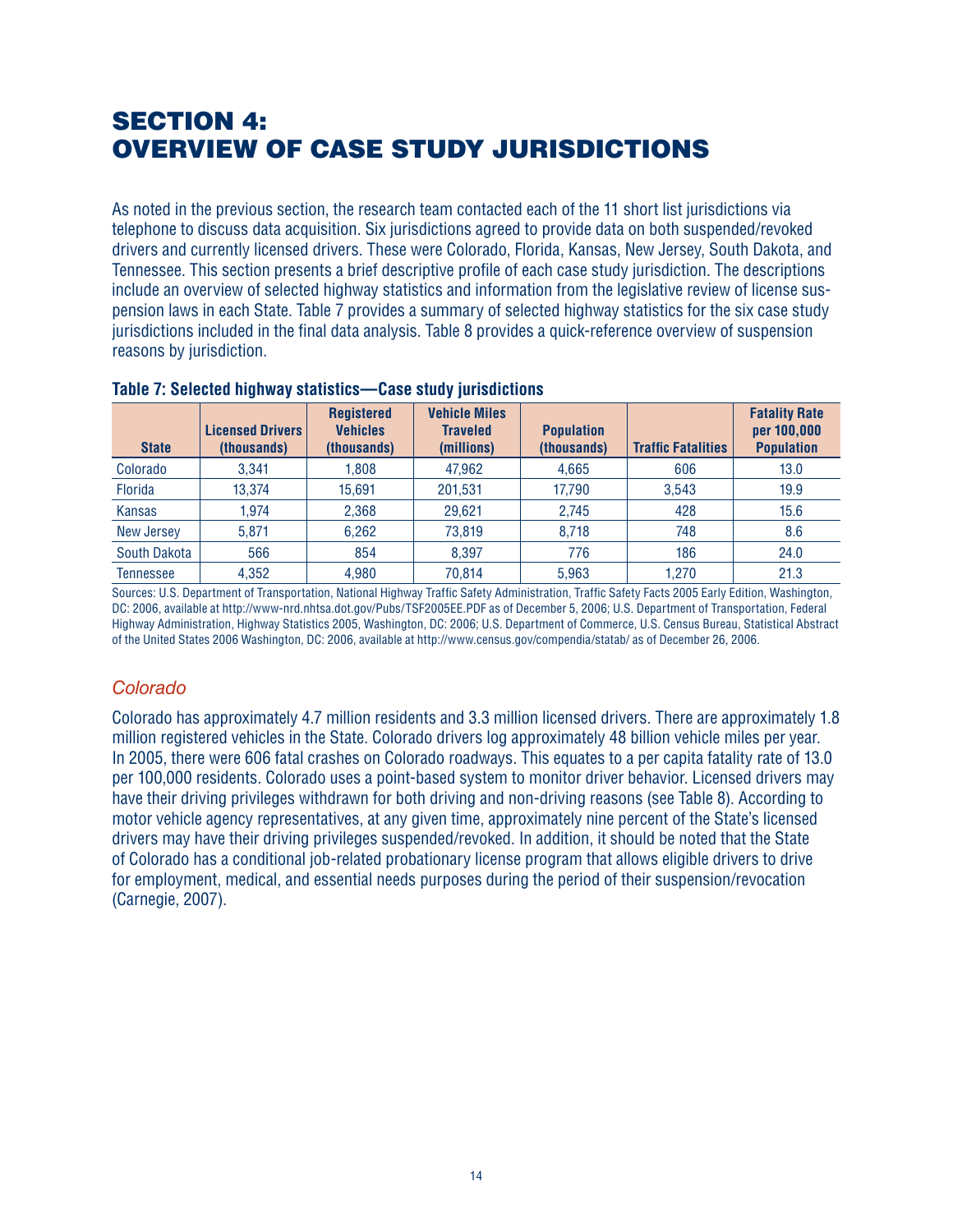|                                                                   | C <sub>0</sub>   | FL.              | KS | $NJ^*$ | <b>SD</b>         | <b>TN</b>                   |
|-------------------------------------------------------------------|------------------|------------------|----|--------|-------------------|-----------------------------|
| DRIVING-RELATED REASONS FOR SUSPENSION                            |                  |                  |    |        |                   |                             |
| Driving while intoxicated or under the influence of drugs         | ш                | <b>The State</b> | T. | п      | m.                | T.                          |
| Driving while suspended or revoked                                | <b>The State</b> | п                | T. | п      | m.                | <b>The State</b>            |
| <b>Reckless driving</b>                                           |                  |                  | T. | ш      |                   | <b>The State</b>            |
| <b>Careless driving</b>                                           |                  |                  |    | ш      |                   |                             |
| Leaving the scene of an accident                                  | ш                | п                | T. | п      | m.                | T.                          |
| Accumulation of points or "countable" violations/crashes          | ш                | ш                | m. | ш      | m.                | <b>The State</b>            |
| <b>NON-DRIVING REASONS FOR SUSPENSION</b>                         |                  |                  |    |        |                   |                             |
| Failure to appear in court to satisfy a moving violation          | п                | п                | п  | п      | m.                | T.                          |
| Failure to appear in court to satisfy a parking ticket            |                  | п                |    | п      |                   |                             |
| Failure to pay a motor vehicle fine, surcharge or fee             |                  | m.               | ш  | ш      |                   | $\mathcal{C}^{\mathcal{A}}$ |
| Failure to pay court fines, fees or surcharges                    |                  | п                | T. | п      | m.                | T.                          |
| Failure to comply with a child support order                      | ш                | п                | п  | п      |                   | <b>COL</b>                  |
| Conviction for a drug-related offense other than DUI              | m.               | ш                | T. | ш      |                   | $\mathcal{C}^{\mathcal{A}}$ |
| Failure to maintain proper insurance                              | <b>The State</b> | <b>The State</b> | m. | ш      | <b>The Second</b> | <b>The State</b>            |
| Altered or unlawful use of a driver's license                     | m.               | m.               |    | ш      | m.                | T                           |
| Fictitious license plates, registration, inspection sticker, etc. |                  | П                |    | ш      |                   |                             |
| Fraudulent application for driver's license or registration       | ш                | п                | m. | п      | m.                | <b>COL</b>                  |
| Alcohol- and drug-related offenses (other than DUI) by minors     | ш                | m.               | T. | ш      | m.                | <b>The State</b>            |
| <b>Truancy</b>                                                    |                  | ш                |    |        |                   | ш                           |
| Delinquent conduct by a minor                                     |                  | ш                | ш  | п      |                   |                             |

#### **Table 8: Reasons for driver's license suspension/revocation in the case study jurisdictions**

Notes: The data presented in this table was primarily derived from a 2005 survey of motor vehicle agencies (31 responses were received). The survey data was supplemented with a review of online material. Information for those States marked with an \* was compiled from motor vehicle licensing documents and statutes available via the Internet. The reasons listed in the table may not be exhaustive.

## Florida

Florida has 17.8 million residents, 13.3 million licensed drivers, and approximately 15.7 million registered vehicles. It is the largest jurisdiction investigated for this study. Florida drivers log more than 201 billion vehicle miles per year. In 2005, there were 3,543 fatal crashes on Florida roadways. This equates to a per capita fatality rate of 19.9 per 100,000 residents. Driving behavior in Florida is monitored using an occurrencebased system. Florida drivers may have their driving privileges withdrawn for both driving and non-driving reasons (see Table 8). No data on the number of suspended drivers in Florida was made available for this study; however, according to data from previous studies, approximately 10 percent or 1-1.3 million licensed drivers have their driving privileges suspended at any given time in the State.

## Kansas

Kansas has approximately 2.7 million residents and 1.9 million licensed drivers. There are approximately 2.4 million registered vehicles in the State. Kansas drivers log approximately 29.6 billion vehicle miles per year. In 2005, there were 428 fatal crashes on Kansas roadways. This equates to a per capita fatality rate of 15.6 per 100,000 residents. Like Florida, Kansas uses an occurrence-based system to monitor driver behavior. Kansas drivers may have their driving privileges withdrawn for both driving and non-driving reasons (see Table 8). According to State motor vehicle agency representatives, any given time, approximately 5 percent of the State's licensed drivers may have their driving privileges suspended/revoked. Further, it should be noted that the State of Kansas has restricted-use license program that allows eligible drivers to drive for employ-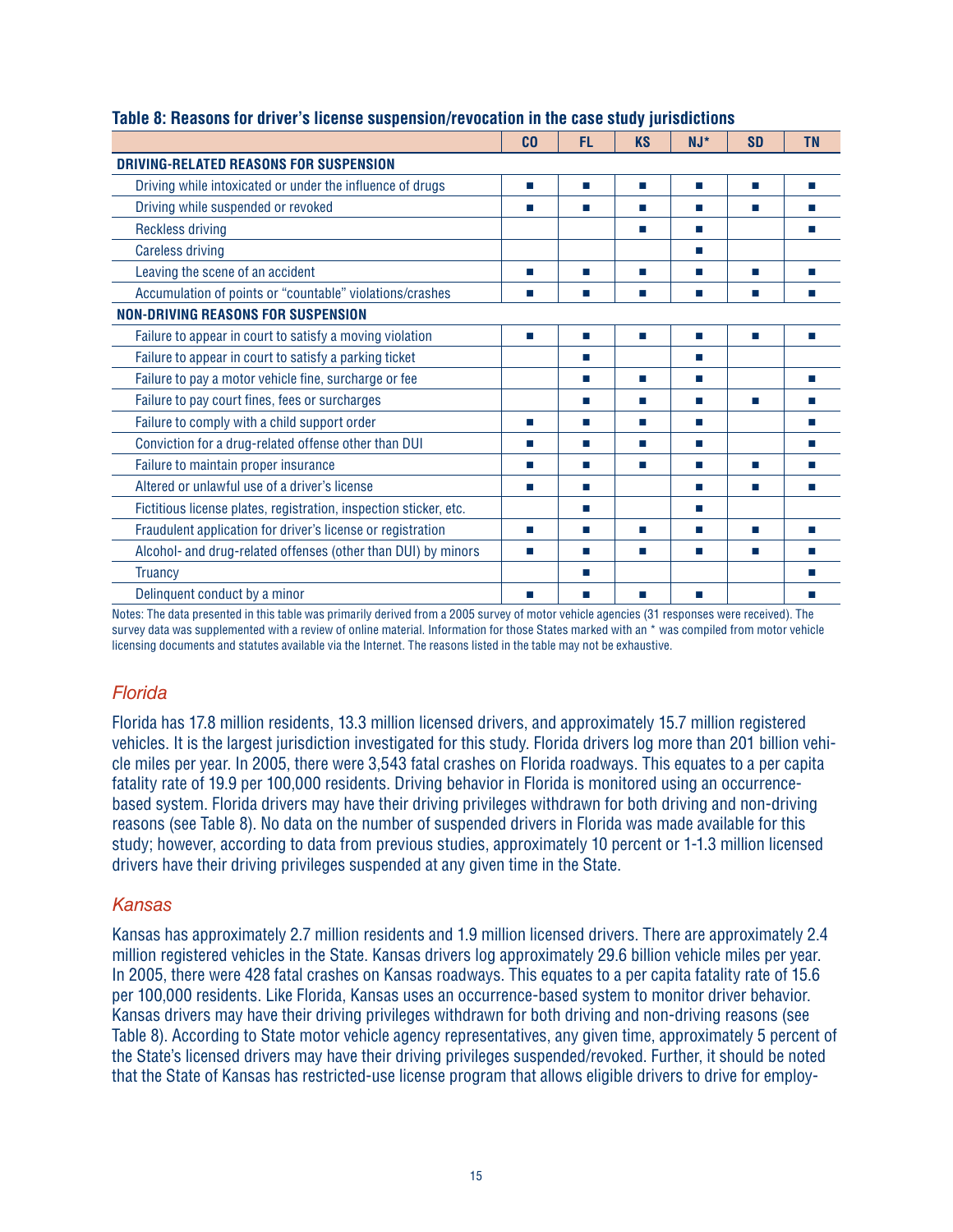ment, education, drug treatment and medical purposes during the period of their suspension/revocation (Carnegie, 2007).

#### New Jersey

New Jersey has 8.7 million residents, 5.9 million licensed drivers, and approximately 6.3 million registered vehicles. New Jersey drivers log more than 73.8 billion vehicle miles per year. With 748 fatal crashes in 2005, New Jersey has the lowest per capita fatality rate (8.6 per 100,000 residents) of the six case-study jurisdictions investigated for this study. Driving behavior in New Jersey is monitored using a point-based system. As is true in all six case study jurisdictions, New Jersey drivers may have their driving privileges withdrawn for both driving and non-driving reasons (see Table 8). At any given time, approximately five percent of the State's licensed drivers may have their driving privileges suspended (Carnegie, 2007).

#### South Dakota

South Dakota is the smallest jurisdiction investigated for this study. The State has only about 776,000 residents and 566,000 licensed drivers. There are approximately 854,000 registered vehicles in the State. South Dakota drivers log approximately 8.4 billion vehicle miles per year. In 2005, there were only 128 fatal crashes in the State. However, given its population South Dakota has the highest per capita fatality rate (24.0 per 100,000 residents) of the six jurisdictions included in this study. Like Colorado and New Jersey, South Dakota uses a point-based system to monitor driver behavior. In South Dakota, drivers may have their driving privileges withdrawn for both driving and non-driving reasons (see Table 8). According to motor vehicle agency representatives, at any given time, approximately four percent of the State's licensed drivers may have their driving privileges suspended.

#### Tennessee

Tennessee has approximately 5.9 million residents, 4.4 million licensed drivers, and approximately 4.9 million registered vehicles. Drivers in Tennessee log more than 70.8 billion vehicle miles per year. In 2005, there were 1,270 fatal crashes in the State. This equates to a per capita fatality rate of 21.3 per 100,000 residents. Driving behavior in Tennessee is monitored using a point-based system. The State's drivers may have their driving privileges withdrawn for both driving and non-driving reasons (see Table 8). According to motor vehicle agency representatives, at any given time, rates of license suspension in Tennessee range from 6-14 percent of the State's licensed driver population. It should also be noted that the State of Tennessee has a restricted use license program that allows eligible drivers to drive for employment, education, drug treatment, and medical purposes during the period of their suspension/revocation (Carnegie, 2007).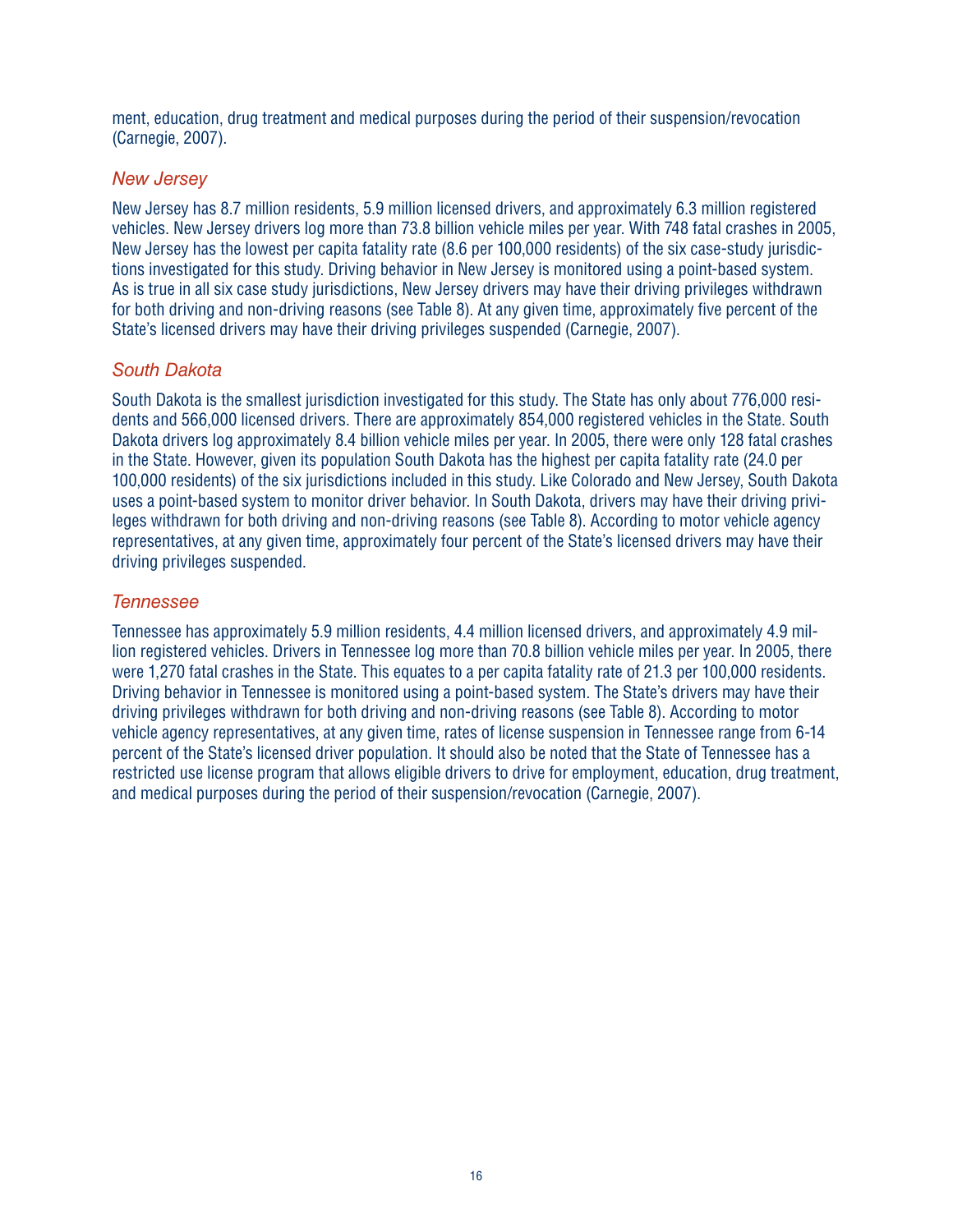# **SECTION 5:** data anaLySiS and findingS

In this section we describe the results of our data analysis which included several areas of inquiry. After describing data acquisition, sample frame, and analysis methods we examine aggregate trends in suspension activity by comparing two groups of suspended drivers, those whose suspension is due to driving reasons and those suspended for non-driving reasons.

#### **Data Acquisition, Sample Frame, Methods**

Each of the six States participating in this study provided data covering the five-year time period of 2002-2006. The suspended/revoked driver data provided by each jurisdiction included the following driver history information: unique driver identification number (not driver's license number), reason for suspension, and violation history from time of suspension forward. Violation history data prior to suspension was not provided. Crash data were limited to the period of 2002-2006 for those States whose technology could link driver license data and crash data. It is important to note that many jurisdictions only record data for at-fault crashes. As a result, crash data in this context is difficult to analyze and its uses are limited in terms of statistical inference.

#### Sampling Frame

After obtaining the data from each participating jurisdiction, the research team created a merged dataset by sampling randomly 20,000 driver records from the universe of suspended/revoked drivers in the data from each State. The random sample was obtained using the driver's license number or other record identifier field provided by the jurisdiction as a unique identifier. No other metric, such as demographic or socioeconomic, was used to select the random sample. Care was taken to assure that driver's identification numbers were randomly assigned. This resulted in a dataset containing 120,000 suspended/revoked driver's records.

Not all of the 120,000 sampled records were useable due to errors in the drivers' license number or unique identifier field. Distribution of the unusable data was consistent across all States except New Jersey which had in excess of one-third of the errors. The final dataset included 85,100 unique suspended/revoked driver's records including drivers from all six States. Of these 85,100 records, 6,977 indicated a suspension or revocation without identification of the reason for the suspension/revocation. As a result, only 78,123 unique suspended/revoked driver's records could be categorized by reason for suspension/revocation. This subset of records was used in the detailed analysis.

## **Methods**

Given that our data universe consists of only suspended/revoked drivers' records for the six States, we recode the records to create two subgroups—drivers suspended for driving reasons and drivers suspended for non-driving reasons. The recoding was based on the research team's review of suspension reasons in each of the six jurisdictions and interpretation of the suspensions recorded for each driver. Although specific non-driving reasons for suspension differ by State, the metric of non-driving reasons for suspension remains consistent across all six jurisdictions. The criterion used to categorize drivers suspended for driving related suspension included all reasons related to negligent operation of a motor vehicle. For the purpose of this study, negligent operation of a motor vehicle includes drivers whose suspension was ordered as a result of failing to appear in court or pay a fine on a traffic violation. It should be noted it is possible that drivers suspended for failing to appear/pay fine (arguably a compliance violation) are not "poor" drivers per se in the same manner as a persistent or habitual violator might be. However, because the suspension stemmed from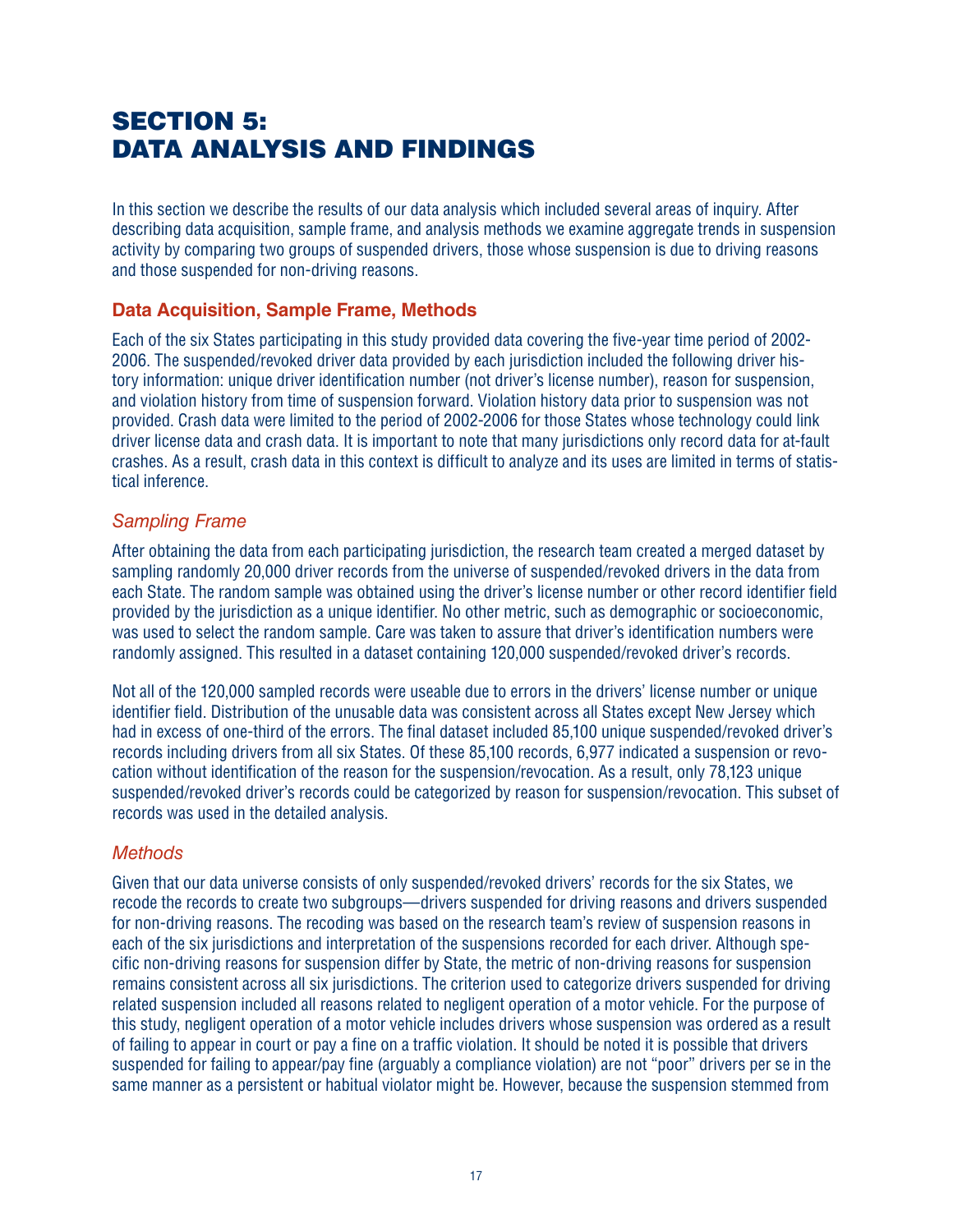an earlier driving violation, it is considered for the purpose of this study to be a driving-related suspension. All driving and non-driving reasons in the database are shown in Appendix A.

## **Aggregate Trends in Suspension Activity**

Table 9 shows the total number of suspended drivers by year in the sample population and the proportion of total suspended drivers by suspension type. As shown in the table, the total number of suspended drivers decreases over the analysis period from approximately 19,000 in 2002 to approximately 14,000 from 2004-2006. This represents a 26-percent decrease over the time period. A concurrent result of the downward trend in suspensions over the analysis period is the increasing proportion of drivers suspended for non-driving reasons in the population of all suspended drivers over the time period. In 2002, drivers suspended for non-driving reasons represented over one quarter (27%) of all suspended drivers. In 2005 and 2006, they represented in excess of one-third (36%) of all suspended drivers.

|       | <b>Total Suspended Driver</b> |               | <b>Suspended for</b><br><b>Non-Driving Reasons</b> |               | <b>Suspended for</b><br><b>Driving Reasons</b> |
|-------|-------------------------------|---------------|----------------------------------------------------|---------------|------------------------------------------------|
| Year  | <b>Records in Sample</b>      | <b>Number</b> | $%$ of total                                       | <b>Number</b> | % of total                                     |
| 2002  | 18.984                        | 5.054         | 27%                                                | 13.930        | 73%                                            |
| 2003  | 17.272                        | 4,849         | 28%                                                | 12.423        | 72%                                            |
| 2004  | 14.021                        | 4,295         | 31%                                                | 9.726         | 69%                                            |
| 2005  | 13,709                        | 4,910         | 36%                                                | 8.799         | 64%                                            |
| 2006  | 14.137                        | 5.140         | 36%                                                | 8.997         | 64%                                            |
| Total | 78.123                        | 24.248        | 31%                                                | 53.875        | 69%                                            |

**Table 9: Driving versus non-driving suspensions—2002–2006**

## **Violation recidivism, Survival Analysis, and Crash Involvement**

In the following analyses, we define a recorded event within the database as a crash, moving violation, conviction for driving while suspended, or non-driving offense such as failure to pay a court-ordered financial obligation, failure to pay child support, and failure to maintain continuous liability insurance. After grouping the events, we examined the driving records of suspended drivers over the period of analysis to document how frequently any of the four types of events occurred on each suspended driver's record. Our database consists of 53,875 drivers suspended for driving reasons of which about 42 percent (22,424) are subsequently convicted of a violation while their driving privileges are suspended. Of the 24,248 drivers suspended for non-driving reasons, about 38 percent (9,288) are subsequently convicted of a violation while their driving privileges are suspended. As shown in Table 10, the total number of events entered on suspended driver records is relatively consistent when comparing drivers suspended for non-driving versus driving reasons. On average, over the five-year time period, drivers suspended for non-driving reasons logged 2.6 events, while drivers suspended for driving reasons logged 2.7 events.

#### **Table 10: Average number of times suspended drivers observed during the period of suspension (2002–2006)**

| <b>Type of suspended driver</b>             | Average times observed in database |
|---------------------------------------------|------------------------------------|
| Suspended for non-driving reason (N=24,248) |                                    |
| Suspended for driving reason (N=53,875)     |                                    |

Looking at days until an event occurs; Table 11 shows the mean and median number of days until an event is recorded in the database. Drivers suspended for driving reasons receive a moving violation within 8 months (254 days) compared to 11 months (340 days) for drivers suspended for non-driving reasons. Both groups were in a subsequent crash within 10 months (308 days for those suspended for driving reasons versus 9.4 months or 287 days for drivers suspended for non-driving reasons). Drivers who were suspended for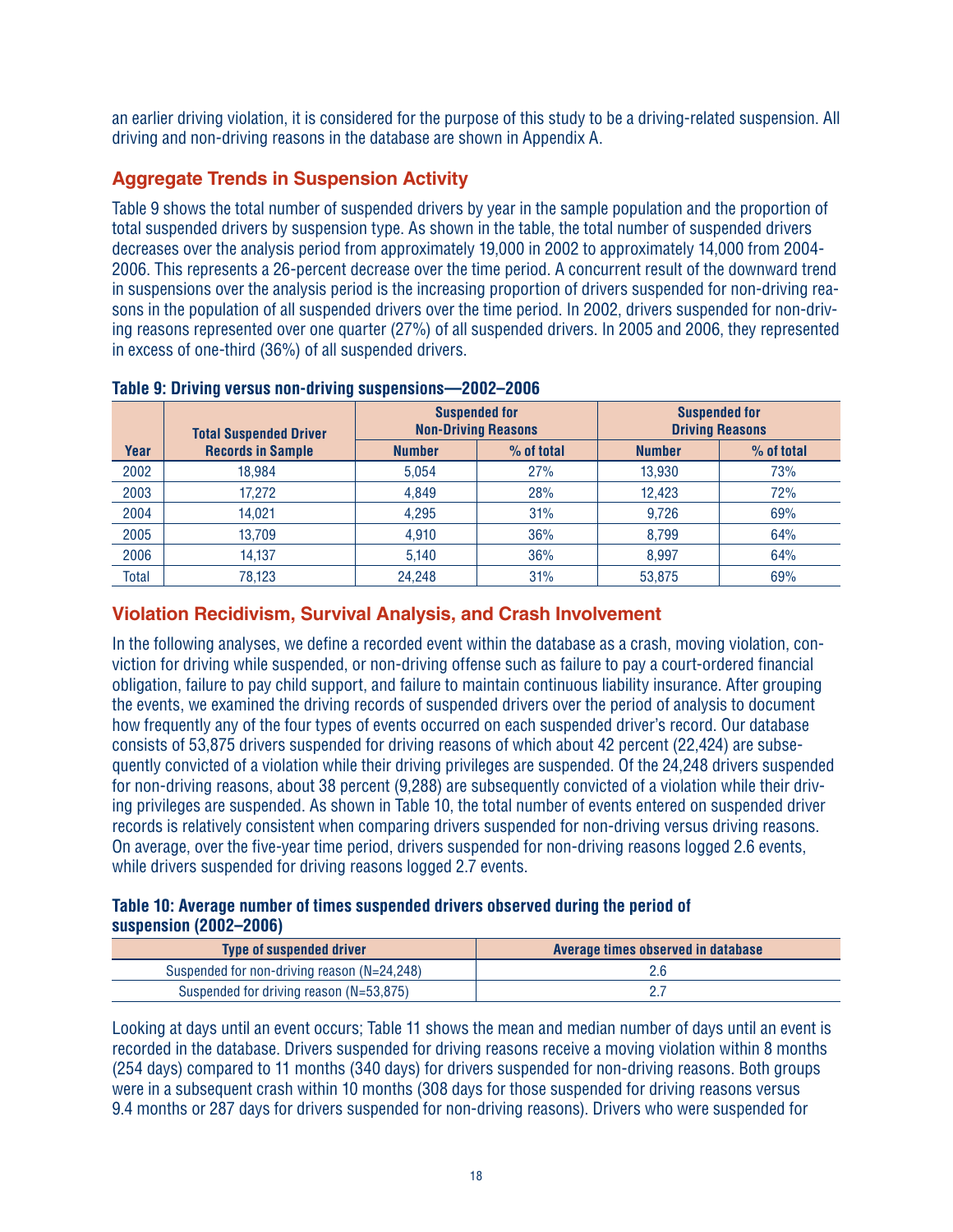non-driving reasons were subsequently convicted of driving while suspended within 11.7 months (355 days) compared to 14.4 months for drivers suspended for driving reasons. The two groups differ when considering the number of days until they received a moving violation, a subsequent non-driving offense, or a subsequent driving while suspended violation. The two groups did not differ in the time to involvement in a subsequent crash.

|                                |                                                                   | <b>Non-Driving Reasons</b> | <b>Drivers Suspended for</b> | <b>Drivers Suspended for</b><br><b>Driving Reasons</b> |                                   |            |  |
|--------------------------------|-------------------------------------------------------------------|----------------------------|------------------------------|--------------------------------------------------------|-----------------------------------|------------|--|
| <b>Type of Event</b>           | 95% Confidence<br><b>Median</b><br><b>Mean</b><br><b>Interval</b> |                            | <b>Mean</b>                  | <b>Median</b>                                          | 95% Confidence<br><b>Interval</b> |            |  |
| Crash                          | 287                                                               | 187                        | (241, 333)                   | 308                                                    | 215                               | (293, 323) |  |
| <b>Moving Violation</b>        | 340                                                               | 214                        | (328, 351)                   | 254                                                    | 128                               | (249, 259) |  |
| Non-Driving Offense            | 270                                                               | 160                        | (262, 279)                   | 404                                                    | 319                               | (394, 415) |  |
| <b>Driving While Suspended</b> | 355                                                               | 258                        | (330, 380)                   | 436                                                    | 348                               | (420, 452) |  |

**Table 11: Days to event occurrence among drivers suspended for non-driving versus driving reasons (2002–2006)**

#### Violation Recidivism

This section examines violation recidivism among drivers suspended for non-driving reasons versus those suspended for driving reasons. Table 12 shows both the number of events and the percentage of events occurring after the initial drivers' suspension during the period of study. As shown in the table, moving violations are committed by 29.4 percent of drivers suspended for driving reasons after their initial suspension while 14.9 percent of those suspended for non-driving reasons commit a moving violation after their initial suspension. Looking at non-driving offenses, we see that 20.7 percent of drivers suspended for non-driving reasons commit a subsequent non-driving offense compared to 8.8 percent of those suspended for driving reasons. When considering driving on a suspended license, 3.4 percent of drivers suspended for driving reasons are convicted of this offense while 2.7 percent of drivers suspended for non-driving reasons are convicted of this offense.

|                                | reasons $(N=24, 288)$                        | <b>Drivers suspended for non-driving</b> |                         | <b>Drivers suspended for driving</b><br>reasons $(N=53,875)$ |
|--------------------------------|----------------------------------------------|------------------------------------------|-------------------------|--------------------------------------------------------------|
| <b>Type of Event</b>           | <b>Number of Events</b><br><b>Percentage</b> |                                          | <b>Number of Events</b> | <b>Percentage</b>                                            |
| <b>Moving Violation</b>        | 3.613                                        | 14.9                                     | 15.850                  | 29.4                                                         |
| Non-Driving Offense            | 5.028                                        | 20.7                                     | 4.741                   | 8.8                                                          |
| <b>Driving While Suspended</b> | 656                                          | 27                                       | 1.832                   | 3.4                                                          |

**Table 12: Drivers subsequently convicted of an event during their suspension period (2002–2006)**

## Survival Analysis

We further explore the violation recidivism between the two groups, drivers suspended for driving reasons versus drivers suspended for non-driving reasons, through survival analysis. Figure 1 shows the survival analysis function graphically. In the graph, the vertical axis represents the survivorship function. The survivorship function shows that the group suspended for non-driving reasons consistently lies above the group suspended for driving reasons. This indicates that the recidivism rate for drivers suspended for non-driving reasons is lower through the time period than the rate for drivers suspended for driving reasons. This finding remains true when controlling for the number of individuals in each group who never reoffend during the analysis period. Statistically, this controls for the censoring of those who never reoffend in the time period under analysis.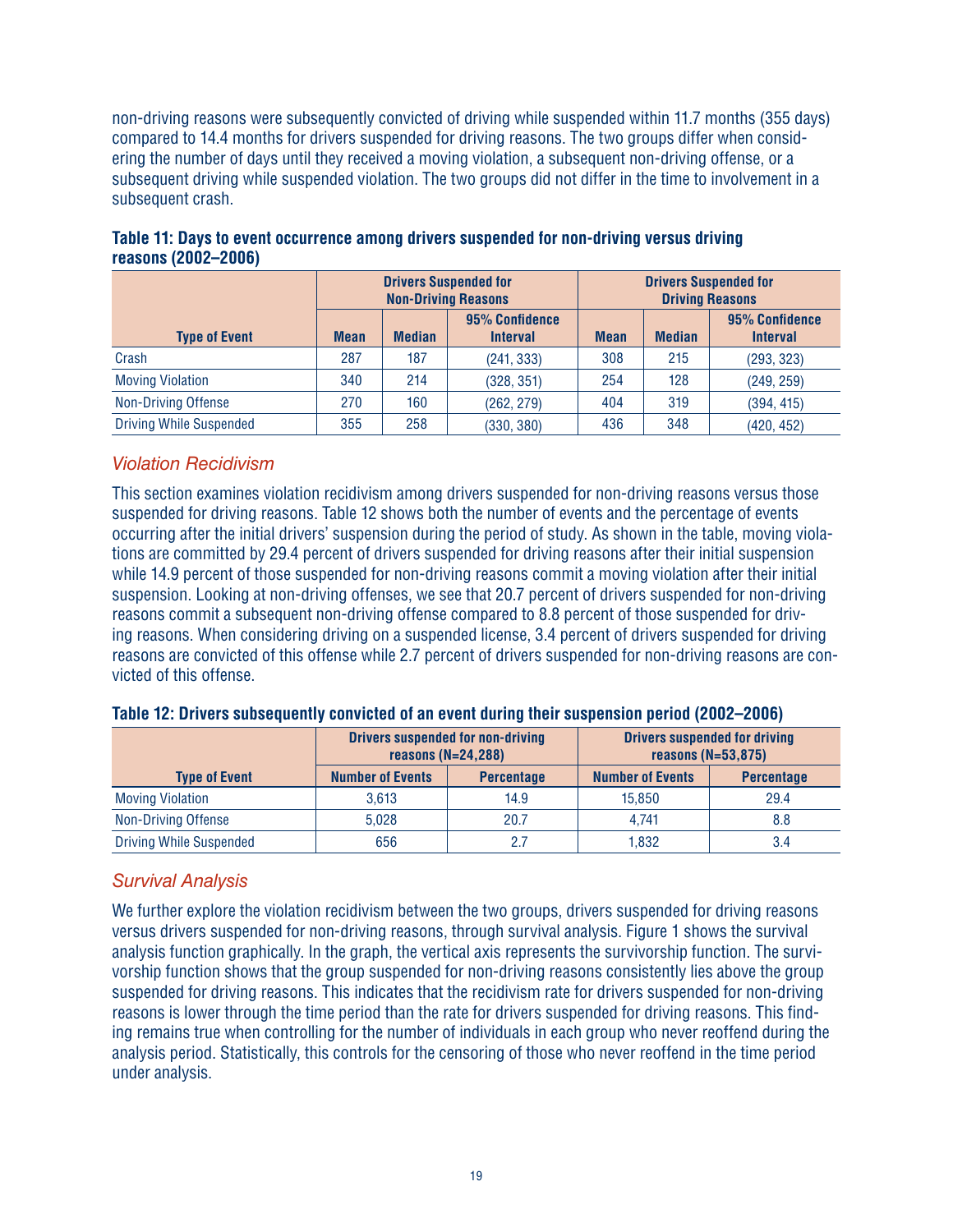

#### **Figure 1: Survival graph for recidivism of all types of violations and crashes**

In Table 13, we offer the statistical hazard outcomes for the survival analysis. We test for the proportional hazard assumption finding that the non-statistically significant result  $-\chi^2$  = .8883 Pr $\chi^2$  = .3459 – leads to the conclusion that there is no evidence of an increasing or decreasing trend over time in the hazard ratio. The variables used in the analysis are nominal variables. The first variable, driving reason, is coded 1 if the driver's suspension is for driving reasons. The variable labeled recidivism is coded 1 if the suspended driver commits a moving violation while suspended, and the final variable is the interaction between driving reason and violation recidivism which takes on the value of 1 if the driver is suspended for driving reasons and has committed a moving violation while suspended. The hazard ratio on the interaction is 2.79 meaning that the hazard for recidivism for those drivers who are suspended for driving reasons and commit an additional driving-related offense is 2.79 times greater than for those who are suspended for non-driving reasons or those who are suspended for driving reasons but do not reoffend.

| Table 13: Hazard function for the analyzed period of suspension (2002-2006) |  |  |  |
|-----------------------------------------------------------------------------|--|--|--|
|-----------------------------------------------------------------------------|--|--|--|

| <b>Variable</b>             | <b>Parameter</b><br><b>Estimate</b> | <b>Standard</b><br><b>Error</b> | $\sim^2$ | Pr> $\chi^2$ | <b>Hazard Ratio</b> |
|-----------------------------|-------------------------------------|---------------------------------|----------|--------------|---------------------|
| <b>Driving Reason</b>       | $-0.814$                            | 0.019                           | 1906.47  | &0.001       | 0.443               |
| <b>Violation Recidivism</b> | 1.576                               | 0.021                           | 5806.66  | &0.001       | 4.834               |
| Driving Reason* Recidivism  | 1.026                               | 0.026                           | 1612.34  | < 0001       | 2.791               |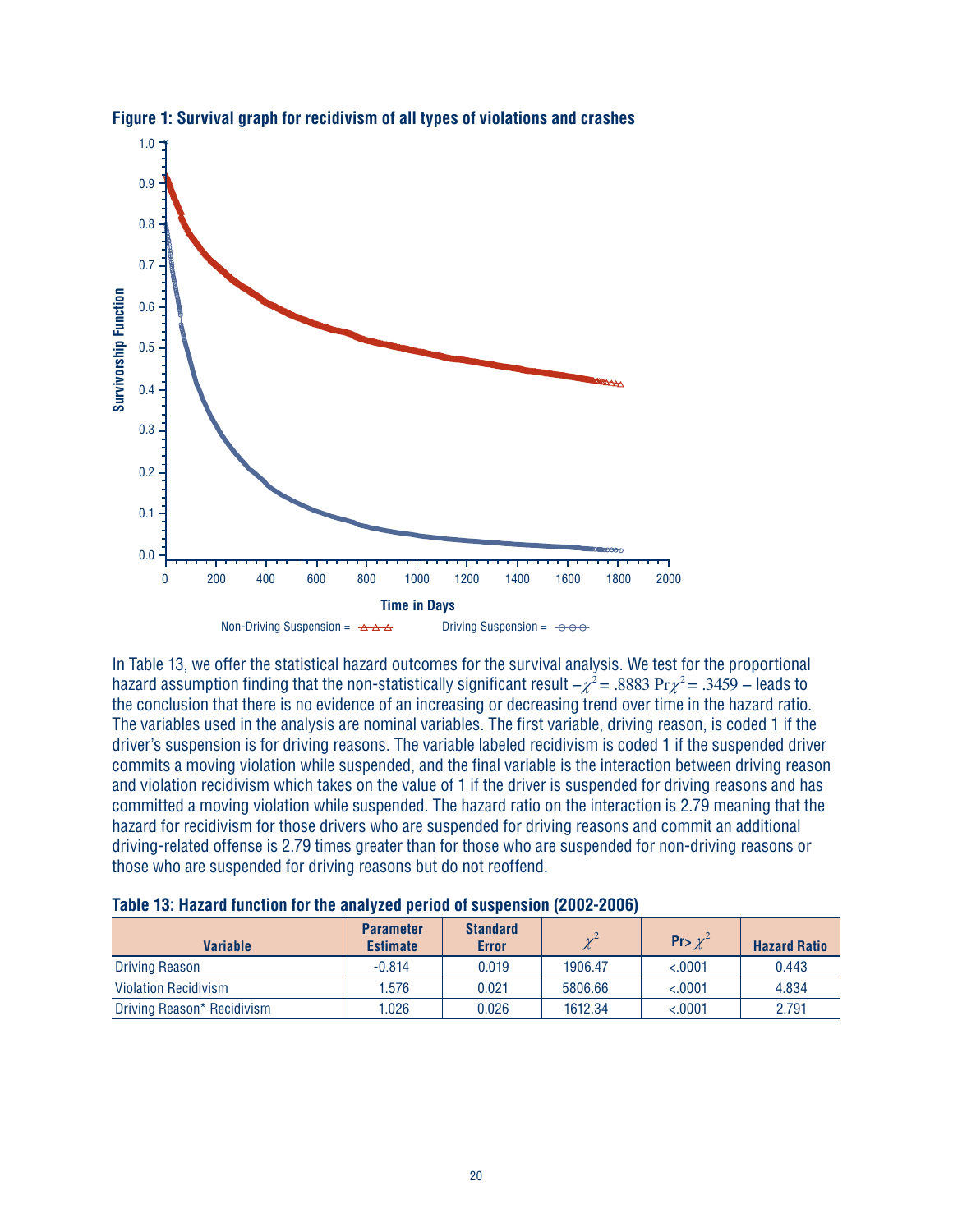#### Crash Involvement

In addition to violation recidivism and time until the reoffending event, we examined crash involvement among suspended drivers to determine if patterns of crash involvement differed between drivers suspended for driving versus non-driving reasons. Table 14 shows that about 0.09% of drivers suspended for a nondriving reason are involved in a crash while 3.4% of drivers suspended for driving-related reasons are involved in a crash. If we focus on only those who have been involved in any of the events after suspension of their driver's license, we find that about 1.9% of drivers suspended for a non-driving reason are involved in a crash while 6.8% of drivers suspended for driving-related reasons are involved in a crash.

|                                     | <b>Repeat Offenders</b> |                                   |                   |        | <b>All Suspended Drivers</b> |                   |
|-------------------------------------|-------------------------|-----------------------------------|-------------------|--------|------------------------------|-------------------|
| <b>Type of Suspended Driver</b>     | N                       | <b>Number of</b><br><b>Events</b> | <b>Percentage</b> | N      | Number of<br><b>Events</b>   | <b>Percentage</b> |
| Suspended for Non-Driving Reason    | 9.288                   | 176                               | 1.9               | 24.248 | 218                          | 0.09              |
| <b>Suspended for Driving Reason</b> | 22.424                  | 1.525                             | 6.8               | 53.875 | 1.835                        | 3.4               |

| Table 14: Suspended drivers involved in a crash during the period of suspension (2002-2006) |  |  |
|---------------------------------------------------------------------------------------------|--|--|
|                                                                                             |  |  |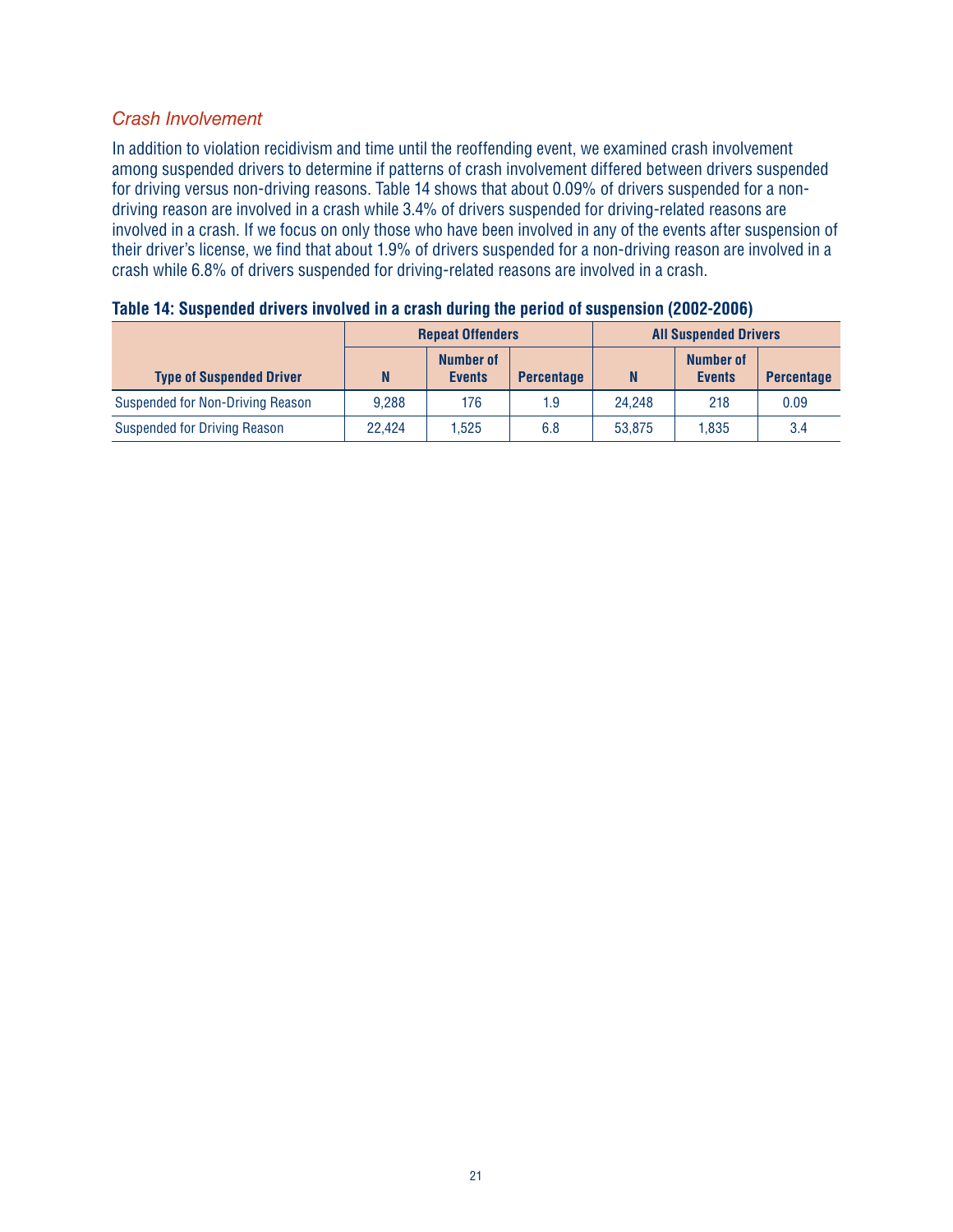## **SECTION 6:** diScuSSion, concLuSionS, and **RECOMMENDATIONS**

There is a commonly held belief among motor vehicle administrators, law enforcement, and the courts that suspended drivers pose a significant traffic safety risk when they continue to drive. As such, driving while suspended is treated as a very serious offense in most jurisdictions. This belief stems largely from a time when there was a direct relationship between license suspension and driving behavior. The reality today is that license suspension is widely used as a sanction for things other than habitual bad driving. In fact, several studies have found that suspensions for non-driving reasons are far more common than suspensions ordered to punish habitual bad driving (Carnegie, 2007).

According to a survey of State motor vehicle agencies and a review of State statutes conducted for this study, all 50 States and the District of Columbia have laws that permit the State motor vehicle agency and/or the courts to withdraw driving privileges for at least some non-driving reasons. Common non-driving reasons for suspension include: failure to comply with a child support order; failure to maintain proper insurance; failure to appear in court to satisfy a summons; fraudulent application for driver's license or vehicle registration documents; altered or unlawful use of a driver's license; alcohol and drug-related offenses by minors other than DUI; convictions for drug-related offenses other than DUI; and failure to pay a motor vehicle and/or court fines, fees, and surcharges. Other less common non-driving reasons for suspension include: truancy; fuel theft; delinquent conduct by a minor; use of fictitious license plates, registration, or inspection sticker; failure to appear in court to satisfy a parking ticket; making terrorist threats; graffiti; failure to register as a sex offender; and attempting to purchase tobacco by a minor.

Our analysis of suspended driver data from six jurisdictions shows that about 38 percent of drivers suspended for non-driving reasons and about 42 percent of drivers suspended for driving reasons are subsequently convicted of a violation while their driving privileges are suspended. Our data shows an overall decrease of 26 percent in the total number of suspended drivers over the analysis period, with most the decline occurring among drivers who were suspended for a driving reason. While approximately the same number of drivers was suspended for non-driving reasons, they account for a larger proportion, increasing from 27 percent of all suspended drivers in 2002 to 36 percent of all suspended drivers by 2005.

This finding is important because our data analysis shows that the pattern of violation and crash involvement among drivers suspended for driving versus non-driving reasons vary in significant ways:

- **Approximately 30 percent of drivers suspended for driving reasons commit a moving violation while under suspension compared to approximately 15 percent of drivers suspended for non-driving reasons.**
- **Approximately 3.4 percent of drivers suspended for driving reasons are convicted of driving while suspended compared to 2.7 percent of drivers suspended for non-driving reasons.**
- **Less than one percent (0.09%) of drivers suspended for non-driving reasons are involved in a crash while their driver's license is suspended. This compares to over three percent (3.4%) of drivers suspended for driving reasons are involved in a crash while their driver's license is suspended.**

These findings are in many ways intuitive and prove the obvious–drivers suspended for bad driving are indeed bad drivers. However, together, the findings also point to the conclusion that the suspended driver population is heterogeneous in behavior while suspended, leading to the conclusion that safety efforts to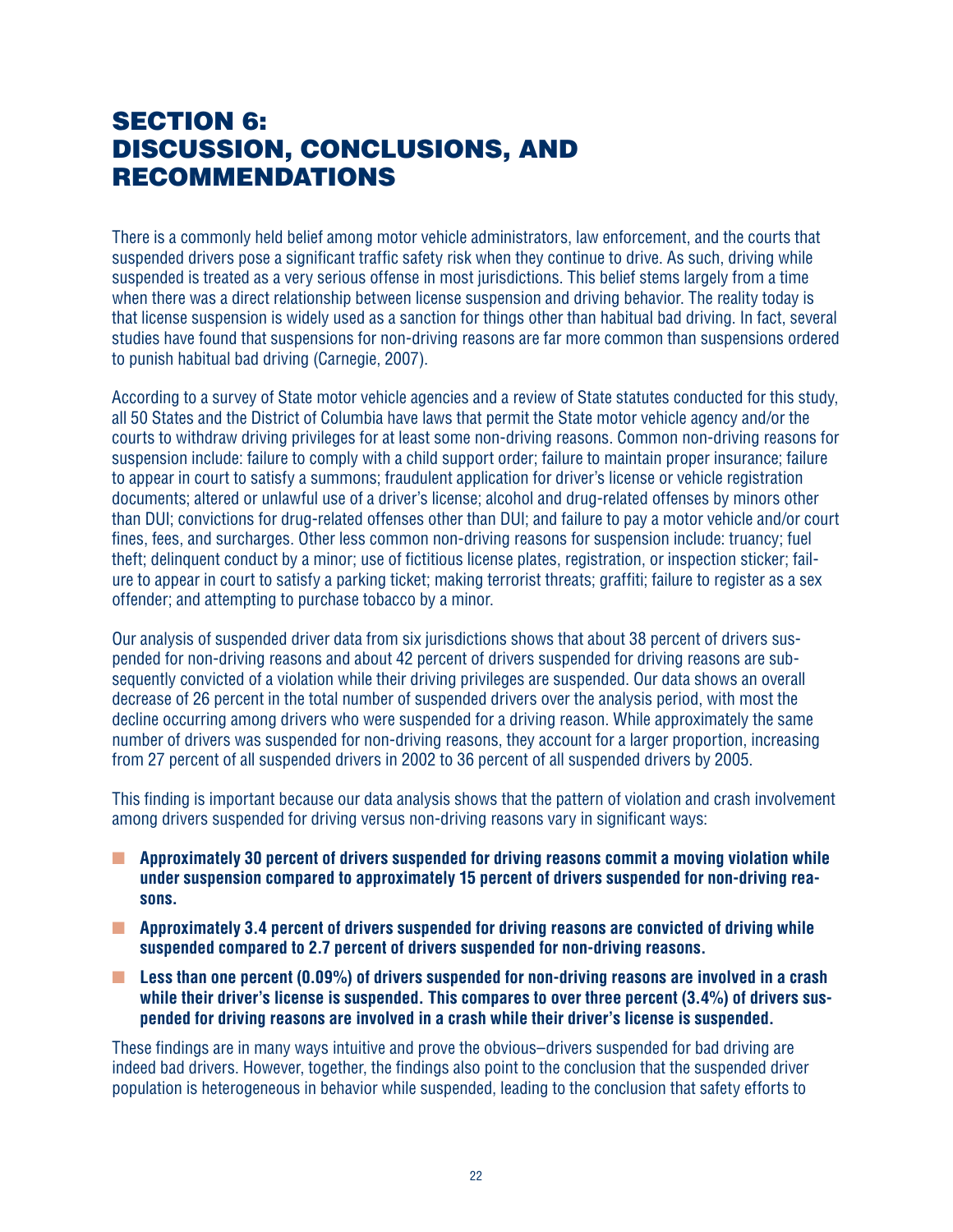combat the problem of driving while suspended should take into account the differences between the two suspended driving groups.

From a policy prospective, the findings appear to support the conclusion that not all suspended drivers behave the same and therefore can and perhaps should be treated differently by motor vehicle agencies, law enforcement, and the courts. This is not to say that suspensions of drivers for non-driving reasons is unfounded. On the contrary, we make no statement about the use of suspensions regardless of the reasons. What we find is that when comparing the two groups, those who are suspended for driving reasons versus those suspended for non-driving reasons, our findings suggest that these two groups are not homogeneous in behavior and therefore may need differing policy actions. This presents a dilemma for policymakers in the context of current drver control and management systems and a multtude of Federal and State laws already in place.

License suspension was originally intended as a sanction to address poor driving behavior; however, it is now (almost universally) used as a means to punish individuals engaged in criminal and/or otherwise socially undesirable behavior unrelated to driving and as a means to compel compliance with administrative requirements such as appearing in court and paying fines, fees, and surcharges, and insurance requirements. Given the significant administrative burden (both court and law enforcement) associated with processing drivers found to be driving while suspended and the fact that drivers suspended for non-driving reasons appear to pose a comparatively lower safety risk (i.e., fewer violations and crashes while suspended) compared to those who are suspended based on driving reasons, the findings may provide a foundation for reconsidering how motor vehicle agencies, law enforcement and the courts deal with license suspension for non-driving reasons.

An option might be to consider a new licensure status that differentiates between drivers suspended for bad driving and those suspended for financial or compliance reasons. In fact, in many jurisdictions there is already a dual status system in place for withdrawing driving privileges. The existing distinction is between license suspension and revocation. Suspensions most often represent a temporary withdrawal while revocations are a more severe and sometimes permanent sanction.

Additionally, an option might be to stop the practice of suspending licenses for things unrelated to driving. This would certainly reestablish the link between the sanction and driving behavior. Unfortunately, we do not know the relationship in our study between suspended for non-driving reasons and the average driver (not suspended). This is a limitation of the study, however we note that previous studies indicate that those suspended for non-driving reasons may not differ significantly from the average driver (Gebers and DeYoung). We would argue that much more research needs to be done before drawing any major conclusions about the relationship between those suspended for non-driving reasons and the average driver.

As a potential policy, for example, a status of "restricted" could be added to suspended and revoked for drivers whose suspension/revocation is due to non-driving reasons. Under restricted status, a driver could be limited to driving for work, workforce training and medical purposes, similar to the restricted use, occupational or work license programs in place in many States. The withdrawal of some driving privileges would likely retain much of the deterrent or coercive effect that the threat of license suspension currently provides. At the same time it may limit the economic impact of license suspension on those unable to pay fines (e.g., working poor) and indigent individuals by allowing drivers to continue to drive to work. Such a status would eliminate the need for drivers to apply for such a license and relieve motor vehicle agencies of the administrative burden of processing restricted-use license requests in the jurisdictions that have them. Finally, such a status may reduce the financial and administrative burden to law enforcement and the courts of processing drivers found to be driving while suspended for non-driving reasons, allowing law enforcement and the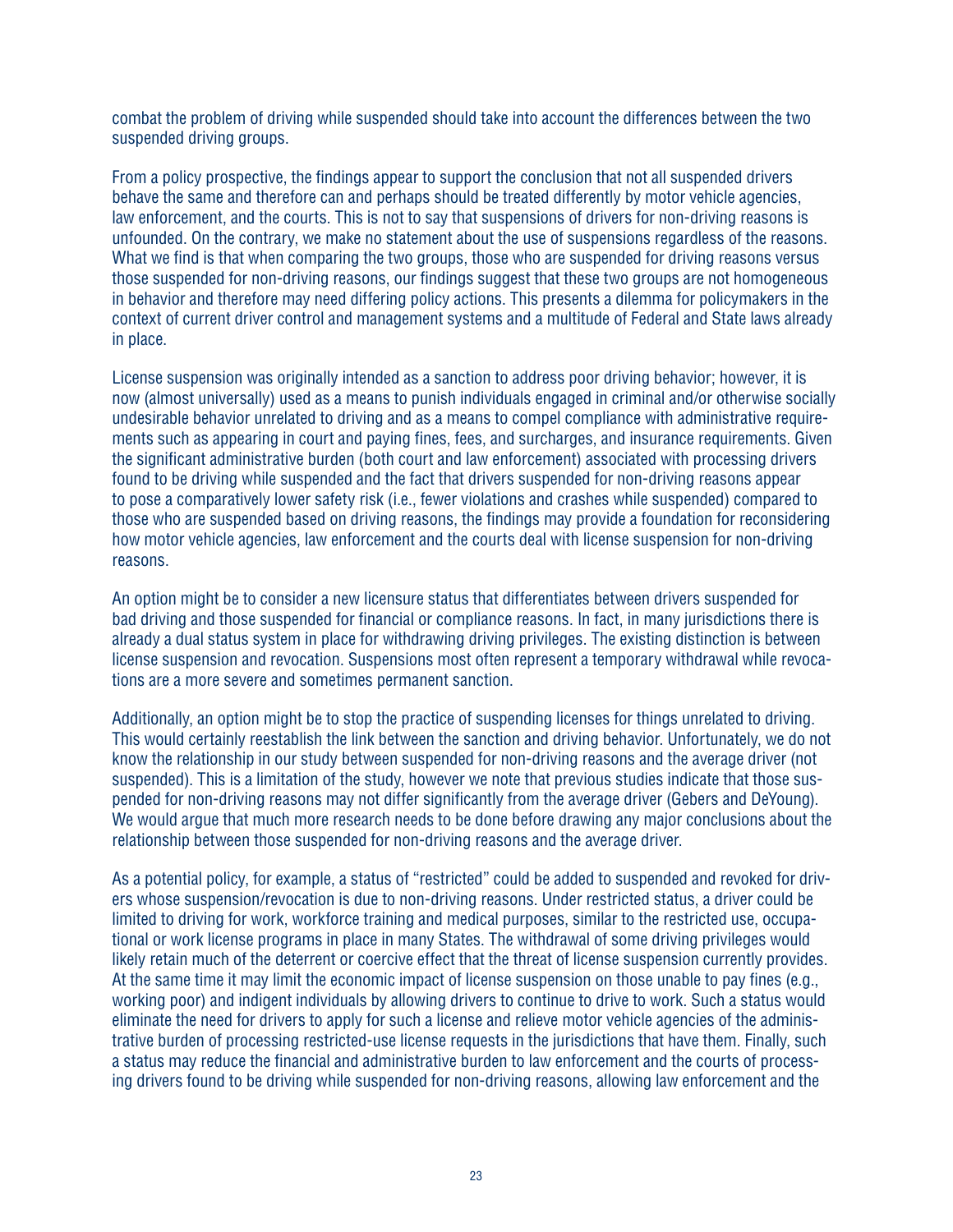courts to concentrate limited resources on more dangerous suspended drivers–those drivers found to be driving while suspended for driving reasons.

The analysis conducted for this study provides a baseline for further discussion by the AAMVA suspended/ revoked driver working group. The research results point to differences between the two groups when considering driving behavior. Overall, the analysis provides information to administrators and safety experts indicating the two groups of suspended drivers differ on multiple dimensions. A question that remains unanswered is whether or not the two groups differ in risk-taking and driving ability. We have shed some light on the fact that violation recidivism and crash involvement vary between the groups and that driving violations after suspension are more pronounced for those suspended for driving reasons. Drivers whose licenses are suspended for driving reasons are more likely to be convicted of a subsequent driving violation, while those suspended for non-driving reasons are more likely to be convicted of a subsequent non-driving violation. More research is needed before drawing definitive conclusions.

For example, the crash data used in this analysis was limited in most instances to drivers found to be at-fault. What is not known is the influence of suspended drivers contributing to a crash when not found at fault. It could be argued that the suspended driver has some fault in the crash since the driver was not allowed to legally drive. An analysis that differentiates the number of crashes in which the two groups were involved may lead to a better metric for measuring this driving behavior. Also, the analysis was limited to sample data from six jurisdictions. This is an improvement over studies that have focused on data from a single jurisdiction but questions of representativeness remain. Finally these data do not allow a comparison of the violation or crash experiences of suspended drivers for whatever reason to the general population of drivers. What can be said from this analysis is that the findings appear to be robust across the jurisdictions sampled.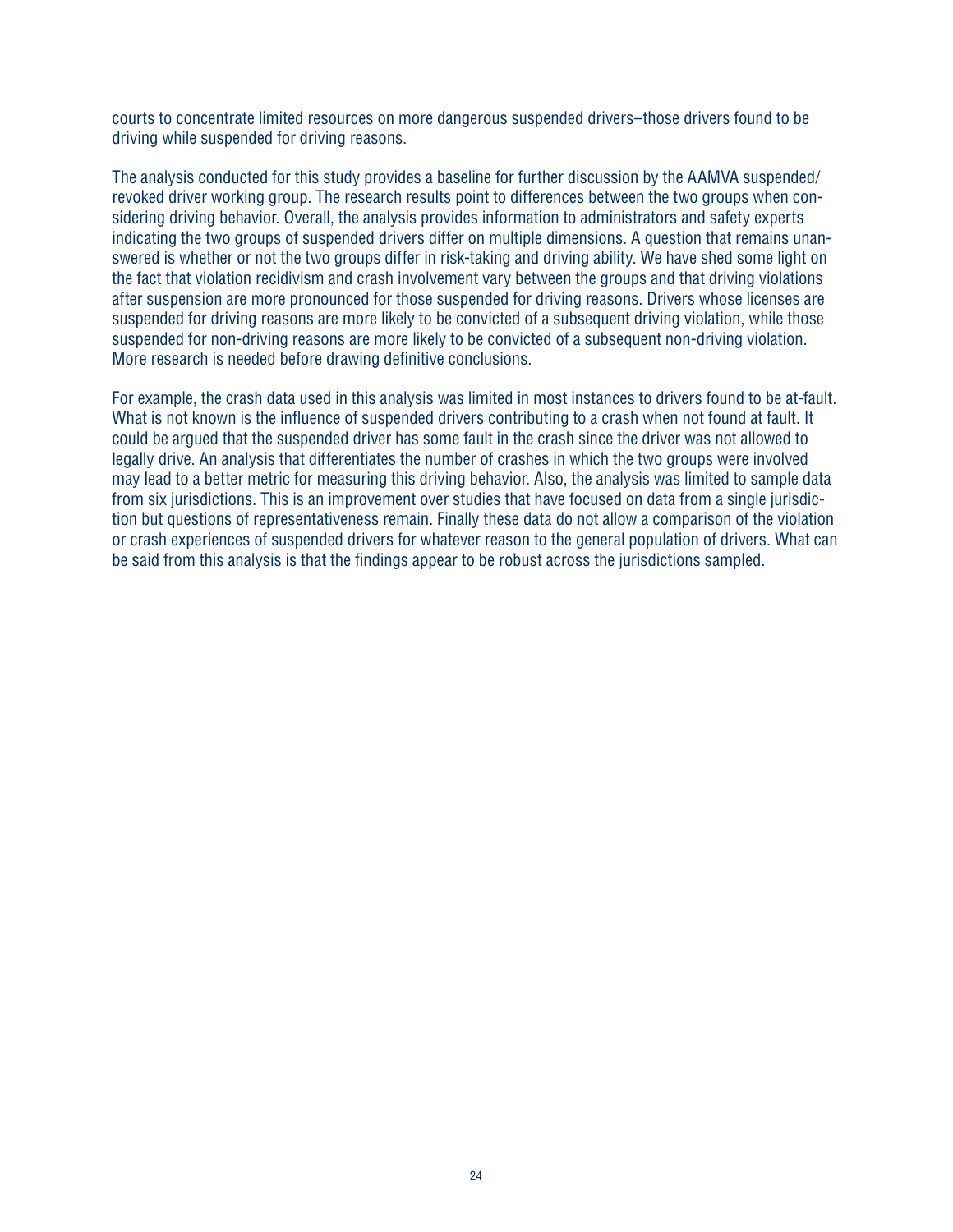## SELEctEd rEfErEncES

- Carnegie, J.A. (2007). *Driver's License Suspensions, Impacts and Fairness Study.* New Jersey: New Jersey Department of Transportation.
- Eby, D .W ., et al . (2002) . *An Evaluation of Michigan's Repeat Alcohol Offender Laws: Executive Summary.* Michigan: The University of Michigan Transportation Research Institute.
- Gebers, M.A., and DeYoung, D.J. (2002). An Examination of the Characteristics and Traffic Risk of Drivers *Suspended/Revoked for Different Reasons.* California: California Department of Motor Vehicles.
- Griffin, L.I., and DeLaZerda, S. (2000). Unlicensed to Kill. Washingon, DC: AAA Foundation for Traffic Safety.
- Joerger, M . (2002) . Profile of Drver Problems Follow-up Evaluaton: *An Examination of Driver Demographic Information and Driving Record.* Oregon: Oregon Department of Transportation.
- McCartt, A.T., Geary, L.L., and Nissen, W.J. (2002). *Observational Study of the Extent of Driving While Suspended for Alcohol-Impaired Driving.* Washington, DC: National Highway Traffic Safety Administration. Accessed online at: http://www.nhtsa.dot.gov/people/injury/research/ observation\_study/index.htm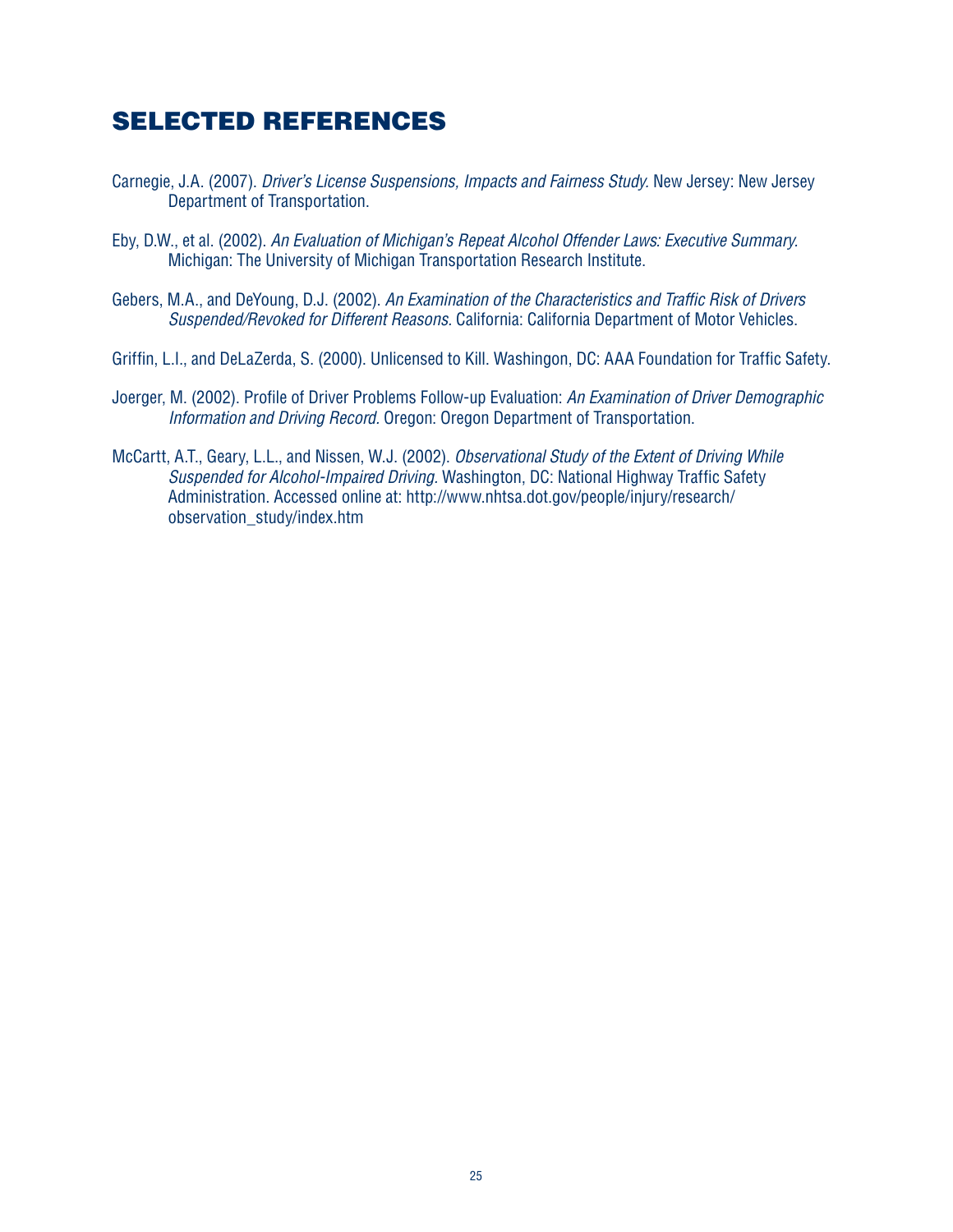## **APPENDIX: REASONS FOR SUSPENSIONS IN CASE STUDY STATES**

#### **Driving Reasons**

#### **Accident**

Allowing an Intoxicated Person to Drive **Careless Driving In Commercial Vehicle Chemical Test Failure For Alcohol-Administrative** Circumventing/Tampering With Ignition Interrupter Consuming Alcohol Beverage in a Motor Vehicle **Contest Racing on Public Trafficway Contributing to Accident Involving Property Damage** Contributing to Accident Resulting in Bodily Injury **Conviction for Failure to Provide Evidence Conviction Under Implied Consent Law** Display/Represent Driver's License Not Ones Own Drive on Wrong Side of Road Drive w/Unlawful Blood Alcohol Level (.08 g/dL or Above) Drive w/Unlawful Blood Alcohol Level .02 (Under 21) Driving After Convicted as Habitual Offender Driving on Sidewalk **Driving Under Influence of Narcotics Driving While Revoked Driving While Suspended DUI-Manslaughter DUI-Property Damage/Personal Injury DUI-Serious Bodily Injury Eluding Police Officer Evading Arrest Exceeding Speed Limitations Exhibition Driving** Fail to Stop, Rend Aid Injury/Death Failure to Appear in Court-Out of State Failure to Pay Fine After Conviction of Moving Violation **Failure to Report Accident** Felony by a Motor Vehicle Heedless, Willful, Wanton, or Reckless Driving

#### **Non-Driving Reasons**

**Court Installment Order** Court Ordered-Countermeasure Program Court Ordered Due to a Judgment **Criminal Mischief** Deface Public/Private Property Failure to Appear-Non-driving **Failure to Appear-Worthless Check Failure to Complete Required Alcohol Program Failure to Maintain Insurance Failure to Pass Required Driver's Examination Failure to Pay Court Financial Obligation Failure to Pav Fine** Failure to Report to Required Driver's License Exam **Failure to Satisfy Non-Moving Violation** Failure to Submit Required Medical/Vision Report Felony Possession/Trafficking of a Controlled **Substance Immoral Act Involving Motor Vehicle** Improper Use of DL or ID Card **Inadequate Vision** Juvenile Alcohol Offense-Minor Juvenile Court Action Juvenile Non-Compliance-School Attendance Juvenile-Restricted Permit Juvenile-Truancy Littering Medical-Unknown Non-Felony Drug Possession/Use Nonpayment of Child Support **Obtaining Driver's License by Fraud Outstanding Judgment-Unpaid Referee Parking Offenses Petty Theft of Gasoline** Possession of Alcohol Possession of Alcohol-Non-Driver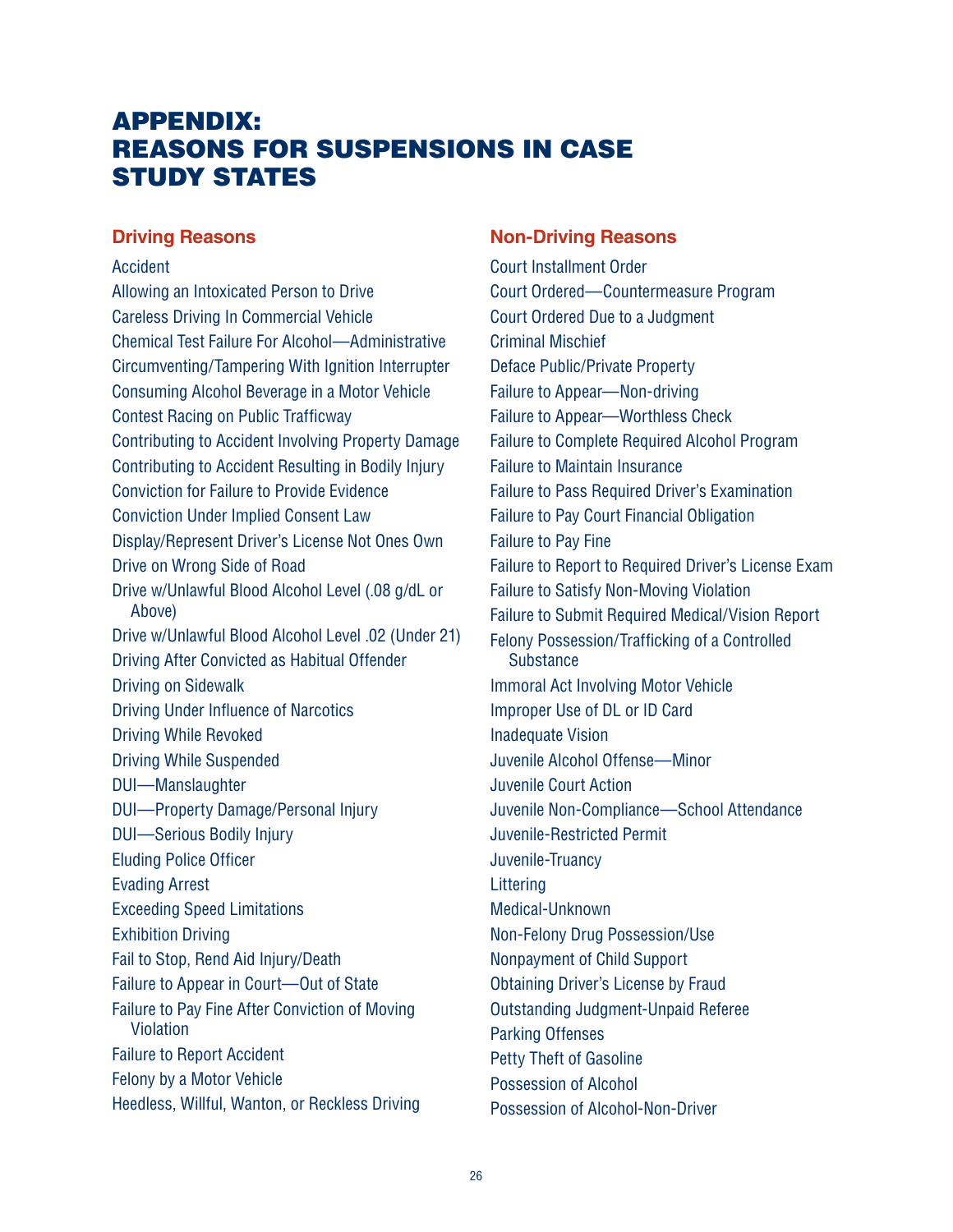## **Driving Reasons**

Hit/Run-Leaving Scene of Injury or Fatal Illegal Transportation of Alcohol or Drugs Injury Accident-Fault Not Determined Involved In-Fatal Accident Involved In-Injury Accident **Involved In-Property Damage Accident** Juvenile Court Suspension-Driving Leaving the Scene of Accident Load Dropping/Shifting/Escaping No Driver's License **Operating Contrary to Conditions Specified Passing Stopped School Bus** Possession of Weapon-Juvenile Court Racing on Public Trafficway Refuse Submit Breath Test (Under 21) Refuse Submit Breath/Urine/Blood Test **Required Ignition Interlock** Speeding 15 Mph or More Over Limit Suspension for Driving Off Without Paying **Unlicensed Driver Unsafe Operation of a Motor Vehicle** Using Hand Held Cell While Driving Using Motor Vehicle in Connection with Crime Vandalism in Vehicle **Vehicular Assault-Felony** Vehicular Homicide **Violate Safety Zone Violation of Restriction** Wrong Way on One-Way Street

## **Non-Driving Reasons**

Sell/Provide Alcohol to Minor **Subject to Seizures Theft Theft of Motor Vehicle Parts VISA Expiration**